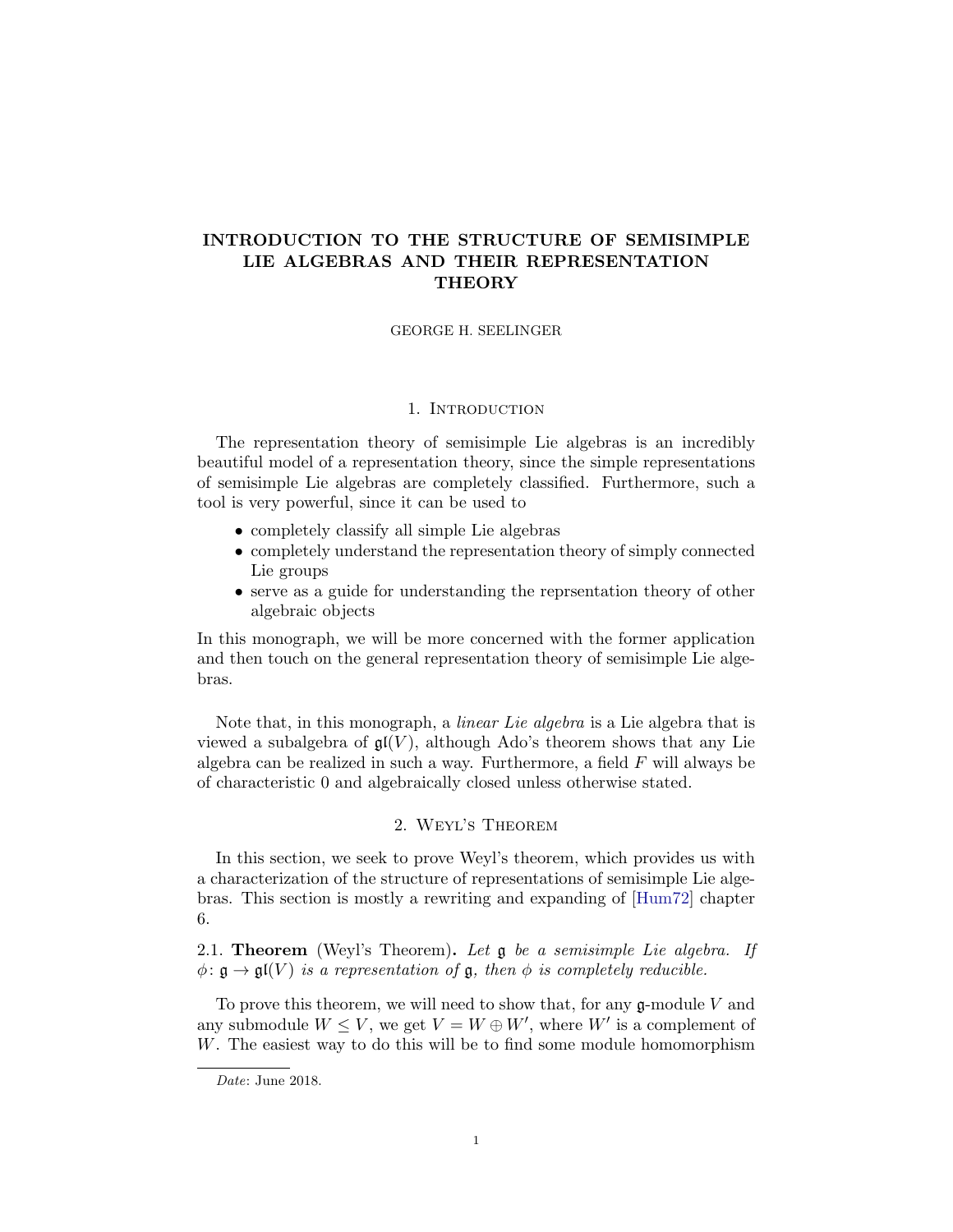$f: V \to W$  with ker  $f \cap W = \{0\}$  and  $W + \text{ker } f = V$ . To construct such a homomorphism, we will need the following.

2.2. Definition. Let  $\phi: \mathfrak{g} \to \mathfrak{gl}(V)$  be a faithful representation of a Lie algebra  $\mathfrak g$  and let  $\beta(x, y) := \text{tr}(\phi(x)\phi(y))$  be a bilinear form on  $\mathfrak g$ . Then, for basis  $\{x_1, \ldots, x_n\}$  of  $\mathfrak g$  and  $\{y_1, \ldots, y_n\}$  of  $\mathfrak g$  such that  $\beta(x_i, y_j) = \delta_{ij}$ , we define the *Casimir element of*  $\phi$  to be

$$
c_{\phi}(\beta) = \sum_{i} \phi(x_i)\phi(y_i) \in \text{End}(V)
$$

2.3. **Example.** Let  $\mathfrak{g} = \mathfrak{sl}_2$  with standard basis  $\{e, h, f\}$ . Then, as shown in [\[See18\]](#page-48-1), we have dual basis  $\{\frac{1}{4}\}$  $\frac{1}{4}f, \frac{1}{8}h, \frac{1}{4}e\}.$  Now, if  $\phi$  is the adjoint representation, we get

$$
c_{\phi}(\{e, f, h\}) = \phi(e)\phi(\frac{1}{4}f) + \phi(h)\phi(\frac{1}{8}h) + \phi(f)\phi(\frac{1}{4}e)
$$
  
=  $\frac{1}{4}$ ad<sub>e</sub> ad<sub>f</sub> +  $\frac{1}{8}$ ad<sub>h</sub><sup>2</sup> +  $\frac{1}{4}$ ad <sub>f</sub> ad<sub>e</sub>  
=  $\frac{1}{4}(2e_{1,1} + 2e_{2,2}) + \frac{1}{8}(4e_{1,1} + 4e_{3,3}) + \frac{1}{4}(2e_{2,2} + 2e_{3,3})$   
=  $e_{1,1} + e_{2,2} + e_{3,3}$   
=  $Id_3$ 

2.4. Lemma. Take a basis  $\{x_1, \ldots, x_n\}$  of  $\mathfrak g$  and a basis  $\{y_1, \ldots, y_n\}$  of  $\mathfrak g$ such that, for nondegenerate symmetric associative bilinear form  $\beta$  on  $\mathfrak{g}$ ,  $\beta(x_i, y_j) = \delta_{ij}$ . For  $x \in \mathfrak{g}$ , if

$$
[x, x_i] = \sum_j a_{ij} x_j
$$
,  $[x, y_i] = \sum_j b_{ij} y_j$ 

then  $a_{ik} = -b_{ki}$ 

Proof. We compute

$$
a_{ik} = \sum_{j} a_{ij} \delta_{jk}
$$
  
\n
$$
= \sum_{j} a_{ij} \beta(x_j, y_k)
$$
 by bilinearity  
\n
$$
= \beta([x, x_i], y_k)
$$
  
\n
$$
= \beta(-[x_i, x], y_k)
$$
  
\n
$$
= \beta(x_i, -[x, y_k])
$$
 by associativity  
\n
$$
= -\sum_{j} b_{kj} \beta(x_i, y_j)
$$
  
\n
$$
= -b_{ki}
$$

 $\Box$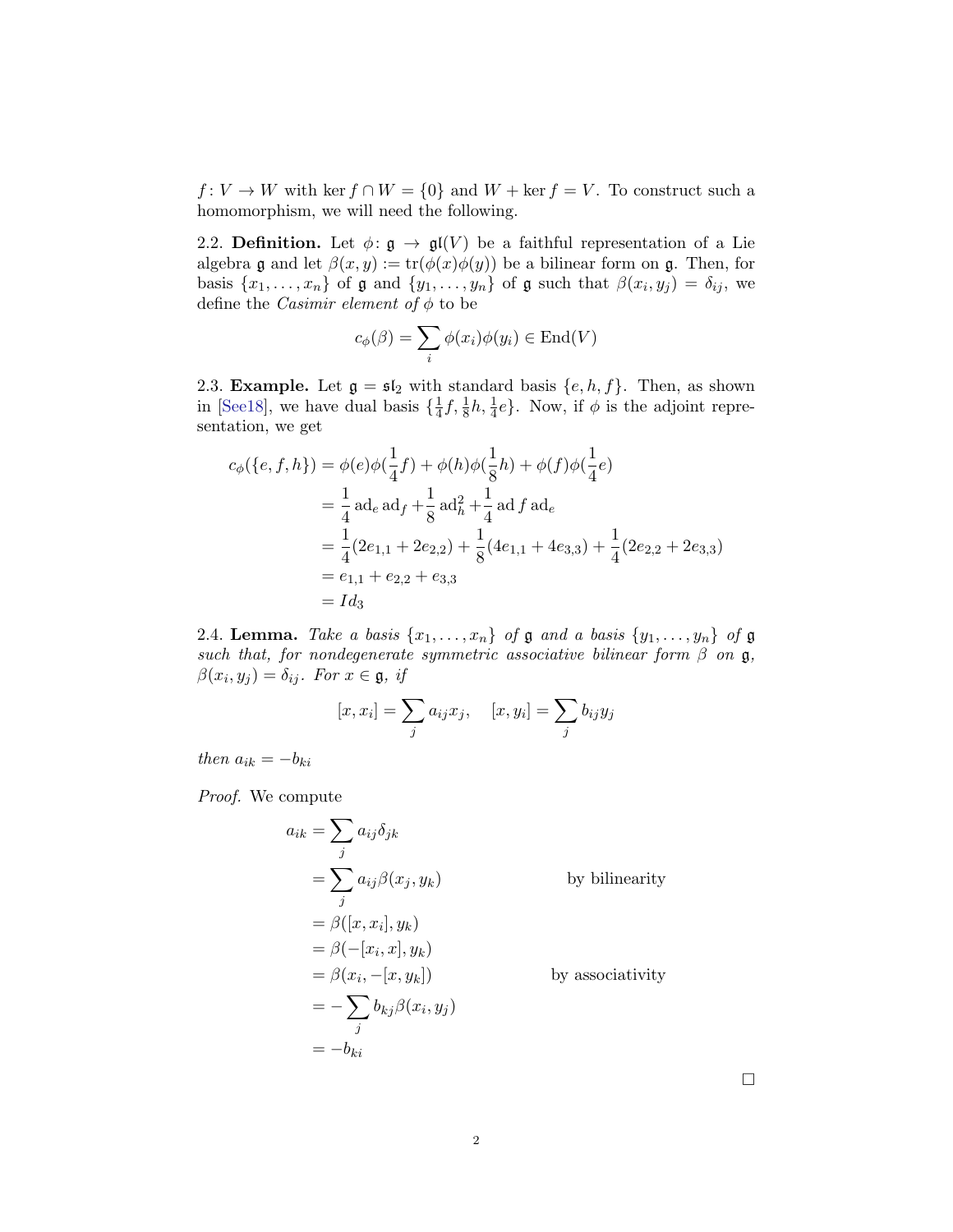2.5. Example. Continuing the example above, consider basis  $\{e, h, f\}$  of  $5I_2$  and dual basis with respect to the Killing form,  $\{\frac{1}{4}\}$  $\frac{1}{4}f, \frac{1}{8}h, \frac{1}{4}e$ . Then, for  $x = ae + bh + cf$ , we check that

$$
[x, e] = 2be - ch \implies a_{1,1} = 2b, a_{1,2} = -c, a_{1,3} = 0
$$
  
\n
$$
[x, h] = -2ae + 2cf \implies a_{2,1} = -2a, a_{2,2} = 0, a_{2,3} = 2c
$$
  
\n
$$
[x, f] = ah - 2bf \implies a_{3,1} = 0, a_{3,2} = a, a_{3,3} = -2b
$$
  
\n
$$
[x, \frac{1}{4}f] = -\frac{1}{2}bf + \frac{1}{4}ah \implies b_{1,1} = -2b, b_{1,2} = 2a, b_{1,3} = 0
$$
  
\n
$$
[x, \frac{1}{8}h] = \frac{1}{4}cf - \frac{1}{4}ae \implies b_{2,1} = c, b_{2,2} = 0, b_{2,3} = -a
$$
  
\n
$$
[x, \frac{1}{4}e] = -\frac{1}{4}ch + \frac{1}{2}be \implies b_{3,1} = 0, b_{3,2} = -2c, b_{3,3} = 2b
$$

2.6. Lemma. For  $x, y, z \in \text{End}(V)$ ,

$$
[x, yz] = [x, y]z + y[x, z]
$$

Proof.

$$
[x, y]z + y[x, z] = (xy - yx)z + y(xz - zx)
$$
  

$$
= xyz - yxz + yxz - yzx
$$
  

$$
= xyz - yzx
$$
  

$$
= [x, yz]
$$

 $\Box$ 

2.7. Proposition.  $c_{\phi}(\beta)$  commutes with  $\phi(\mathfrak{g})$  in End(V).

*Proof.* For  $x \in \mathfrak{g}$ , consider  $[\phi(x), c_{\phi}(\beta)]$ . Using the lemma immediately above, we get

$$
[\phi(x), c_{\phi}(\beta)] = \sum_{i} [\phi(x), \phi(x_i)\phi(y_i)] = \sum_{i} [\phi(x), \phi(x_i)]\phi(y_i) + \phi(x_i)[\phi(x), \phi(y_i)]
$$

Moreover, we know that  $[\phi(x), \phi(x_i)] = \sum_j a_{ij} \phi(x_j)$  and  $[\phi(x), \phi(y_i)] =$  $\sum_j b_{ij}\phi(x_j)$ , with  $a_{ik} = -b_{ki}$  for any k using the same decomposition as in the first of the two lemmas. Thus,

$$
[\phi(x), c_{\phi}(\beta)] = \sum_{i,j} a_{ij}\phi(x_j)\phi(y_i) + \sum_{i,j} b_{i,j}\phi(x_i)\phi(y_j) = 0
$$

This proposition is vitally important for proving Weyl's theorem. With this element, we now have an object that must "behave like a scalar" with respect to  $\phi(\mathfrak{g})$  in End(V). Indeed, in the  $\mathfrak{sl}_2$  example, our Casimir element is exactly the identity, although this need not always be true:

2.8. Proposition. If  $\phi$  is faithful and irreducible, then  $c_{\phi}(\beta)$  is a scalar in  $\mathrm{End}(V)$ .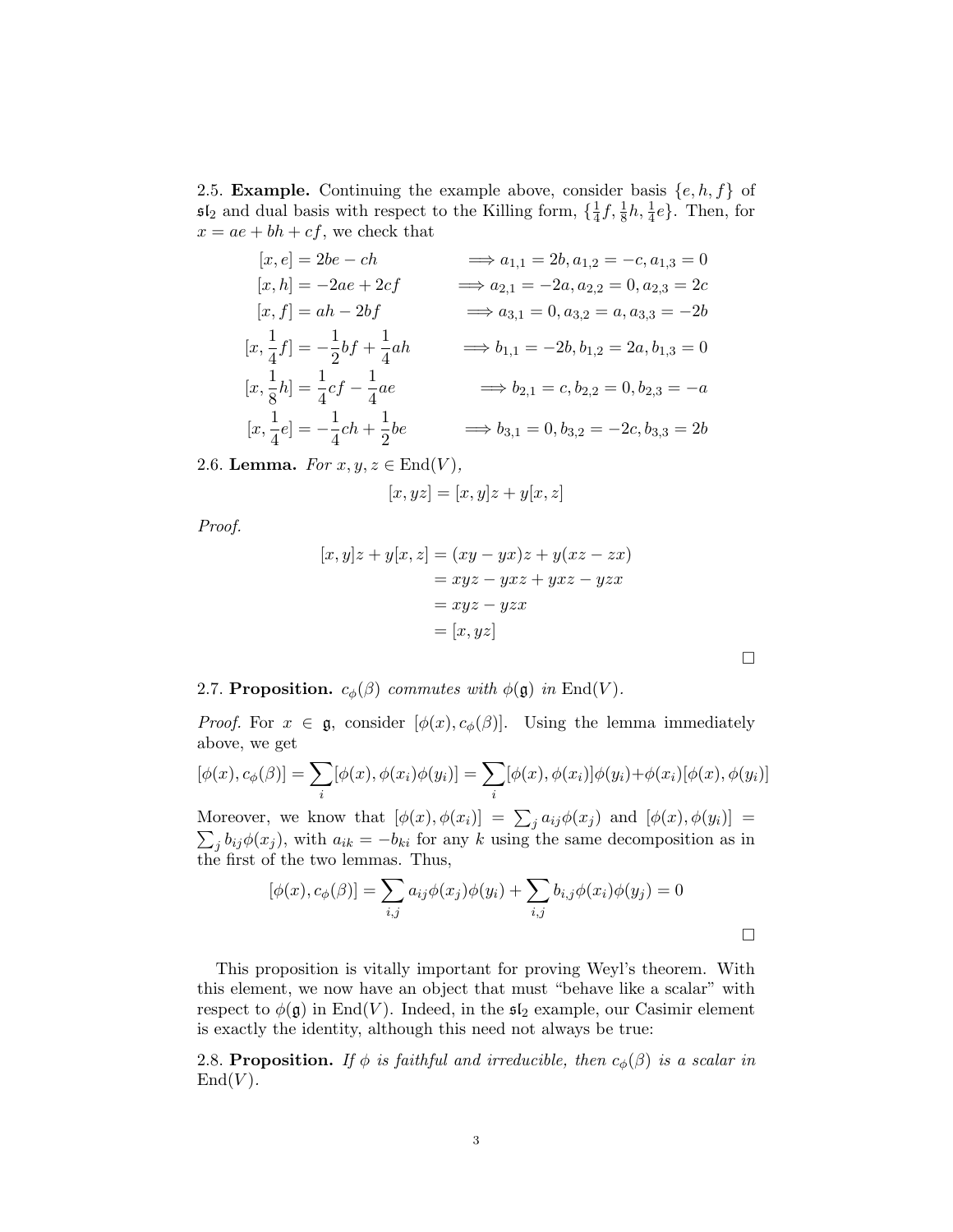*Proof.* Since  $\phi$  is irreducible, we can invoke Schur's Lemma to get that  $c_{\phi}(\beta)$ must be a scalar multiple of the identity map.  $\Box$ 

2.9. **Remark.** Note that  $c_{\phi}(\beta)$  is independent of choice of basis when  $\phi$  is faithful, so we will often denote  $c_{\phi} := c_{\phi}(\beta)$ . For more details, see [\[Hum72,](#page-48-0) p 27].

2.10. Proposition. Given Casimir element  $c_{\phi}$  of faithful representation  $\phi: \mathfrak{g} \to \mathfrak{gl}(V)$ , we get that

$$
\operatorname{tr}(c_{\phi}) = \dim \mathfrak{g}
$$

Proof. This follows from simply applying the trace operator.

$$
\operatorname{tr}(c_{\phi}) = \sum_{i} \operatorname{tr}(\phi(x_i)\phi(y_i)) = \sum_{i} \beta(x_i, y_i) = \dim \mathfrak{g}
$$

 $\Box$ 

2.11. **Example.** The Casimir element of  $\mathfrak{sl}_2$  under the adjoint representation was precisely  $Id_3$  and  $tr(Id_3) = 3 = \dim \mathfrak{sl}_2$ .

<span id="page-3-1"></span>2.12. Lemma. Let  $\phi: \mathfrak{g} \to \mathfrak{gl}(V)$  be a representation of a semisimple Lie algebra  $\mathfrak{g}$ . Then,  $\phi(\mathfrak{g}) \subseteq \mathfrak{sl}(V)$ .

*Proof.* We know that, for a semisimple Lie algebra,  $[\mathfrak{g}, \mathfrak{g}] = \mathfrak{g}$  by the fact that g is a direct sum of simple Lie algebras. Furthermore,  $[g(f(V), g(f(V))]$  =  $\mathfrak{sl}(V)$  by simple computation. Thus,  $\phi(\mathfrak{g}) = [\phi(\mathfrak{g}), \phi(\mathfrak{g})] \subseteq [\mathfrak{gl}(V), \mathfrak{gl}(V)] =$  $\mathfrak{sl}(V).$ 

<span id="page-3-0"></span>2.13. Lemma. Let  $\phi: \mathfrak{g} \to \mathfrak{gl}(V)$  be a representation of a semisimple Lie algebra and let  $W \leq V$  be irreducible with codimension 1. Then,  $\phi$  is completely reducible.

*Proof.* Without loss of generality, we may assume  $\phi$  is faithful. Now, con- $\phi$  why? sider  $c_{\phi}$  commutes with  $\phi(\mathfrak{g})$ , so  $c_{\phi}(g.v) = (c_{\phi} \circ \phi(g))(v) = (\phi(g) \circ c_{\phi})(v)$  tells us that  $c_{\phi}$  is actually a g-module homormophism on V. Thus,  $c_{\phi}(W) \subseteq W$ and ker  $c_{\phi}$  is a submodule of V. Now, by the lemma above, g must send all of V into W and thus act trivially on the quotient module  $V/W$ . Therefore,  $c_{\phi}$  must also act trivially since it is simply a linear combination of actions in g. So, it must be that the trace of  $c_{\phi}$  on  $V/W$  is 0. However, we know  $\text{tr}_V(c) = \dim \mathfrak{g} \neq 0$ . Now, since  $c_{\phi}$  acts as a (must be non-zero) scalar on W, it must be that ker  $c_{\phi} \cap W = \{0\}$  and ker  $c_{\phi} + W = V$ . Thus, since ker  $c_{\phi}$  is a submodule of V, it must be that ker  $c_{\phi}$  is 1-dimensional and  $V = W \oplus \ker c_{\phi}.$ 

<span id="page-3-2"></span>2.14. Lemma. Let  $\phi: \mathfrak{g} \to \mathfrak{gl}(V)$  be a representation of a semisimple Lie algebra and let  $W \leq V$  with codimension 1. Then,  $\phi$  is completely reducible.

*Proof.* Note that this is the same as the lemma above, but now  $W$  need not be irreducible. We will show that we can reduce this lemma to the case of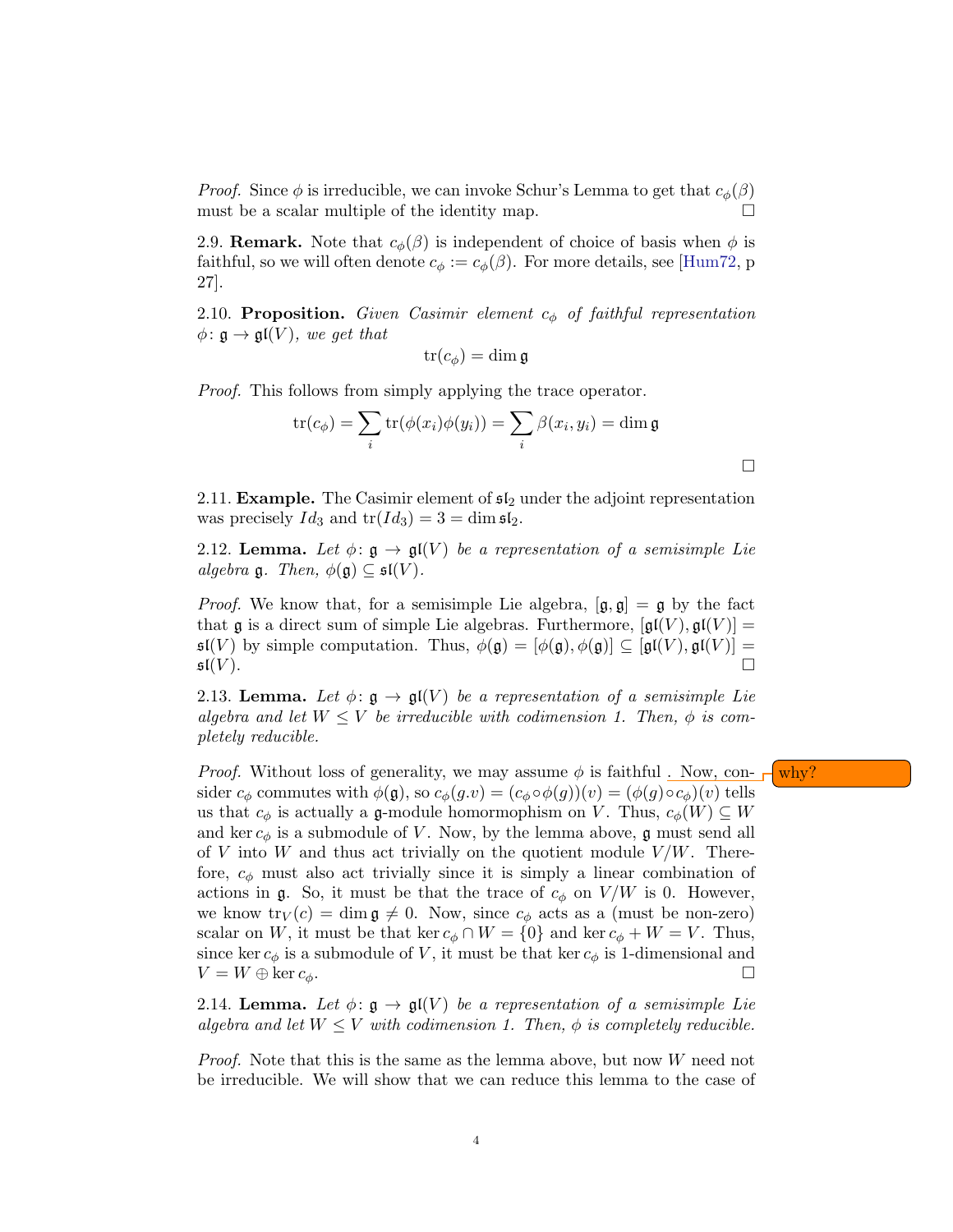the previous lemma [2.13.](#page-3-0) By [2.12,](#page-3-1) we know  $\mathfrak g$  must act trivially on  $V/W$ . Thus,  $V/W \cong F$  and we have short exact sequence

$$
0 \to W \to V \to F \to 0
$$

Now, if dim  $W = 1$ , W is irreducible and we can appeal to the previous lemma. So, now we proceed by induction and assume the result it true for  $\dim W < n$ . Let  $\dim W = n$  and W have proper submodule W'. Then, we have short exact sequence

$$
0 \to W/W' \to V/W' \to F \to 0
$$

Now, by induction,  $V/W' = W/W' \oplus W''/W'$ . However, this lifts to a short exact sequence

$$
0 \to W' \to W'' \to F \to 0
$$

However,  $\dim W' < \dim W \Longrightarrow \dim W'' = \dim W' + 1 < \dim W + 1 = \dim V$ , so we can apply induction to get a one dimensional submodule complementary to W' in W", say X, so that  $W'' = W' \oplus X$ . Thus, we get

$$
V/W'=W/W'\oplus W''/W'=W/W'\oplus (W'\oplus X)/W'\Longrightarrow V=W\oplus X
$$

since  $W \cap X = 0$  and dim  $W + \dim X = \dim V$ . Thus, we can repeat this process until we get an irreducible  $W$  and appeal to the lemma above  $(2.13)$ to get the result.

*Proof of Weyl's Theorem [2.1.](#page-0-0)* Let  $0 \neq W \leq V$  be g-modules. Thus, we have short exact sequence

$$
0 \to W \to V \to V/W \to 0
$$

Let  $U = \{\psi \in \text{Hom}(V, W) \mid \exists c \in F, \psi|_W(w) = cw, \forall w \in W\}$  and let  $T = \{ \psi \in \text{Hom}(V, W) \mid \psi|_W(w) = 0, \forall w \in W \} \leq U$ . Then, we check that U and T are g-submodules of Hom $(V, W)$ . For  $g \in \mathfrak{g}$ ,  $\psi \in U$ , and  $w \in W$ 

$$
(g.\psi)(w) = g.\psi(w) - \psi(g.w)
$$
 by the Jacobi identity  
= g.(cw) - c(g.w)  
= c(g.w) - c(g.w)  
= 0

Thus,  $g \psi|_W = 0$  for all  $g \in \mathfrak{g}$ . A similar computation shows that T is also a g-sucmodule, specifying  $c = 0$ . This also shows that  $gU \leq T$ . Now, consider the quotient  $U/T$ . Every element in  $U/T$  is uniquely determined by the scalar c, that is  $\tau \in \psi + T$  if and only if  $\tau|_W = \psi|_W = c \cdot 1_W$  for scalar c. Thus, we have short exact sequence

$$
0 \to T \to U \to F \to 0
$$

and thus, by the lemma above [\(2.14\)](#page-3-2),  $U = T \oplus T'$  where T' is a onedimensional g-submodue. If we let  $T' = (\psi)$ ,  $\psi \in \text{End}(V, W)$ , then we can scale  $\psi$  such that  $\psi|_W = 1_W$  since  $\psi \notin T$ . Now, since  $\psi$  is a g-module homomorphism, ker  $\psi \leq V$ , but ker  $\psi \neq V$  since  $W \cap \text{ker } \psi = \{0\}$ . However,  $\psi$  cannot be injective because  $W \leq V$ , which is finite-dimensional, and thus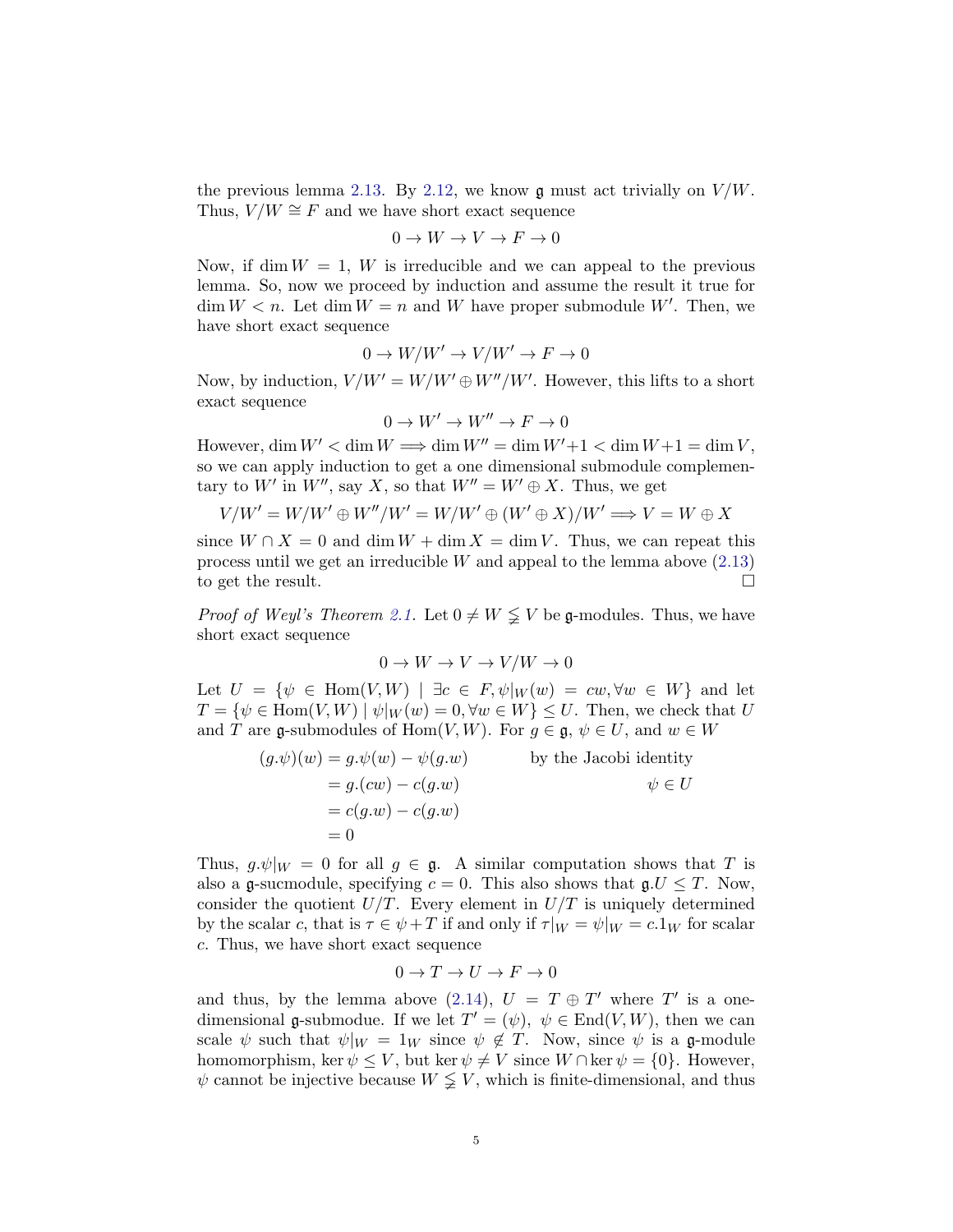ker  $\psi \neq \{0\}$ . Therefore, since  $\psi$  is surjective, we have that  $V = W \oplus \ker \psi$ as a non-trivial decomposition of  $V$ . Thus, we can iteratively continue this process until V has been completely reduced.  $\Box$ 

Weyl's theorem has many applications in the representation theory of semisimple Lie algebras. One immediate consequence is the preservation of the Jordan decomposition([\[Hum72\]](#page-48-0) section 6.4). That is,

2.15. Theorem. Let  $\mathfrak{g} \subseteq \mathfrak{gl}(V)$  be a semisimple linear Lie algebra where V is finite-dimensional. Then, g contains the semisimple and nilpotent parts in  $\mathfrak{gl}(V)$  of all its elements. In particular, the abstract and usual Jordan decompositions in g coincide.

2.16. Corollary. Let  $\mathfrak g$  be a semisimple Lie algebra,  $\phi: \mathfrak g \to \mathfrak{gl}(V)$  a (finitedimensional) representation of  $\mathfrak g$ . If  $x = s + n$  is the abstract Jordan decomposition of  $x \in \mathfrak{g}$ , then  $\phi(x) = \phi(s) + \phi(n)$  is the usual Jordan decomposition of  $\phi(x)$ .

2.17. Remark. Note that this theorem is a generalization of the following facts.

- A nilpotent  $x \in \mathfrak{g}$  is also ad-nilpotent.
- If  $x \in \mathfrak{g}$  is diagonalizable, then  $\mathrm{ad}_x$  is also diagonalizable.

We also prove the following, which does not require the theorems above, but is related to the Jordan decomposition.

<span id="page-5-0"></span>2.18. Proposition. Let  $\mathfrak g$  be a semisimple Lie algebra, thus decomposing into simple ideals  $\mathfrak{g} = \mathfrak{g}_1 \oplus \cdots \oplus \mathfrak{g}_t$ . Then, the semisimple and nilpotent parts of  $x \in \mathfrak{g}$  are the sums of the semisimple and nilpotent parts in the various  $\mathfrak{g}_i$  of the components of x.

*Proof.* Take  $x \in \mathfrak{g}$ , so  $x = x_1 + \cdots + x_t$  with  $x_i \in \mathfrak{g}_i$  and  $x_i = (x_i)_s + (x_i)_n$ . Then,  $(\text{ad}_{\mathfrak{g}}(x_i)_s)|_{\mathfrak{g}_i} = \text{ad}_{\mathfrak{g}_i}(x_i)_s$  is a semisimple endomorphism of  $\mathfrak{g}_i$  and  $(\text{ad}_{\mathfrak{g}}(x_i)_s)|_{\mathfrak{g}_i} = 0$  for  $i \neq j$  by the direct sum decomposition. Thus,  $\text{ad}_{\mathfrak{g}}(x_i)_s$ is a semisimple endomorphism of  $\mathfrak g$ . Now, let  $u = (x_1)_s + \cdots + (x_t)_s$ . Then,  $ad_{\mathfrak{g}} u$  is a semisimple endomorphism of  $\mathfrak{g}$  since  $[(x_i)_s,(x_j)_s] = 0$  for all  $i \neq j$ .

By a similar argument, if  $v = (x_1)_n + \cdots + (x_t)_n$ , then  $\text{ad}_{\mathfrak{g}} v$  is a nilpotent endomorphism of g. Therefore, because

$$
[u, v] = [(x1)s, (x1)n] + [(x1)s, (x2)n] + [(x2)n, (x1)s] + [(x2)s, (x2)n] + \cdots
$$
  
= [(x<sub>1</sub>)<sub>s</sub>, (x<sub>1</sub>)<sub>n</sub>] + \cdots + [(x<sub>t</sub>)<sub>s</sub>, (x<sub>t</sub>)<sub>n</sub>]  
= 0

Then  $u, v$  are commuting endomorphisms with u semisimple and v nilpotent, and so by the uniqueness of Jordan decomposition,  $x = u + v$  is the Jordan decomposition of x.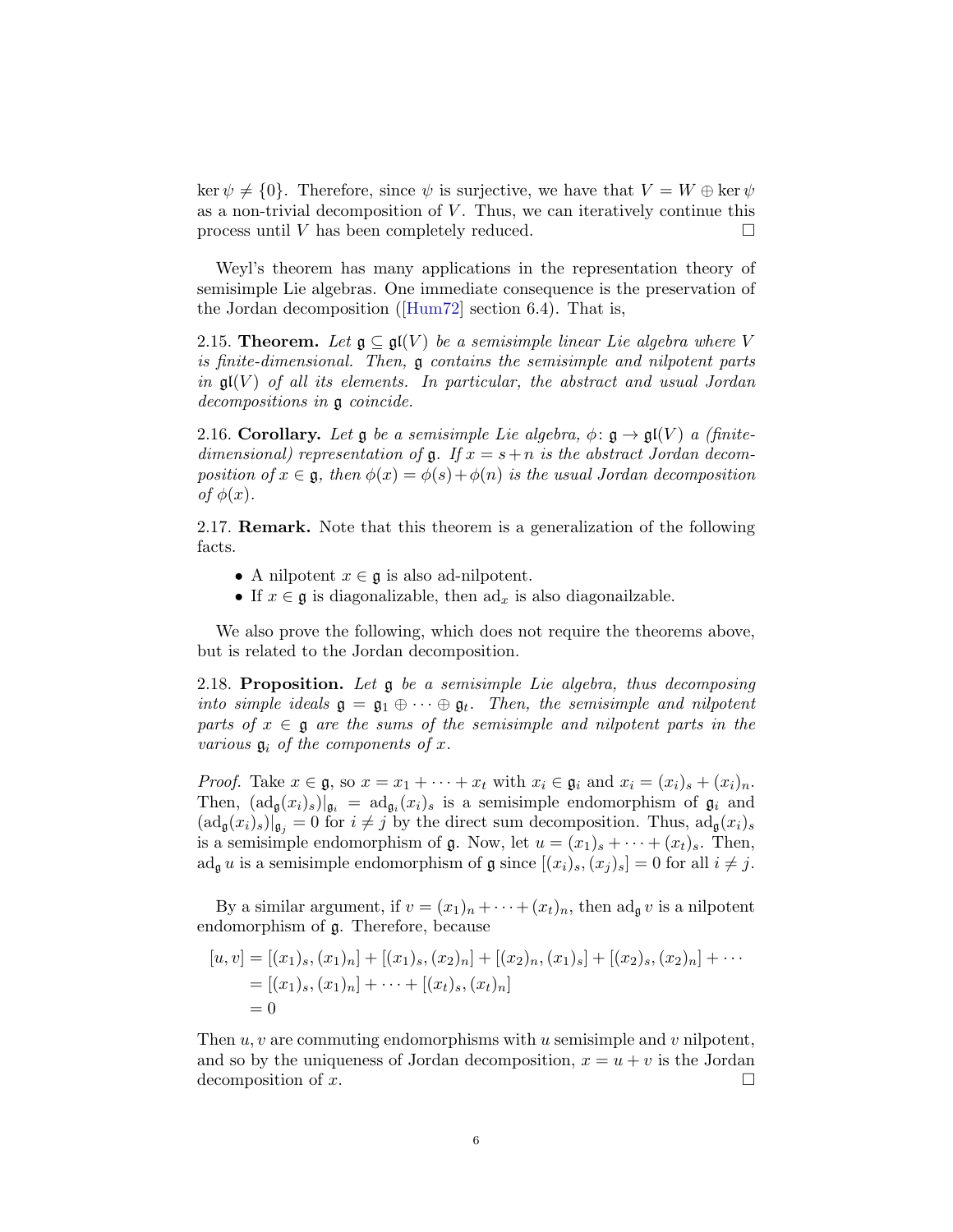### 3. REPRESENTATIONS OF  $\mathfrak{sl}_2(F)$

Recall that  $\mathfrak{sl}_2(F)$  (where F is an algebraically closed field) is the Lie algebra of 2 by 2 traceless matrices with standard basis

$$
e = \left(\begin{array}{cc} 0 & 1 \\ 0 & 0 \end{array}\right), f = \left(\begin{array}{cc} 0 & 0 \\ 1 & 0 \end{array}\right), h = \left(\begin{array}{cc} 1 & 0 \\ 0 & -1 \end{array}\right)
$$

and relations

$$
[h, e] = 2e, [h, f] = -2f, [e, f] = h
$$

3.1. Proposition. Let V be an arbitrary  $\mathfrak{sl}_2(F)$ -module. Then, h acts diagonally on V, that is,  $\phi(h)$  is diagonalizable.

*Proof.* Since h is semisimple, we get that  $\phi(h)$  is semisimple by the corollary above.  $\Box$ 

3.2. Proposition. Let V be an arbitrary  $\mathfrak{sl}_2(F)$ -module. Then, V decomposes as a direct sum of eigenspaces.

$$
V = \bigoplus_{\lambda \in F} V_{\lambda}, \ V_{\lambda} = \{ v \in V \mid h.v = \lambda v \}
$$

*Proof.* Since h is semisimple,  $\phi(h)$  is semisimple and thus diagonalizable, meaning that the set of eigenvectors of  $\phi(h)$  forms a basis for V. Thus, we can decompose V into  $\phi(h)$ -eigenspaces.

3.3. Definition. Whenever  $V_{\lambda} \neq 0$ , we call  $\lambda$  a *weight* of h in V, and we call  $V_{\lambda}$  a weight space.

3.4. Lemma. Let V be a finite-dimensional g-module. Then, for  $v \in V_{\lambda}$ ,  $e.v \in V_{\lambda+2}$  and  $f.v \in V_{\lambda-2}$ .

Proof. This follows from the following computations:

$$
h.(e.v) = [h, e].v + e.h.v
$$
 by the Jacobi identity  
= 2e.v + e.( $\lambda v$ ) by  $\mathfrak{sl}_2$  relations  
= ( $\lambda + 2$ ) $e.v$ 

Similarly, we get

$$
h.(f.v) = [h, f].v + f.h.v = -2f.v + f.(\lambda v) = (\lambda - 2)f.v
$$

3.5. Proposition. For finite-dimensional  $\mathfrak{sl}_2$ -module V, there exists a  $\lambda$ such that  $V_{\lambda} \neq 0$  but  $V_{\lambda+2} = 0$ .

*Proof.* Since V is finite-dimensional and  $V = \bigsqcup_{\lambda \in F} V_{\lambda}$  is direct, such a  $\lambda$ must exist.  $\square$ 

3.6. Definition. A nonzero vector in  $V_{\lambda}$  annihilated by  $e \in \mathfrak{sl}_2$  is called a maximal vector of weight  $\lambda$  or the highest weight vector of weight  $\lambda$ .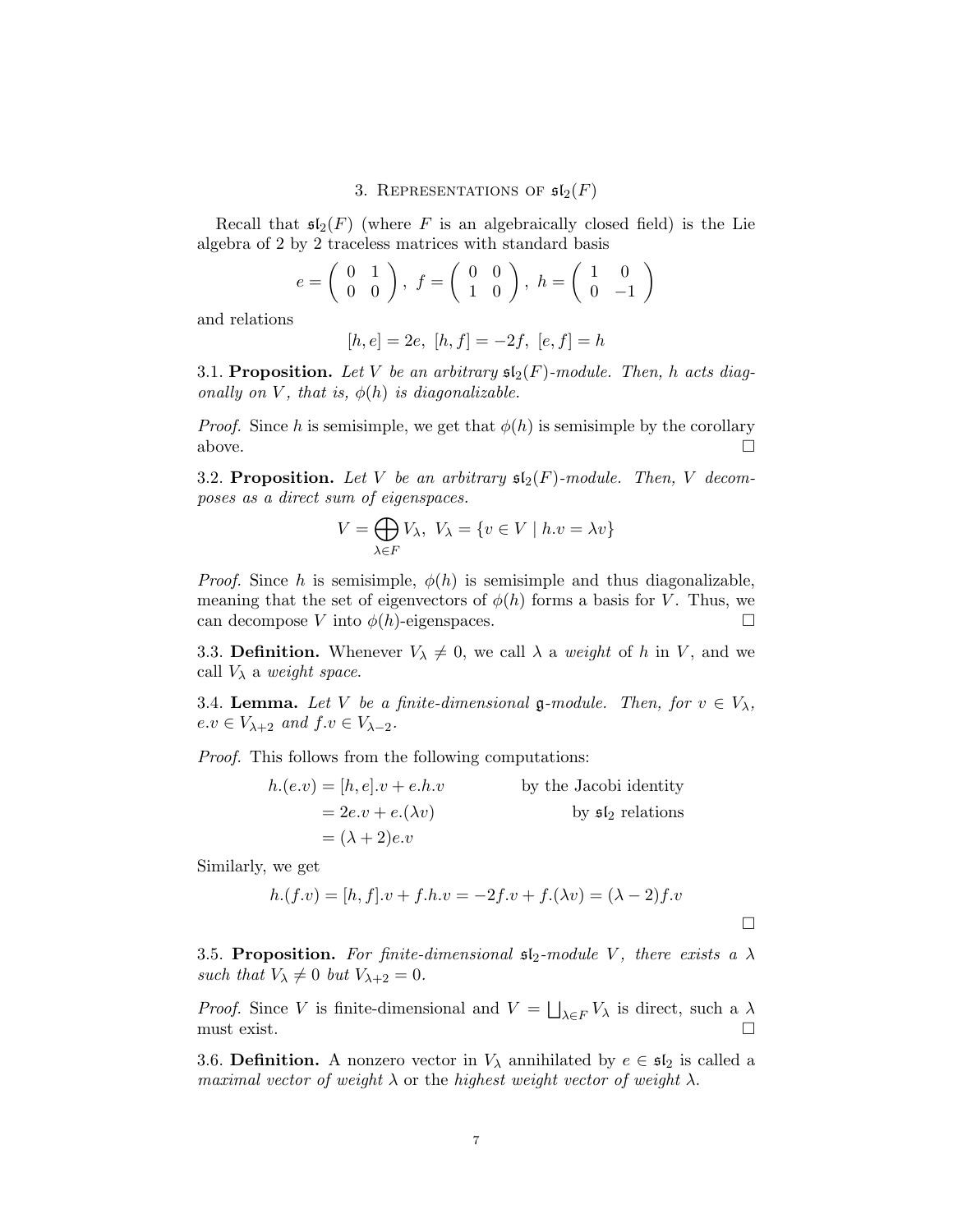3.7. Lemma. Let V be an irreducible  $\mathfrak{sl}_2(F)$ -module. Let  $v_0$  be a maximal vector of weight  $\lambda$  and set  $v_{-1} = 0$  and  $v_k = \frac{1}{k!}$  $\frac{1}{k!} f^k v_0$  for  $k \geq 0$ . Then,

(a)  $h.v_k = (\lambda - 2k)v_k$ (b)  $f.v_k = (k+1)v_{k+1}$ (c)  $e.v_k = (\lambda - k + 1)v_{k-1}$ 

*Proof.* By the previous lemma,  $v_k \in V_{\lambda-2k}$ , so  $h.v_k = (\lambda - 2k)v_k$ .

By definition of  $v_k$ ,

$$
f.v_k = f.\frac{1}{k!}f^k.v_0 = \frac{1}{k!}f^{k+1}.v_0 = (k+1)f^{k+1}.v_0 = (k+1)v_{k+1}
$$

For the final relation, we use induction on k. When  $k = 0$ , we have  $e.v_0 = 0$ since  $v_0$  is a highest weight vector, and thus our formula holds since  $v_{-1} = 0$ by assumption. Now, observe

$$
ke.v_k = e.f.v_{k-1}
$$
  
\n=  $[e, f].v_{k-1} + f.e.v_{k-1}$   
\n=  $h.v_{k-1} + f.e.v_{k-1}$   
\n=  $(\lambda - 2(k-1))v_{k-1} + (\lambda - k + 2)f.v_{k-2}$   
\n=  $(\lambda - 2k + 2)v_{k-1} + (k - 1)(\lambda - k + 2)v_{k-1}$   
\nby part (a) and induction  
\nby part (b)  
\nby part (c)

Thus, dividing both sides by k, we get the desired result.  $\square$ 

3.8. Proposition. Let V be an irreducible  $\mathfrak{sl}_2(F)$ -module. Then, for m the smallest integer such that  $v_m \neq 0, v_{m+1} = 0$ , we get basis  $\{v_0, v_1, \ldots, v_m\}$ for  $V$ .

*Proof.* From formula (a) in the lemma above, it is clear that  $\{v_0, \ldots, v_m\}$ are linearly independent since they are eigenvectors of different eigenvalues for the h-action. Furthermore, the formulas in the lemma above show us that span $\{v_0, v_1, \ldots, v_m\}$  is a non-zero submodule of V. However, since V is irreducible, that must mean that  $V$  is the span of this linearly independent set.

3.9. Proposition. Let V be an irreducible  $\mathfrak{sl}_2(F)$ -module. Then, given highest weight vector v of weight  $\lambda$ ,  $\lambda$  must be an integer.

*Proof.* In the lemma above, take  $k = m + 1$  for formula (c). We get, for  $v_m \neq 0$  but  $v_{m+1} = 0$ ,

$$
0 = e.v_{m+1} = (\lambda - (m+1) + 1)v_m = (\lambda - m)v_m
$$

Thus, it must be that  $\lambda = m \in \mathbb{Z}$ .

3.10. **Definition.** We call the weight of a maximal vector  $v_m \in V$ , an irreducible  $\mathfrak{sl}_2(F)$ -module, the *highest weight* of V.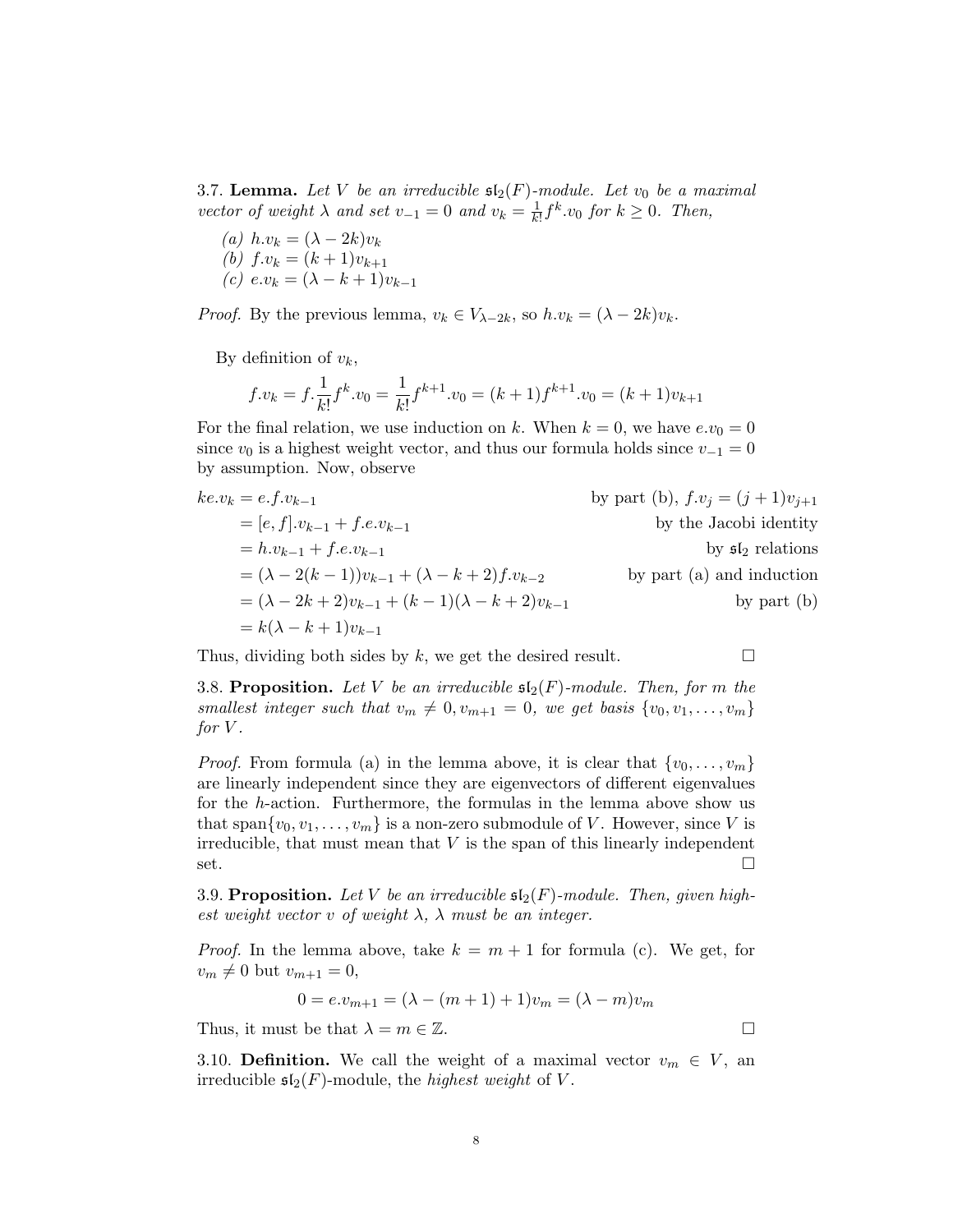<span id="page-8-0"></span>3.11. Proposition. Let m be the highest weight for irreducible  $\mathfrak{sl}_2(F)$ -module V. Then, dim  $V = m + 1$  and dim  $V_{\mu} = 1$  if  $V_{\mu} \neq 0$ .

*Proof.* Given the eigenbasis (relative to the h-action)  $\{v_0, \ldots, v_m\}$ , it is immediate that dim  $V = m + 1$ . Furthermore, for each  $V_{\mu} \neq 0$ , there is a unique eigenvector under the h-action spanning it, up to scalar multiple. Thus,  $\dim V_{\mu} = 1.$ 

To summarize, we have the following theorem.

<span id="page-8-1"></span>3.12. Theorem. Let V be an irreduclee  $\mathfrak{sl}_2(F)$ -module.

- (a) Relative to h, V is a direct sum of weight spaces  $V_\mu$  where  $\mu$  =  $m, m-2, \ldots, -(m-2), -m$  where  $m+1 = \dim V$  and  $\dim V_{\mu} = 1$ for each  $\mu$ .
- (b) V has (up to nonzero scalar multiples) a unique maximal vector, whose weight is m.
- (c) The action of  $\mathfrak{sl}_2(F)$  on V is given explicitly by the formulas in the lemma above, if the basis is chosen appropriately. In particular, there exists at most one irreducible  $\mathfrak{sl}_2(F)$ -module (up to isomorphism) of each possible dimension  $m + 1$  where  $m \in \mathbb{Z}, m \geq 0$ .

*Proof.* Part (a) is [3.11.](#page-8-0) Since dim  $V = m + 1$ , we see by relations that V has a highest weight vector of weight  $m$ , say  $v_m$ , and it is unique since its eigenspace,  $V_{\mu}$ , is 1-dimensional. Finally, part (c) is just appealing to the lemma above.

3.13. Corollary. Let V be any (finite-dimensional)  $\mathfrak{sl}_2(F)$ -module. Then, the eigenvalues of h on V are all integers, and each occurs along with its negative (an equal number of times). Moreover, in any description of V into a direct sum of irreducible submodules, the number of summands is precisely  $\dim V_0 + \dim V_1$ .

*Proof.* If  $V = 0$ , then the result is immediate. So, given a non-trivial V, Weyl's theorem says  $V$  is completely reducible, so we write  $V$  as a direct sum of irreducible submodules. Now, each of these irreducible summands must have integer eigenvalues of  $h$  and thus, so must  $V$ . For the second part of the corollary, we note that an irreducible  $\mathfrak{sl}_2$ -module must have an occurence of a 0-eigenvector or a 1-eigenvector, but it cannot have both since the eigenvalues differ by even numbers due to the fact that  $h.v_k = (\lambda - 2k)v_k$ in the lemma above.  $\Box$ 

Let us now explicitly describe these representations, which are easy to enumerate due to the theorem above.

3.14. Example. The easiest representation is the trivial one-dimensional representation  $\mathbb{C} = V_0$ .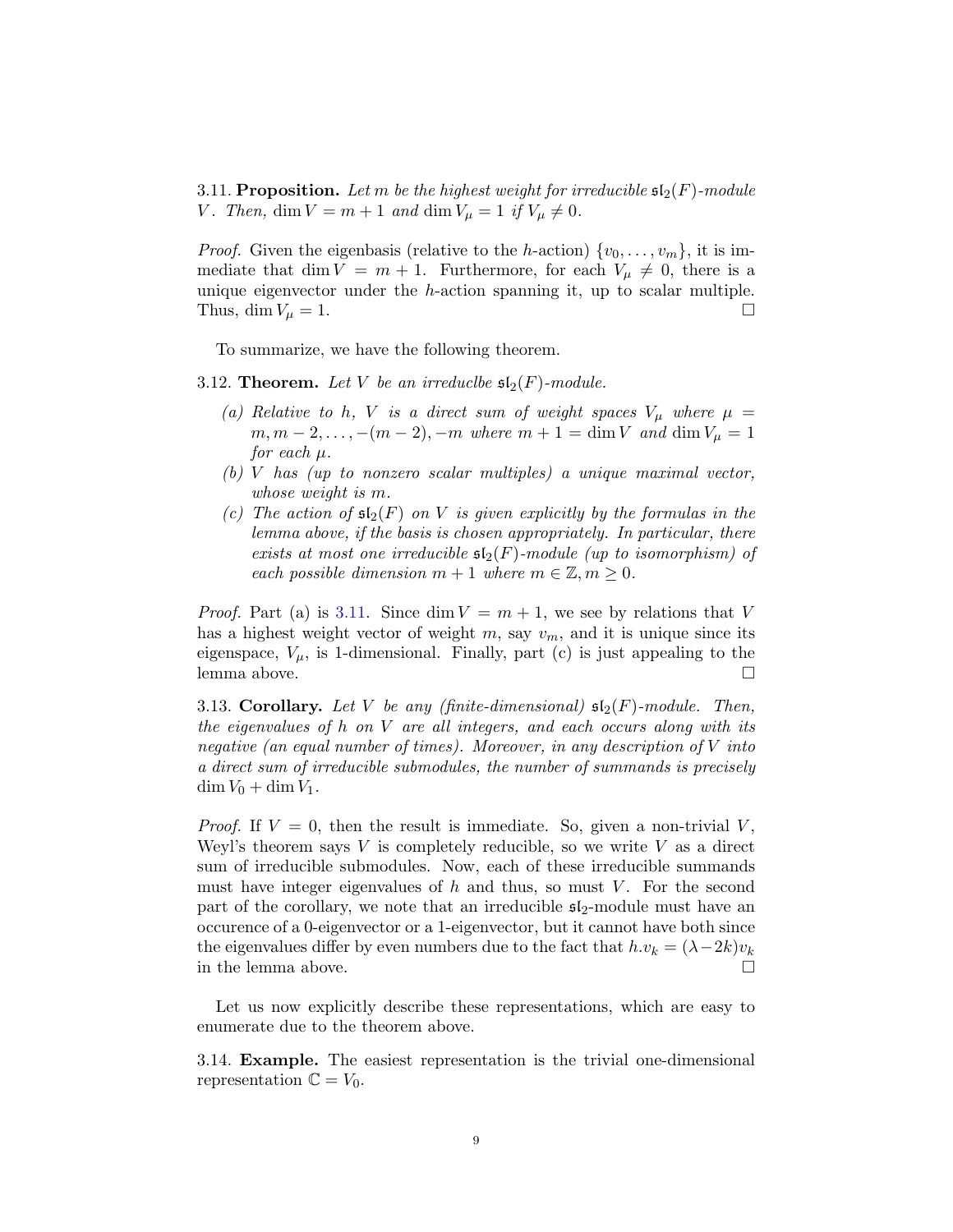3.15. **Example.** Consider  $V = \{e_1, e_2\}$ , the "standard representation" of  $\mathfrak{sl}_2$ , where  $h.e_1 = e_1$  and  $h.e_2 = -e_2$ . Then,  $V = V_{-1} \oplus V_1 = \mathbb{C}e_1 \oplus \mathbb{C}e_2$ . By the corollary above, this representation must be irreducible.

3.16. **Example.** Consider  $W = \text{Sym}^2 V$  for V the standard representation above. Then, a basis is given by  $\{e^2, ef, f^2\}$  and we have relations

$$
h.(e \cdot e) = e \cdot h.e + h.e \cdot e = 2e^2
$$

$$
h.(e \cdot f) = e \cdot h.f + h.e \cdot f = 0
$$

$$
h.(f \cdot f) = f \cdot h.f + h.f \cdot f = -2f^2
$$

and so  $W = \mathbb{C}f^2 \oplus \mathbb{C}ef \oplus \mathbb{C}e^2 = V_{-2} \oplus V_0 \oplus V_2$ . Thus, by the corollary above,  $W$  is the irreducible representation of dimension 3. Proceeding more generally, one can conclude that the irreducible  $\mathfrak{sl}_2$ -representation of dimension n is given by  $\text{Sym}^n V$  for V the standard representation by computing

$$
h.(e^{n-k}f^k) = (n-k) \cdot h.e \cdot e^{n-k-1}f^k + k \cdot h.f \cdot e^{n-k}f^{k-1} = (n-2k) \cdot e^{n-k}f^k
$$

## 4. REPRESENTATIONS OF  $\mathfrak{sl}_3(F)$

In this section, we describe the representations of  $\mathfrak{sl}_3(F)$  following the program in  $\vert \text{FH}91 \vert$ . In  $\mathfrak{sl}_3(F)$ , we do not have a single obvious element to give us an eigenspace decomposition, in contrast of  $\mathfrak{sl}_2(F)$  where the single element h sufficed. Thus, instead, we will consider a 2-dimensional subspace of all diagonal matrices in  $\mathfrak{sl}_3(F)$ , denoted  $\mathfrak{h} \subseteq \mathfrak{sl}_3(F)$ . We make use of the fact

4.1. Lemma. Commuting diagonalizable matrices are simultaneously diagonalizable.

Therefore, we will be able to find simultaneous eigenvectors for the matrices in h that yield an eigenspace decomposition with eigenvalues  $\alpha \in \mathfrak{h}^*$ .

4.2. Proposition. Let V be an arbitrary  $\mathfrak{sl}_3(F)$ -module, then V decomposes as a direct sum of eigenspaces

$$
V = \bigoplus_{\alpha \in \mathfrak{h}^*} V_{\alpha}, \ V_{\alpha} = \{ v \in V \mid h.v = \alpha(h)v, \forall h \in \mathfrak{h} \}
$$

Thus, looking specifically at  $\mathfrak{sl}_3(F)$ , we get

<span id="page-9-0"></span>4.3. Corollary.

$$
\mathfrak{sl}_3(F) \cong \mathfrak{h} \oplus \left(\bigoplus_\alpha \mathfrak{g}_\alpha\right)
$$

where  $\alpha$  ranges over a finite subset of  $\mathfrak{h}^*$  given by  $\{\epsilon_i-\epsilon_j \mid 1 \leq i,j \leq 3, i \neq j\}$ where

$$
\epsilon_i \begin{pmatrix} a_1 \\ a_2 \\ a_3 \end{pmatrix} = a_i
$$

and, for any  $h \in \mathfrak{h}, y \in \mathfrak{g}_{\alpha}$ , we get  $[h, y] = \alpha(h)y$ .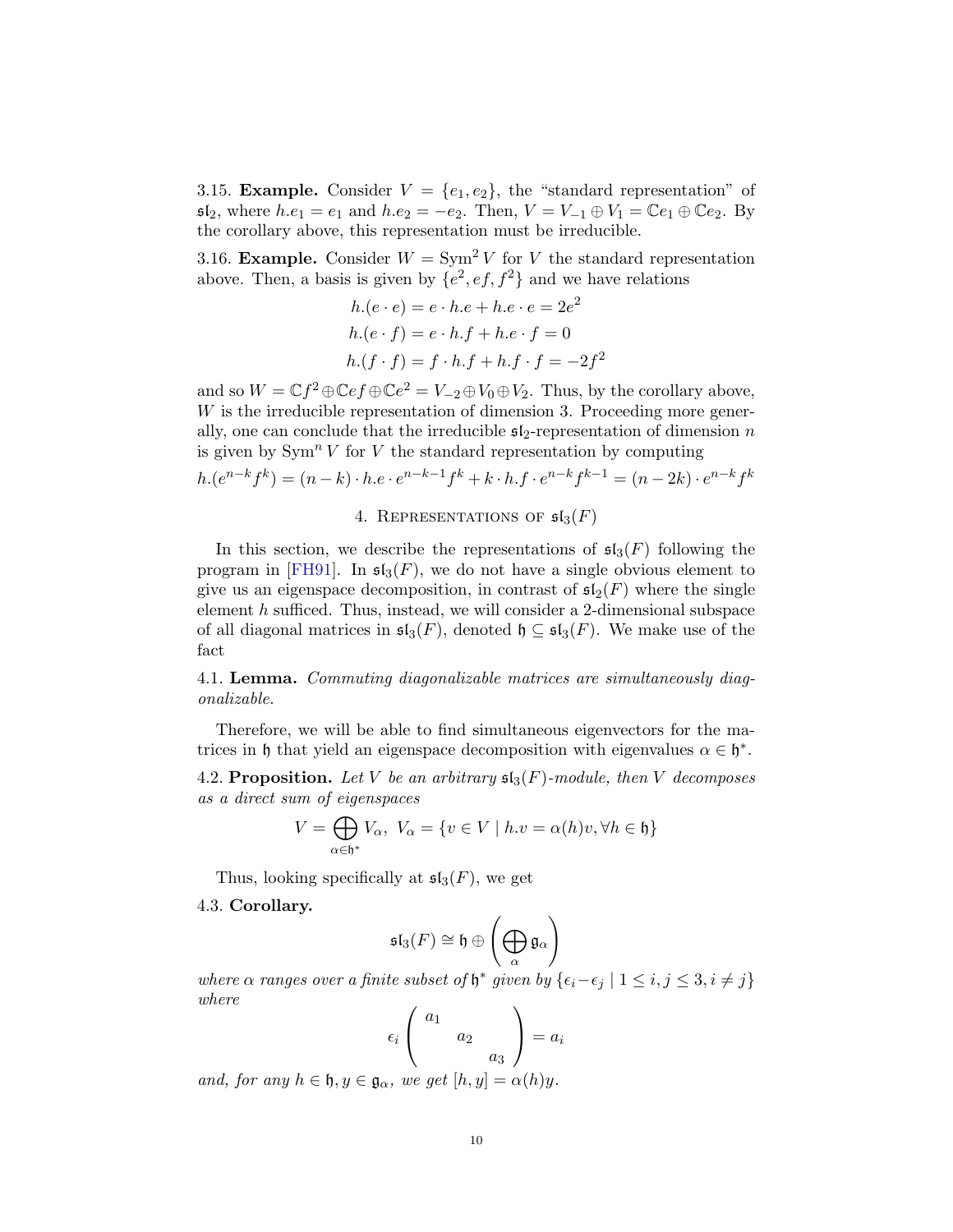Proof. The decomposition follows from the proposition and the finite-dimensionality of  $\mathfrak{sl}_3(F)$ . To see the specific decomposition, let  $D \in \mathfrak{sl}_3(F)$  be a diagonal matrix with trace 0 and let  $(m_{i,j}) = M \in \mathfrak{sl}_3(F)$ . Then, by straightforward computation,

$$
[D, M] = ((a_i - a_j)m_{i,j})
$$

and so  $[D, M]$  will be a multiple of M if and only if M has all but one entry equal to 0. Thus,  $E_{i,j}$  generate the eigenspaces of the adjoint action of h on  $\mathfrak{sl}_3(F)$ , given by the 6 linear functionals  $\epsilon_i - \epsilon_j$ .  $\Box$ 

Now, given an  $x \in \mathfrak{g}_{\alpha}$ , we ask, how does its action affect this decomposition. We get the following.

4.4. Proposition. Given  $x \in \mathfrak{g}_{\alpha}, y \in \mathfrak{g}_{\beta}, [x, y] \in \mathfrak{g}_{\alpha+\beta}$ . In other words,  $\text{ad}(\mathfrak{g}_{\alpha})$  sends vectors in  $\mathfrak{g}_{\beta}$  to  $\mathfrak{g}_{\alpha+\beta}$ .

*Proof.* Consider the action of  $\mathfrak h$  on  $[x, y]$ .

$$
[h, [x, y]] = [x, [h, y]] + [[h, x], y]
$$
 by the Jacobi identity  

$$
= [x, \beta(h)y] + [\alpha(h)x, y]
$$
 since  $y \in \mathfrak{g}_{\beta}, x \in \mathfrak{g}_{\alpha}$   

$$
= (\alpha(h) + \beta(h))[x, y]
$$

 $\Box$ 

 $\Box$ 

Later, we will discuss how to visualize this information, but for now we are content with this understanding. More generally, we see that

4.5. Proposition. Given a representation  $V$  of  $\mathfrak{sl}_3$  with eigenspace decomposition  $V = \bigoplus_{\alpha} V_{\alpha}$ , then for any  $x \in \mathfrak{g}_{\alpha}$  and  $v \in V_{\beta}$ ,  $x.v \in V_{\alpha+\beta}$ . In other words,  $\mathfrak{g}_{\alpha}$  takes  $V_{\beta}$  to  $V_{\alpha+\beta}$ .

From the above situation, we also notice the following

4.6. Proposition. The eigenvalues occurring in an irreducible representation of  $\mathfrak{sl}_3(F)$  differ by integral linear combinations of the vectors  $\{\epsilon_i-\epsilon_j\}\subseteq$  $h^*$ .

Proof. Consider

$$
h.x.v = x.h.v + [h, x].v
$$
  
\n
$$
= x.\beta(h)v + \alpha(h)x.v
$$
  
\n
$$
= (\alpha(h) + \beta(h))x.v
$$
  
\n
$$
= (\alpha(h) + \beta(h))x.v
$$
  
\nby the Jacobi identity  
\nsince  $v \in V_{\beta}, x \in \mathfrak{g}_{\alpha}$ 

Thus, the  $\epsilon_i - \epsilon_j$ 's generate a *lattice* of eigenvalues in  $\mathfrak{h}^*$ .

4.7. Definition. The weights of the adjoint representation will be called roots, denoted  $\Phi$  (this will be expanded on later) and the lattice generated by these roots is the *root lattice*, denoted  $\Lambda_R$ . Furthermore, from the decomposition  $\mathfrak{g} = \bigoplus_{\alpha \in \mathfrak{h}^*} \mathfrak{g}_{\alpha}$  in [4.3,](#page-9-0) the non-zero  $\mathfrak{g}_{\alpha}$ 's will be called *root spaces*.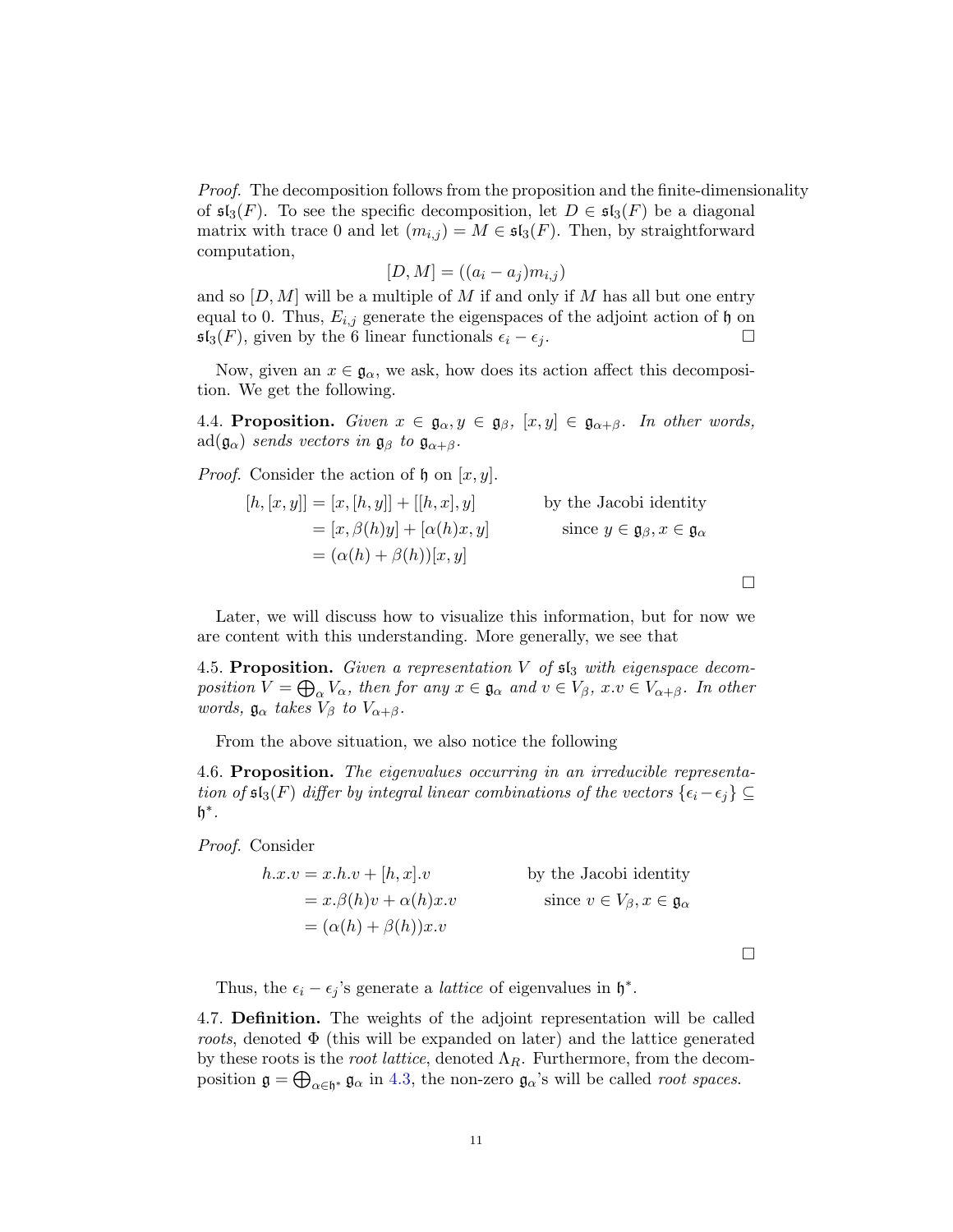Now, just as with  $\mathfrak{sl}_2(F)$ , we wish to find an equivalent notion to a highest weight vector for a representation of  $\mathfrak{sl}_3(F)$ .

<span id="page-11-0"></span>4.8. Lemma. Given a representation V of  $\mathfrak{sl}_3(F)$ , there exists a  $v \in V$  such that

- (a) v is an eigenvector for  $\mathfrak h$
- (b) v is in the kernel of the action by  $E_{1,2}, E_{1,3}$ , and  $E_{2,3}$  in  $\mathfrak{sl}_3(F)$ . (More generally, v is in the kernel of the action of half of the root spaces.)

*Proof.* Let us choose linear functional  $\ell : \mathfrak{h}^* \to F$  given by

$$
\ell(a_1\epsilon_1 + a_2\epsilon_2 + a_3\epsilon_3) = aa_1 + ba_2 + ca_3
$$

with  $a + b + c = 0$  and  $a > b > c$ , such that  $\ell|_{\Lambda_R}$  has trivial kernel. Thus, we get the equality

$$
\{\mathfrak{g}_{\alpha}\subseteq\mathfrak{g}\mid \ell(\alpha)>0\}=\{\mathfrak{g}_{\epsilon_1-\epsilon_3},\mathfrak{g}_{\epsilon_2-\epsilon_3},\mathfrak{g}_{\epsilon_1-\epsilon_2}\}
$$

each of which corresponds to a basis matrix with a single nonzero entry above the diagonal. Now, pick a  $v \in V_\alpha$  for  $\ell(\alpha)$  maximal among the weights of V. Then, each of  $E_{1,2}, E_{1,3}$ , and  $E_{2,3}$  must kill v by the maximality of  $\alpha$  among the weights with respect to  $\ell$ .

4.9. Definition. A vector  $v \in V$  that meets the properties of the lemma above is a highest weight vector.

4.10. Proposition. Let V be an irreducible  $\mathfrak{sl}_3(F)$  representation and  $v \in V$ be a highest weight vector. Then,  $V = \langle E_{2,1}, E_{3,1}, E_{3,2} \rangle$ .v, that is, V is generated by v under successive application of  $E_{2,1}, E_{3,1}$ , and  $E_{3,2}$ .

*Proof.* We show that the subspace  $W \subseteq V$  spanned by images of v under successive application of  $E_{2,1}, E_{3,1}$ , and  $E_{3,2}$  is preserved by all of  $\mathfrak{sl}_3(F)$ . Thus, we check

$$
E_{1,2}.v = E_{2,3}.v = E_{1,3}.v = 0
$$
 by the lemma above  
\n
$$
E_{1,2}.E_{2,1}.v = E_{2,1}.E_{1,2}.v + [E_{1,2}, E_{2,1}].v
$$
  
\n
$$
= 0 + \alpha([E_{1,2}, E_{2,1}])v
$$
 since  $[E_{1,2}, E_{2,1}]$  is a diagonal matrix( $\in \mathfrak{h}$ )  
\n
$$
E_{2,3}.E_{2,1}.v = E_{2,1}.E_{2,3}.v + [E_{2,3}, E_{2,1}].v
$$
  
\n
$$
= 0 + 0
$$
 since  $[E_{2,3}, E_{2,1}] = 0$ 

Similar computations hold when applied to  $E_{3,2}$ . Furthermore, since  $E_{1,3} = [E_{1,2}, E_{3,2}],$  we do not need to check it.

Now, let 
$$
W_n = \text{span}\{w.v \mid w = w_n \cdots w_1, w_i \in \{E_{2,1}, E_{2,3}\}\}
$$
 (remember  
that  $E_{3,1} = [E_{3,2}, E_{2,1}])$ . Then,  $W = \bigcup_n W_n$ . Now, consider that  
 $E_{1,2}.E_{2,1}.(w_{n-1} \cdots w_1).v = E_{2,1}.E_{1,2}.(w_{n-1} \cdots w_1).v + [E_{1,2}, E_{2,1}].(w_{n-1} \cdots w_1).v$   
 $\in E_{2,1}.W_{n-2} + \beta([E_{1,2}, E_{2,1}]).(w_{n-1} \cdots w_1).v$   $([E_{1,2}, E_{2,1}] \in \mathfrak{h})$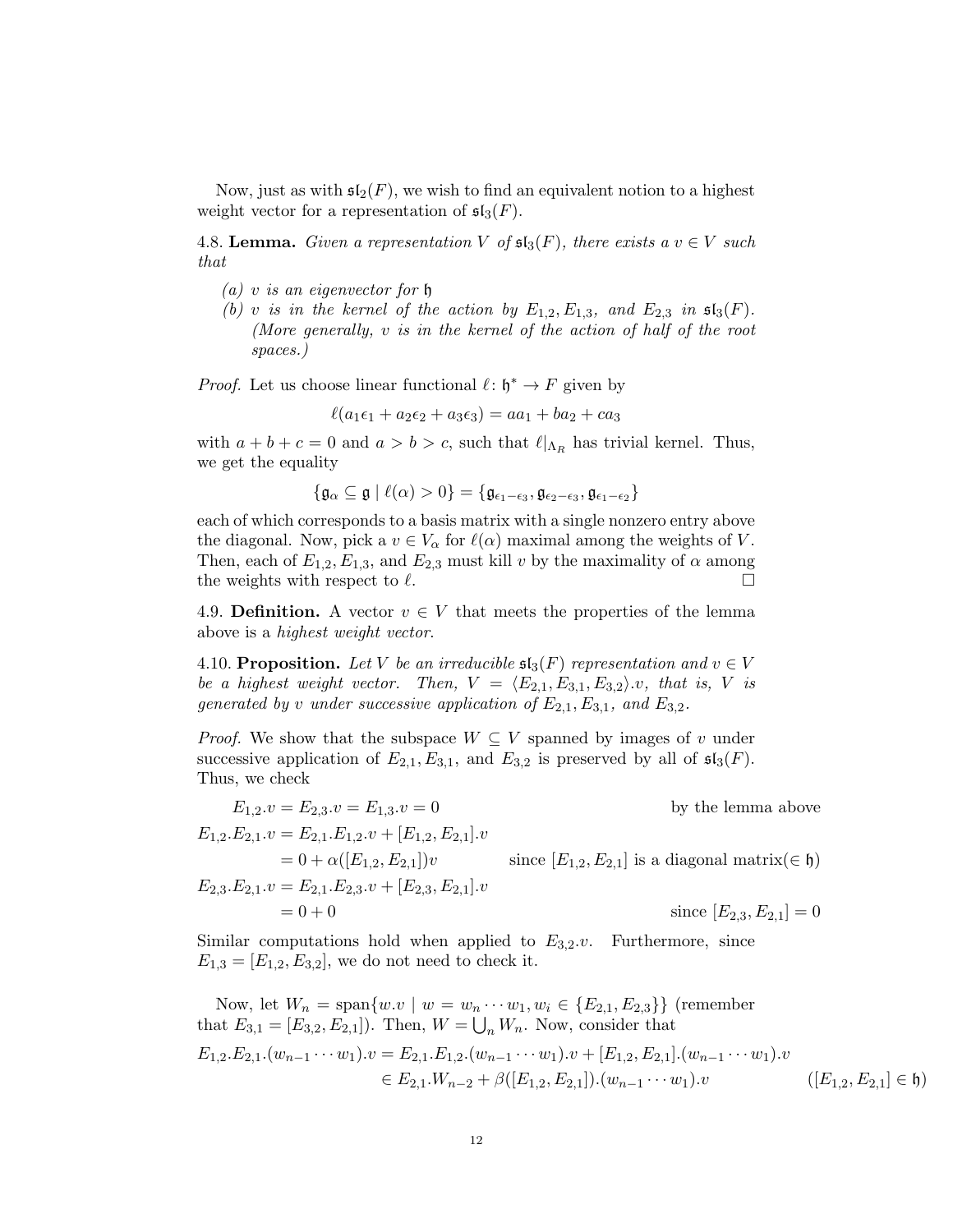$$
\subseteq W_{n-1}
$$
  
\n
$$
E_{2,3} \cdot E_{2,1} \cdot (w_{n-1} \cdots w_1) \cdot v = E_{2,1} \cdot E_{2,3} \cdot (w_{n-1} \cdots w_1) \cdot v + [E_{2,3}, E_{2,1}] \cdot (w_{n-1} \cdots w_1) \cdot v
$$
  
\n
$$
\in E_{2,1} \cdot W_{n-2}
$$
  
\n
$$
\subseteq W_{n-1}
$$
  
\n
$$
( [E_{2,3}, E_{2,1}] = 0 )
$$

and similarly for applying  $E_{1,2}$  and  $E_{2,3}$  to  $E_{3,2}.(w_{n-1}\cdots w_1).v$ . Thus, W is closed under the action  $\mathfrak{sl}_3(F)$ , but V is irreducible, so  $W = V$ .

In fact, we have slightly more.

4.11. Proposition. Let V be a  $\mathfrak{sl}_3(F)$  representation and  $v \in V$  be a highest weight vector. Then,  $\langle E_{2,1}, E_{3,1}, E_{3,2}\rangle$  is an irreducible subrepresentation of  $V$ .

*Proof.* From above, it is clear that  $W := \langle E_{2,1}, E_{3,1}, E_{3,2}\rangle$ . v is a subrepresentation. Let v have weight  $\alpha \in \mathfrak{h}^*$ . Then, it must be that  $W_\alpha$  is onedimensional since the action will reduce the weight relative to  $\ell$  defined in the proof of [4.8.](#page-11-0) Assume W is not irreducible, so  $W = W' \oplus W''$ . However, the action of h and projection onto either component commutes, so  $W_{\alpha} = W'_{\alpha} \oplus W''_{\alpha}$ . Thus, it must be that either  $W'_{\alpha}$  or  $W''_{\alpha}$  is zero and so v either lies in  $W'$  or in  $W''$ , and thus either  $W = \tilde{W}'$  or  $\tilde{W} = W''$ .

4.12. Corollary. Any irreducible representation of  $\mathfrak{sl}_3(F)$  has a unique highest weight vector, up to scalar multiple.

Now, similar to  $\mathfrak{sl}_2(F)$ , we notice that, given a highest weight vector, say  $v \in \mathfrak{g}_{\epsilon_1-\epsilon_3}$ , we have a collection of vectors  $v, E_{2,1}.v, E_{2,1}^2. v, \dots$  until  $E_{2,1}^k. v = 0$ for some  $k \in \mathbb{N}$ . From this, we note that  $\text{span}\{E_{2,1}, E_{1,2}, [E_{1,2}, E_{2,1}]\}$  is isomorphic to  $\mathfrak{sl}_2(F)$  via the isomorphism

$$
e \mapsto E_{1,2}, f \mapsto E_{2,1}, h \mapsto [E_{1,2}, E_{2,1}]
$$

This leads us to the proposition

4.13. Proposition. The eigenvalues of  $H_{1,2} := [E_{1,2}, E_{2,1}]$  on the subspace

$$
W = \bigoplus_{k} V_{\alpha + k(\epsilon_2 - \epsilon_1)}
$$

are integral and symmetric with respect to 0.

*Proof.* We note that W is a  $\mathfrak{sl}_2(F)$ -representation via the isomorphism given above. Thus, since all eigenvalues of  $h \in \mathfrak{sl}_2(F)$  are integral and symmetric with respect to 0 for all  $\mathfrak{sl}_2(F)$ -representations, that must still be true in this case.  $\Box$ 

Of course, this process generalizes, and to each root we can associate a copy of  $\mathfrak{sl}_2(F)$ .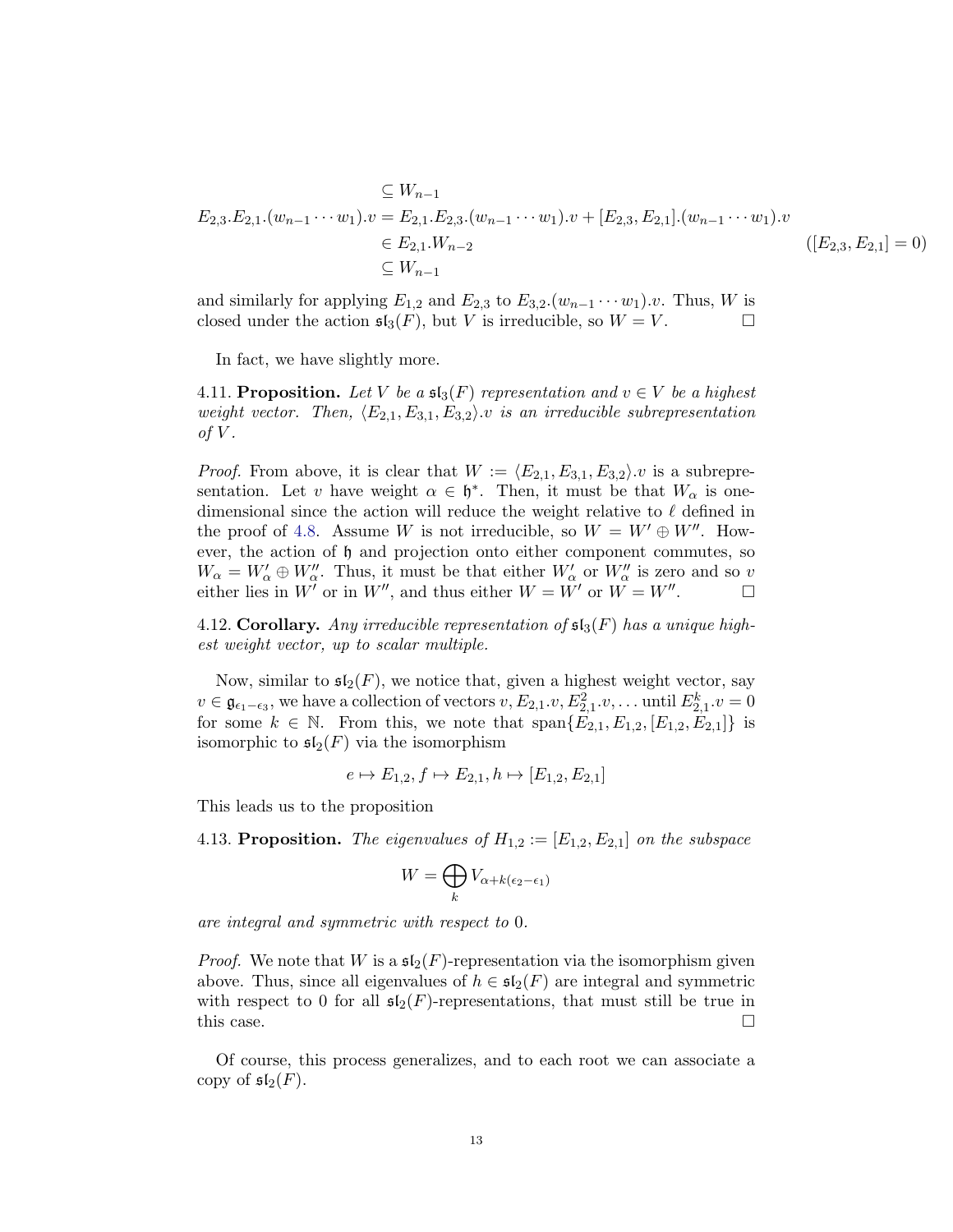## 5. Beginning of a Structure Theory: Root Space **DECOMPOSITION**

We now seek to understand the structure of a general semisimple Lie algebra.

5.1. Definition. A subalgebra of a Lie algebra g consisting of (nonzero) semisimple elements is called a toral subalgebra

5.2. Lemma. A toral subalgebra of a Lie algebra g is abelian.

*Proof.* Let T be a toral subalgebra of g. We wish to show that  $[x, T] = 0$ for all  $x \in T$ , which is the same as showing  $ad_x = 0$  (where ad is taken over T). Since x is semisimple, so is  $ad_x$  and since we are working over an algebraically closed field,  $ad_x$  is diagonalizable. Thus, we need only show that all the eigenvalues of  $ad_x$  are 0.

Assume that  $[x, y] = ay$  for some  $0 \neq a \in F$  and  $y \in T$ . Then,  $ad_y x =$  $-ay$  is an eigenvector of ad<sub>y</sub> with eigenvalue 0. We may also write x uniquely as a linear combination of eigenvectors of  $\mathrm{ad}_y$ , say  $\{-ay, v_1, \ldots, v_{n-1}\}$ , since y is semisimple,

$$
x = -c_0ay + \sum_{i=1}^{n-1} c_i v_i \Longrightarrow -ay = \text{ad}_y x = \sum_{i=1}^{n-1} c_i \lambda_i v_i
$$

where  $\lambda_i$  is the eigenvalue of  $v_i$ . However, the set  $\{-ay, v_1, \ldots, v_{n-1}\}$  is a basis, so it is linearly independent and  $-ay$  cannot be written as a linear combination of  $\{v_1, \ldots, v_{n-1}\}$ . Thus, we have arrived at a contradiction.  $\Box$ 

5.3. Definition. A toral subalgebra h not properly included in any other is called a maximal toral subalgebra of g.

5.4. **Example.** Consider  $\mathfrak{g} = \mathfrak{sl}_2(F)$ . Then,  $\mathfrak{h} = \langle h \rangle$  is a maximal toral subalgebra.

5.5. Remark. If g is a semisimple Lie algebra, it must have at least one element whose semisimple part is nonzero. Otherwise, g would be nilpotent by Engel's theorem. Thus, g contains nonzero toral subalgebras and thus contains nonzero maximal toral subalgebras.

5.6. Definition. Let h be a maximal toral subalgebra for semisimple Lie algebra  $\mathfrak g$ . Then, for  $\alpha \in \mathfrak h^*$ , we define

$$
\mathfrak{g}_{\alpha} := \{ g \in \mathfrak{g} \mid [h, g] = \alpha(h)g, \forall h \in \mathfrak{h} \}
$$

5.7. **Definition.** Let  $\mathfrak{h}$  be a maximal toral subalgebra for semisimple Lie algebra  $\mathfrak g$ . Then, we define the *roots of*  $\mathfrak g$  *relative to*  $\mathfrak h$  to be

$$
\Phi := \{ \alpha \in \mathfrak{h}^* \mid \mathfrak{g}_\alpha \neq 0 \}
$$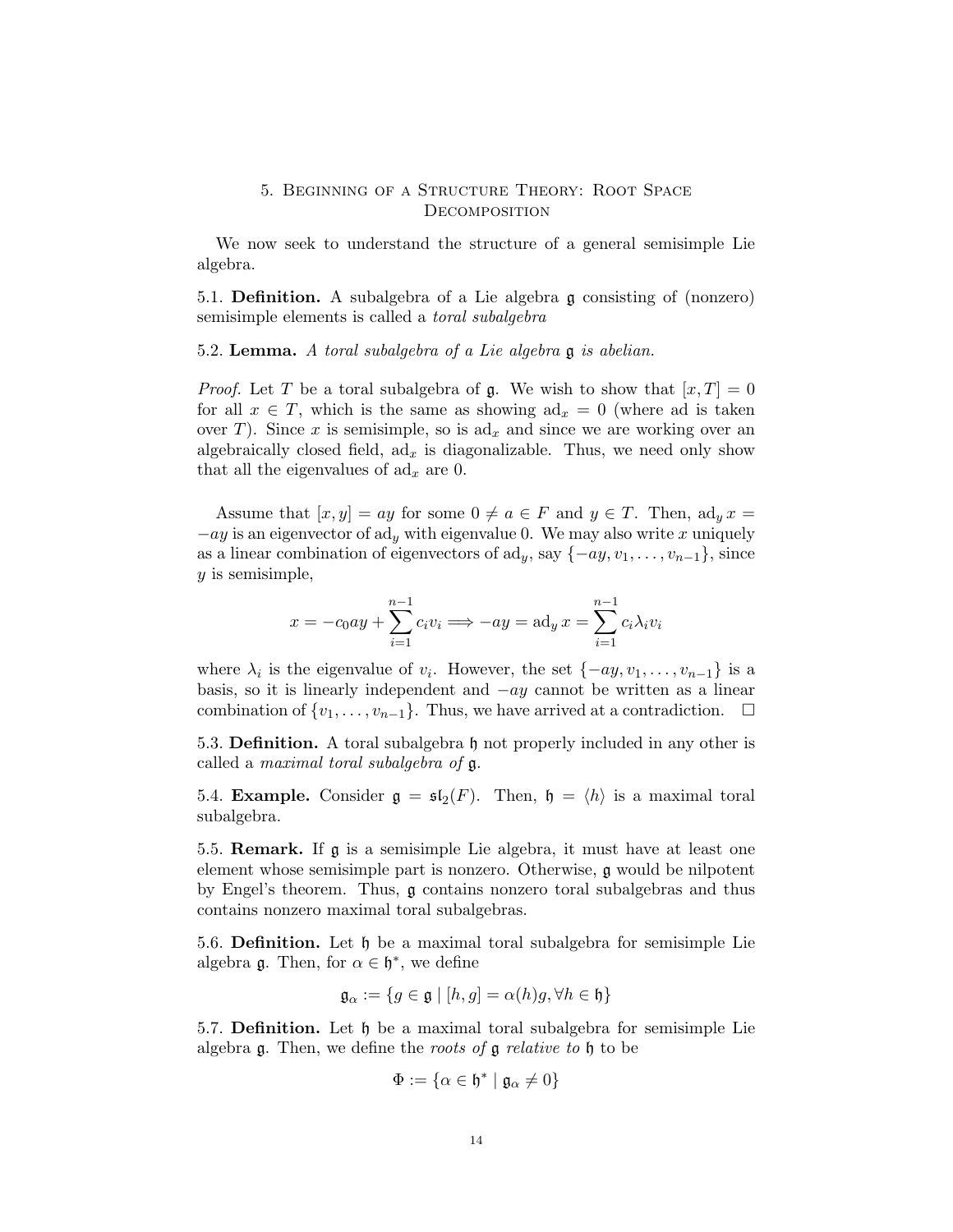5.8. Theorem. A semisimple Lie algebra g admits a decomposition

$$
\mathfrak{g} = C_{\mathfrak{g}}(\mathfrak{h}) \oplus \bigoplus_{\alpha \in \Phi} \mathfrak{g}_{\alpha}, \quad \mathfrak{g}_{\alpha} = \{ g \in \mathfrak{g} \mid [h, g] = \alpha(h)g, \forall h \in \mathfrak{h} \}
$$

for any maximal toral subalgebra h of g.

5.9. **Example.** Let  $\mathfrak{g} = \mathfrak{sl}_2(F)$ . The decomposition above corresponds to the decomposition of  $\mathfrak{sl}_2(F)$  considered as an  $\mathfrak{sl}_2(F)$ -modules (the *regular* representation). Indeed, if  $\mathfrak{h} = \text{span}\{h\}$  for standard basis  $(e, f, h)$ , then  $C_{\mathfrak{a}}(\mathfrak{h}) = \mathfrak{h}$  and

$$
\mathfrak{sl}_2(F) \cong \mathfrak{h} \oplus \mathfrak{g}_{-2} \oplus \mathfrak{g}_2
$$

where  $\mathfrak{g}_2 = \text{span}\{e\}$  since  $[h, e] = 2e$  and  $\mathfrak{g}_{-2} = \text{span}\{f\}$ . In fact, a similar decomposition is easy to produce for  $\mathfrak{g} = \mathfrak{sl}_n(F)$  with the standard basis construction.

5.10. Remark. In the example above, it is relatively straightforward to compute  $C_{\mathfrak{g}}(\mathfrak{h}) = \mathfrak{h}$ . In fact, this statement ends up being true for all semisimple Lie algebras. We wish to show this is true. Furthermore, we end up finding that the roots  $\Phi$  completely characterize the structure of g. We will show that this is true in the remaining parts of this section.

5.11. Proposition. The  $ad_h$ -eigenvector decomposition defines an  $\mathfrak{h}^*$ -grading on g.

*Proof.* Let 
$$
x \in \mathfrak{g}_{\alpha}
$$
 and  $y \in \mathfrak{g}_{\beta}$  for  $\alpha, \beta \in \mathfrak{h}^*$ . Then, for  $h \in \mathfrak{h}$ ,  
\n
$$
ad_h([x, y]) = [[h, x], y] + [x, [h, y]] = \alpha(h)[x, y] + \beta(h)[x, y] = (\alpha + \beta)(h)[x, y]
$$
\nThus,  $[x, y] \in \mathfrak{g}_{\alpha + \beta}$ .

5.12. Corollary. If  $x \in \mathfrak{g}_{\alpha}$  for  $0 \neq \alpha \in \mathfrak{h}^*$ , then  $ad_x$  is nilpotent.

*Proof.* For some  $n \in \mathbb{N}$ ,  $\mathfrak{g}_{n\alpha} = 0$ , so  $\text{ad}_x^n = 0$  using the grading as above.  $\Box$ 

<span id="page-14-0"></span>5.13. Proposition. Given  $\alpha, \beta \in \mathfrak{h}^*$  with  $\alpha + \beta \neq 0$ , then, relative to the Killing form  $\kappa$  of  $\mathfrak{g}$ ,  $\mathfrak{g}_{\alpha}$  is orthogonal to  $\mathfrak{g}_{\beta}$ .

*Proof.* Let  $h \in \mathfrak{h}$  such that  $(\alpha + \beta)(h) \neq 0$ . Then, we get

$$
\alpha(h)\kappa(x,y) = \kappa([h,x],y)
$$
  
=  $-\kappa([x,h],y)$   
=  $-\kappa(x,[h,y])$  by the associativity of the Killing form.  
=  $-\beta(h)\kappa(x,y)$ 

Thus,  $(\alpha + \beta)(h)\kappa(x, y) = 0$ . (Recall that the Killing form is associative follows from the definition of the bracket on  $\mathfrak{gl}(V)$ .

5.14. Corollary. The restriction of the Killing form to  $C_{\mathfrak{q}}(\mathfrak{h})$  is nondegenerate.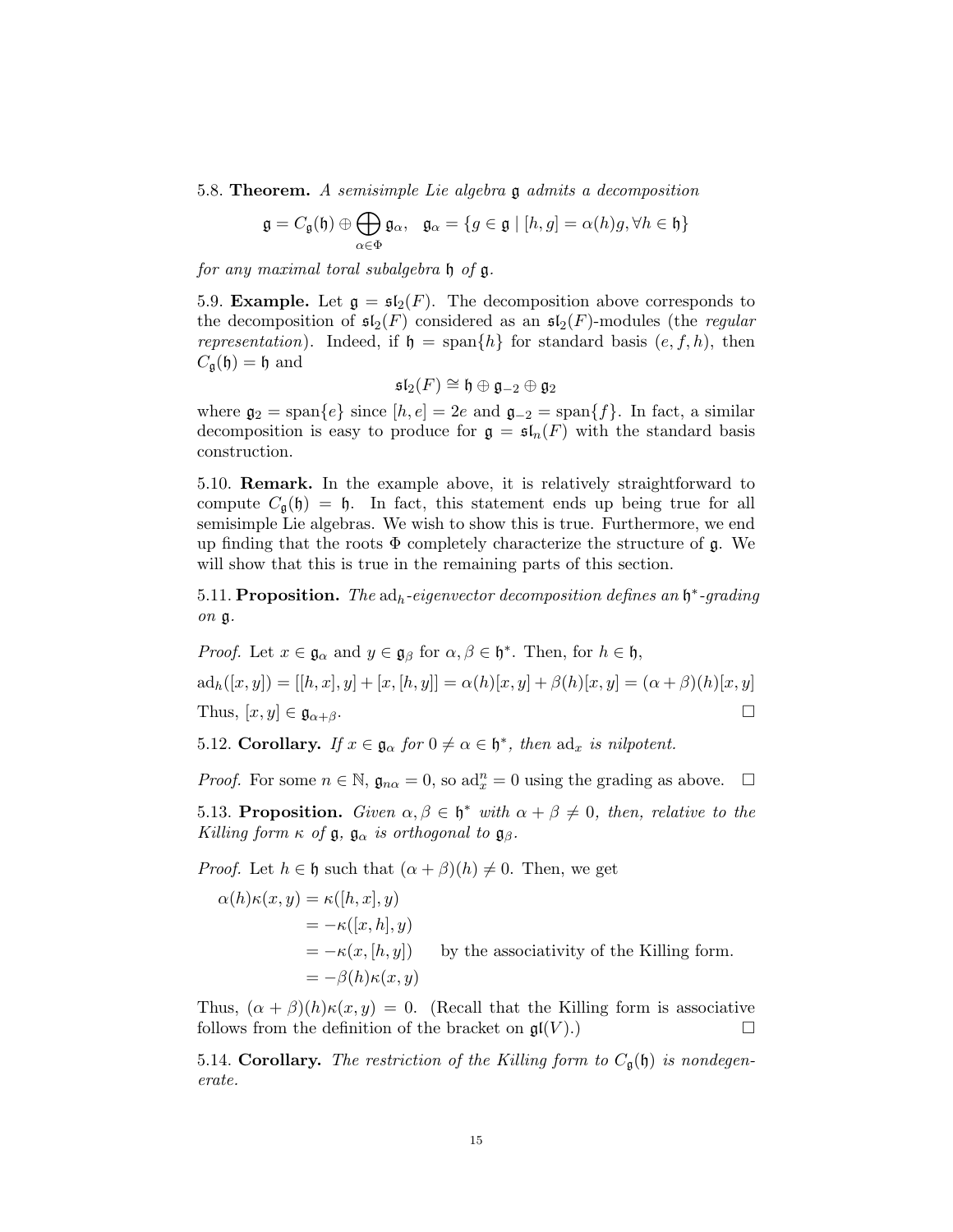*Proof.* Since  $\mathfrak g$  is semisimple, then the Killing form on  $\mathfrak g$  is nondegenerate (see [\[Hum72,](#page-48-0) §5.1] or [\[See18,](#page-48-1) §6]). However, by the proposition above,  $C_{\mathfrak{g}}(\mathfrak{h}) = \mathfrak{g}_0$ is orthogonal to all other  $\mathfrak{g}_{\alpha}$ 's with respect to the Killing form. Thus, it must be that, for  $z \in \mathfrak{g}_0$ ,

$$
\kappa(z, \mathfrak{g}_0) = 0 \Longrightarrow \kappa(z, \mathfrak{g}) = 0 \Longrightarrow z = 0
$$

by the non-degeneracy of the Killing form on g. Thus, the Killing form is non-degenerate on  $\mathfrak{g}_0 = C_{\mathfrak{g}}(\mathfrak{h}).$ 

5.15. Proposition. Let  $\mathfrak h$  be a maximal toral subalgebra of  $\mathfrak g$ . Then,  $\mathfrak h$  =  $C_{\mathfrak{a}}(\mathfrak{h}).$ 

Proof. We present only an outline of the proof given in [\[Hum72,](#page-48-0) §8.2].

- (a)  $C_{\mathfrak{q}}(\mathfrak{h})$  contains the semisimple and nilpotent parts of its elements since  $x \in C_{\mathfrak{g}}(\mathfrak{h}) \Longrightarrow \mathrm{ad}_x(\mathfrak{h}) = 0.$
- (b) All semisimple elements of  $C_{\mathfrak{g}}(\mathfrak{h})$  lie in  $\mathfrak{h}$  since  $x \in C_{\mathfrak{g}}(\mathfrak{h}) \Longrightarrow \mathfrak{h} + Fx$ is toral and h is maximal.
- (c) The restriction of  $\kappa$  to  $\mathfrak h$  is nondegenerate by the above items since  $[x, \mathfrak{h}] = 0$  and  $ad_x$  is nilpotent  $\Longrightarrow \kappa(x, \mathfrak{h}) = 0$ .
- (d)  $C_{\mathfrak{a}}(\mathfrak{h})$  is nilpotent by Engel's theorem since all its elements are adnilpotent.
- (e)  $\mathfrak{h} \cap [C_{\mathfrak{a}}(\mathfrak{h}), C_{\mathfrak{a}}(\mathfrak{h})] = 0$  since  $[\mathfrak{h}, C_{\mathfrak{a}}(\mathfrak{h})] = 0 \Longrightarrow \kappa(\mathfrak{h}, [C_{\mathfrak{a}}(\mathfrak{h}), C_{\mathfrak{a}}(\mathfrak{h})]) = 0.$
- (f)  $C_{\mathfrak{g}}(\mathfrak{h})$  is abelian.
- (g)  $C_{\mathfrak{g}}(\mathfrak{h}) = \mathfrak{h}$ , otherwise  $C_{\mathfrak{g}}(\mathfrak{h})$  contains a nonzero nilpotent element by above.

 $\Box$ 

5.16. Corollary. The Killing form restricted to h is non-degenerate.

*Proof.* Define map  $\theta_h$ :  $\mathfrak{h} \to \mathfrak{h}$  via

$$
\theta_h(k) = \kappa(h,k).
$$

Since the Killing for is non-degenerate on h, the map  $h \mapsto \theta_h$  is an isomorphism between  $\mathfrak h$  and  $\mathfrak h^*$  since the nondegeneracy gives trivial kernel and dimension count gives surjectivity.

Thus, a maximal toral subalgebra (or a Cartan subalgebra) is self-centralizing. Now, we seek to understand the structure of the roots.

5.17. Lemma. Given  $\alpha \in \Phi$  of semisimple Lie algebra g (over  $\mathbb{C}$ ) and  $0 \neq x \in \mathfrak{g}_{\alpha}$ , then  $-\alpha \in \Phi$  and there is a  $y \in \mathfrak{g}_{-\alpha}$  such that  $\{x, y, [x, y]\}$ spans a Lie subalgebra of  $\mathfrak g$  isomorphic to  $\mathfrak{sl}_2(\mathbb{C})$ .

*Proof.* If  $-\alpha \notin \Phi$ , then, for all  $\beta \in \Phi$ ,

$$
\kappa(\mathfrak{g}_\alpha,\mathfrak{g}_\beta)=0\Longrightarrow \kappa(\mathfrak{g}_\alpha,\mathfrak{g})=0
$$

by the orthogonality in [5.13,](#page-14-0) contradicting the non-degeneracy of  $\kappa$ .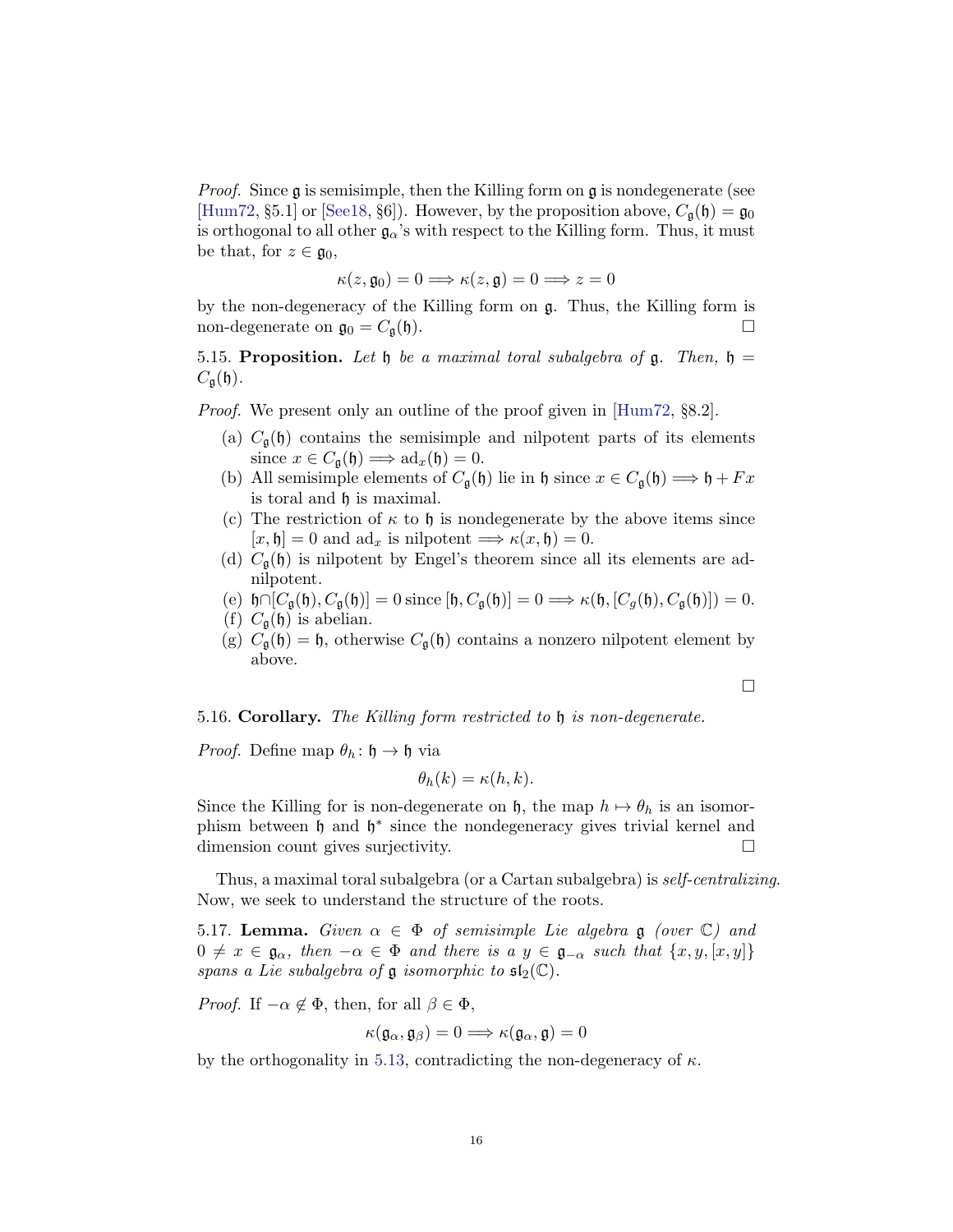Next, we note that  $\alpha \neq 0$ , so there is a  $t \in \mathfrak{h}$  such that  $\alpha(t) \neq 0$ . Thus, for any  $y \in \mathfrak{g}_{-\alpha}$ ,

$$
\kappa(t,[x,y])=\kappa([t,x],y)=\alpha(t)\kappa(x,y)\neq 0\Longrightarrow [x,y]\neq 0
$$

Now, we observe that  $[x, y] \in \mathfrak{h} = \mathfrak{g}_0$  and  $x, y$  are simultaneous eigenvectors for ad[x, y], since they are for all elements of ad  $\mathfrak{h}$ . Thus, span $\{x, y, [x, y]\}$  is a Lie subalgebra of g.

Let  $h := [x, y]$  and let S be our Lie subalgebra. To see that S is isomorphic to  $\mathfrak{sl}_2$ , we first observe that  $\alpha(h) \neq 0$ . Assume otherwise.

$$
[h, x] = \alpha(h)x = 0 = -\alpha(h)y = [h, y]
$$

thus showing that S is a solvable Lie subalgebra. Therefore,  $[S, S]$  would be a nilpotent Lie subalgebra (see [\[Hum72,](#page-48-0) Cor 4.1C] or [\[See18\]](#page-48-1)) and so, in particular,  $ad([x, y])$  is both semisimple and nilpotent, thus implying  $ad[x, y] = 0 \implies [x, y] \in Z(S) = 0$ , which is a contradiction. Thus, it must be that S is a 3-dimensional complex Lie algebra with  $[S, S] = S$ , which immediately implies that  $S \cong \mathfrak{sl}_2(\mathbb{C})$ .

In fact, this will hold over more general fields, which we will show below, but this method provides quick insight into the guiding idea behind the representation theory of semisimple Lie algebras: understanding roots and the representation theory of  $\mathfrak{sl}_2$ . Luckily, we already understand the latter from the section above.

More generally, we have the following orthogonality proposition.

<span id="page-16-0"></span>5.18. Proposition. [\[Hum72,](#page-48-0) Prop 8.3] Let  $\Phi \subseteq \mathfrak{h}^*$  be as above for semisimple Lie algebra g over . Then,

- (a)  $\Phi$  spans  $\mathfrak{h}^*$ .
- (b) If  $\alpha \in \Phi$ , then  $-\alpha \in \Phi$ .
- (c) If  $\alpha \in \Phi$ ,  $x \in \mathfrak{g}_{\alpha}, y \in \mathfrak{g}_{-\alpha}$ , then  $[x, y] = \kappa(x, y)t_{\alpha}$  where  $t_{\alpha} \in \mathfrak{h}^*$  is the unique element such that  $\alpha(h) = \kappa(t_\alpha, h)$  for all  $h \in \mathfrak{h}$ .
- (d) Let  $\alpha \in \Phi$ . Then,  $[\mathfrak{g}_{\alpha}, \mathfrak{g}_{-\alpha}]$  is one dimensional, with basis  $t_{\alpha}$ .
- (e)  $\alpha(t_{\alpha}) = \kappa(t_{\alpha}, t_{\alpha}) \neq 0$  for  $\alpha \in \Phi$ .
- (f) If  $\alpha \in \Phi$  and  $x_{\alpha}$  is any nonzero element of  $\mathfrak{g}_{\alpha}$ , then there exists  $y_{\alpha} \in L_{-\alpha}$  such that  $x_{\alpha}, y_{\alpha}, h_{\alpha} = [x_{\alpha}, y_{\alpha}]$  span a three dimensional simple subalgebra of  $\frak g$  isomorphic to  $\frak {sl}_2(F)$  via

$$
x_{\alpha} \mapsto e, y_{\alpha} \mapsto f, h_{\alpha} \mapsto h
$$

(g) 
$$
h_{\alpha} = \frac{2t_{\alpha}}{\kappa(t_{\alpha},t_{\alpha})}
$$
 and  $h_{\alpha} = -h_{-\alpha}$ .

5.19. **Remark.** This proposition will later show that  $\Phi$  satisfies the axioms of a "root system" and is thus justifies the terminology "roots of g relative to h."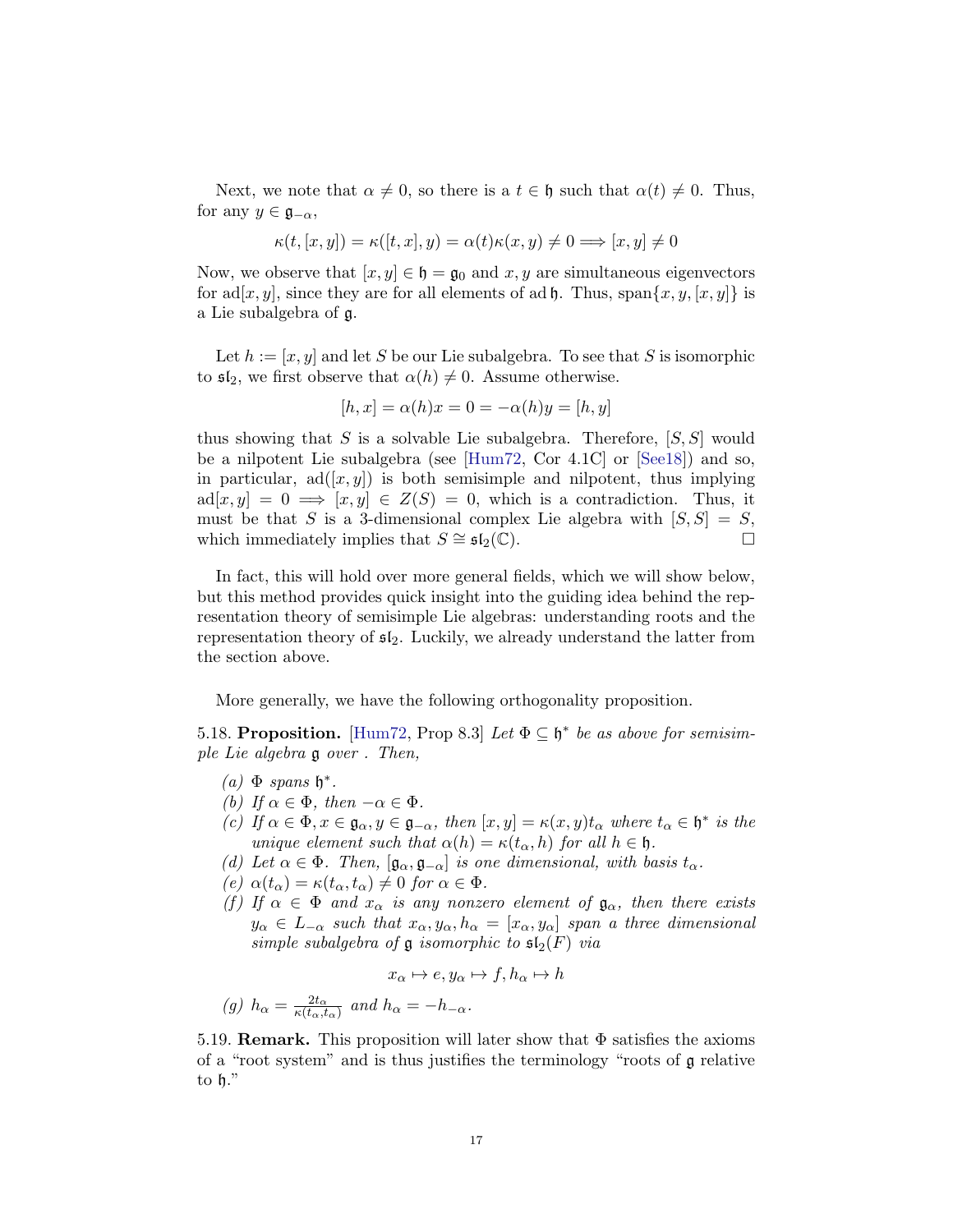5.20. **Example.** Let us demonstrate the result for  $\mathfrak{g} = \mathfrak{sl}_2(F)$  since we have already shown what needs to be shown in the previous section. Then,  $\mathfrak{h} =$  $\text{span}\{\tilde{h}\}\cong F\text{ and so }\mathfrak{h}^*=\text{span}\{h^*\}\cong F\text{ where }\tilde{h}^*(h)=1, h^*(e)=0=h^*(f)$ and  $\Phi = {\pm 2h^*}$  since

$$
\mathfrak{sl}_2=\mathfrak{h}\oplus\mathfrak{g}_2\oplus\mathfrak{g}_{-2}
$$

In this case, (a) and (b) above are immediate. For (c), we check

$$
\kappa(e, f) = \text{tr}(\text{ad}_e \,\text{ad}_f) = 4
$$

and

$$
[e, f] = h \Longrightarrow t_2 = \frac{1}{4}h^*
$$

Indeed, one easily checks  $\kappa(\frac{1}{4})$  $\frac{1}{4}h, \lambda h$  =  $\lambda \cdot 2$  for all  $\lambda \in F$ .

For (d),  $[\mathfrak{g}_2, \mathfrak{g}_{-2}] = \text{span}\{[e, f]\} = \text{span}\{h\}$  is one dimensional with basis given by  $\frac{1}{4}h$ .

For (e), 
$$
2 \cdot \frac{1}{4}h^*(h) = \frac{1}{16}\kappa(h, h) = \frac{1}{2}
$$
.

For (f), the result is trivial. For (g), we note

$$
\frac{2\frac{1}{4}h}{\frac{1}{16}\kappa(h,h)} = \frac{\frac{1}{2}h}{\frac{1}{2}} = h
$$

*Proof.* For (a), assume  $\Phi$  does not span  $\mathfrak{h}^*$ . Then, there is a  $0 \neq h \in \mathfrak{h}$  such that  $\alpha(h) = 0$  for all  $\alpha \in \Phi$ . However, this gives, for all  $\alpha \in \Phi$ ,

$$
[h, \mathfrak{g}_{\alpha}] = 0 \Longrightarrow [h, \mathfrak{g}] = 0 \Longleftrightarrow h \in Z(\mathfrak{g}) = 0
$$

which is a contradiction.

(b) is already proven in the lemma above.

For (c), take  $\alpha \in \Phi$ ,  $x \in \mathfrak{g}_{\alpha}, y \in \mathfrak{g}_{-\alpha}$ . Then,

 $\kappa(h, [x, y]) = \kappa([h, x], y) = \alpha(h)\kappa(x, y) = \kappa(t_\alpha, h)\kappa(x, y) = \kappa(\kappa(x, y)t_\alpha, h) = \kappa(h, \kappa(x, y)t_\alpha)$ and so, subtracting the two sides, we have  $[x, y] - \kappa(x, y)t_\alpha$  is perpendicular to all  $h \in \mathfrak{h}$ . However, since  $\kappa$  is non-degenerate, this means that

 $[x, y] - \kappa(x, y)t_\alpha = 0.$ 

For (d), we see that  $t_{\alpha}$  spans  $[\mathfrak{g}_{\alpha}, \mathfrak{g}_{-\alpha}]$  assuming  $[\mathfrak{g}_{\alpha}, \mathfrak{g}_{-\alpha}] \neq 0$  by part (c). Thus, we need only show that  $[\mathfrak{g}_{\alpha}, \mathfrak{g}_{-\alpha}] \neq 0$ . Following the same technique as the proof of the lemma above, assume  $\kappa(x, \mathfrak{g}_{-\alpha}) = 0$ . Then,  $\kappa(x, \mathfrak{g}) = 0$ is a contradiction since  $\mathfrak g$  is semisimple. Thus, there is a  $y \in \mathfrak g_{-\alpha}$  such that  $\kappa(x, y) \neq 0 \Longrightarrow [x, y] \neq 0.$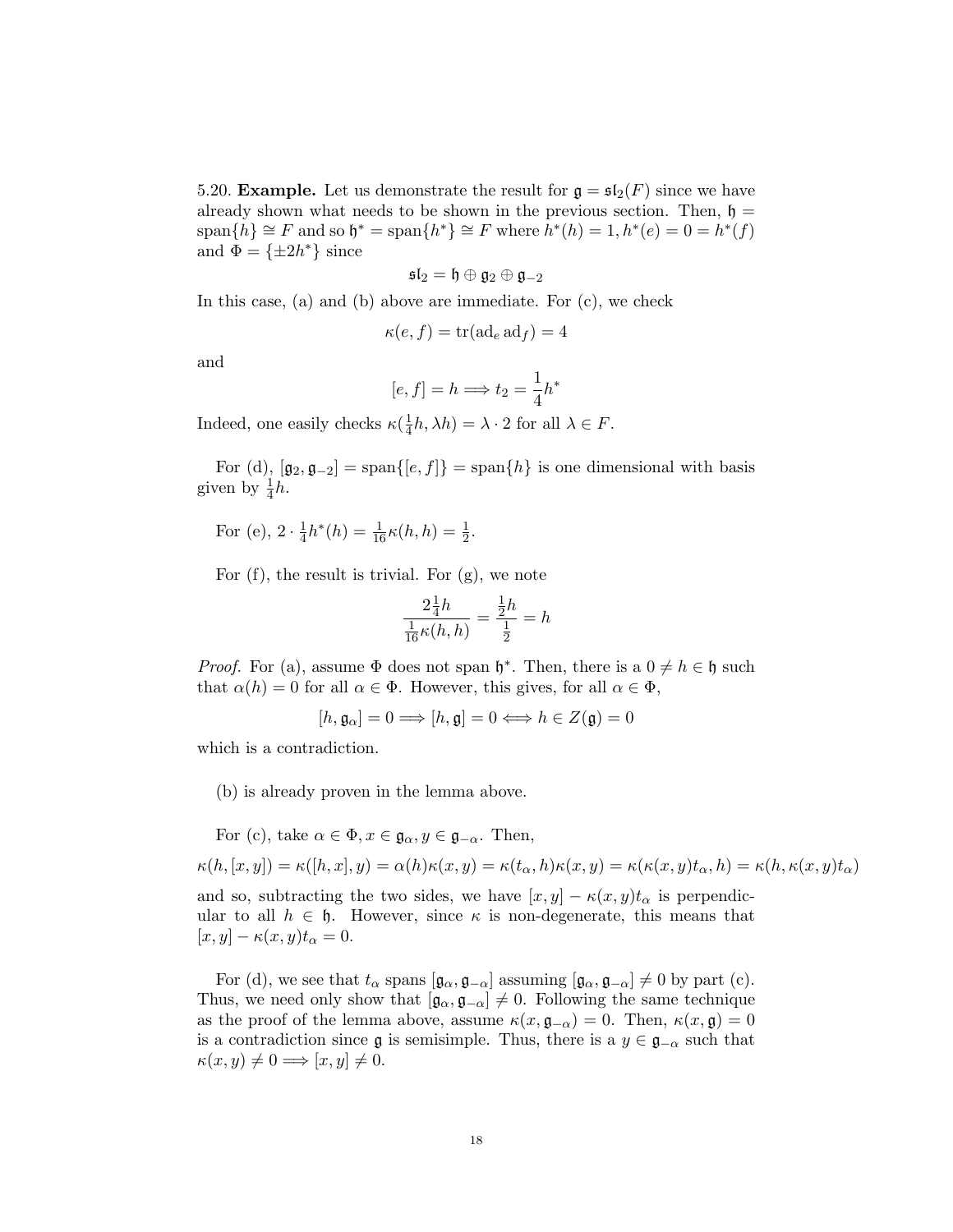For (e), assuming  $\alpha(t_{\alpha}) = 0 \Longrightarrow [t_{\alpha}, x] = 0 = [t_{\alpha}, y]$  for all  $x \in \mathfrak{g}_{\alpha}, y \in$  $\mathfrak{g}_{-\alpha}$ . However, we can find an x, y such that  $\kappa(x, y) \neq 0$  and, multiplying by scalars, we may assume  $\kappa(x, y) = 1 \Longrightarrow [x, y] = t_\alpha$  by (c). Thus, using the same line of reasoning in the lemma, if we let  $S = \text{span}\{x, y, t_\alpha\}$ , then  $\operatorname{ad}_{\mathfrak{g}} t_{\alpha} = 0 \Longrightarrow t_{\alpha} \in Z(S) = 0$ , which is a contradiction.

For (f), let  $0 \neq x_\alpha \in \mathfrak{g}_\alpha$  and find a  $y_\alpha \in \mathfrak{g}_{-\alpha}$  such that

$$
\kappa(x_{\alpha}, y_{\alpha}) = \frac{2}{\kappa(t_{\alpha}, t_{\alpha})}
$$

using (e) and the fact  $\kappa(x_{\alpha}, \mathfrak{g}_{-\alpha}) \neq 0$ . Then, by (c),

$$
h_{\alpha} := \frac{2t_{\alpha}}{\kappa(t_{\alpha}, t_{\alpha})} \Longrightarrow [x_{\alpha}, y_{\alpha}] = h_{\alpha}
$$

$$
[h_{\alpha}, x_{\alpha}] = \frac{2}{\alpha(t_{\alpha})} [t_{\alpha}, x_{\alpha}] = \frac{2\alpha(t_{\alpha})}{\alpha(t_{\alpha})} x_{\alpha} = 2x_{\alpha}
$$

$$
[h_{\alpha}, y_{\alpha}] = -\frac{2}{\alpha(t_{\alpha})} [t_{\alpha}, y_{\alpha}] = -\frac{2\alpha(t_{\alpha})}{\alpha(t_{\alpha})} y_{\alpha} = -2y_{\alpha}
$$

Thus,  $\{x_\alpha, y_\alpha, h_\alpha\}$  span a three dimensional subalgebra of g with the  $\mathfrak{sl}_2(F)$ relations.

For (g), we note that  $t_{\alpha} = -t_{-\alpha}$  since  $\kappa(-t_{-\alpha}, h) = \alpha(h) = \kappa(t_{\alpha}, h)$  for all  $h \in \mathfrak{h}$ . Thus, since  $h_{\alpha} = \frac{2t_{\alpha}}{\kappa(t_{\alpha}, t)}$  $\frac{2t_\alpha}{\kappa(t_\alpha,t_\alpha)},$ 

$$
-h_{-\alpha} = -\frac{2t_{-\alpha}}{\kappa(t_{-\alpha}, t_{-\alpha})} = \frac{2t_{\alpha}}{\kappa(t_{\alpha}, t_{\alpha})} = h_{\alpha}
$$

As noted above, the correspondence of  $\mathfrak{sl}_2(F)$  inside any semisimple Lie algebra to a root is incredibly important, so much so that we will define a new notation to refer to such a copy of  $\mathfrak{sl}_2(F)$ .

5.21. Definition. For a pair of roots  $\alpha, -\alpha$ , let  $\mathfrak{sl}(\alpha) \cong \mathfrak{sl}_2(F)$  be a subalgebra of the form presented in the lemma or part (f) of the proposition above, that is, a subalgebra generated by  $\{x_\alpha, y_\alpha, [x_\alpha, y_\alpha]\}\$ for  $x_\alpha \in \mathfrak{g}_\alpha$  and  $y_{\alpha} \in \mathfrak{g}_{-\alpha}.$ 

With this terminology, we have the following proposition

5.22. Proposition. Given a semisimple Lie algebra g with root  $\alpha$ , g may be considered as an  $\mathfrak{sl}(\alpha)$ -module via the adjoint action, that is, for  $a \in$  $\mathfrak{sl}(\alpha), g \in \mathfrak{g}$ 

$$
a.g = \mathrm{ad}_a \, g = [a, g]
$$

*Proof.* This module is simply a restriction of the adjoint representation.  $\Box$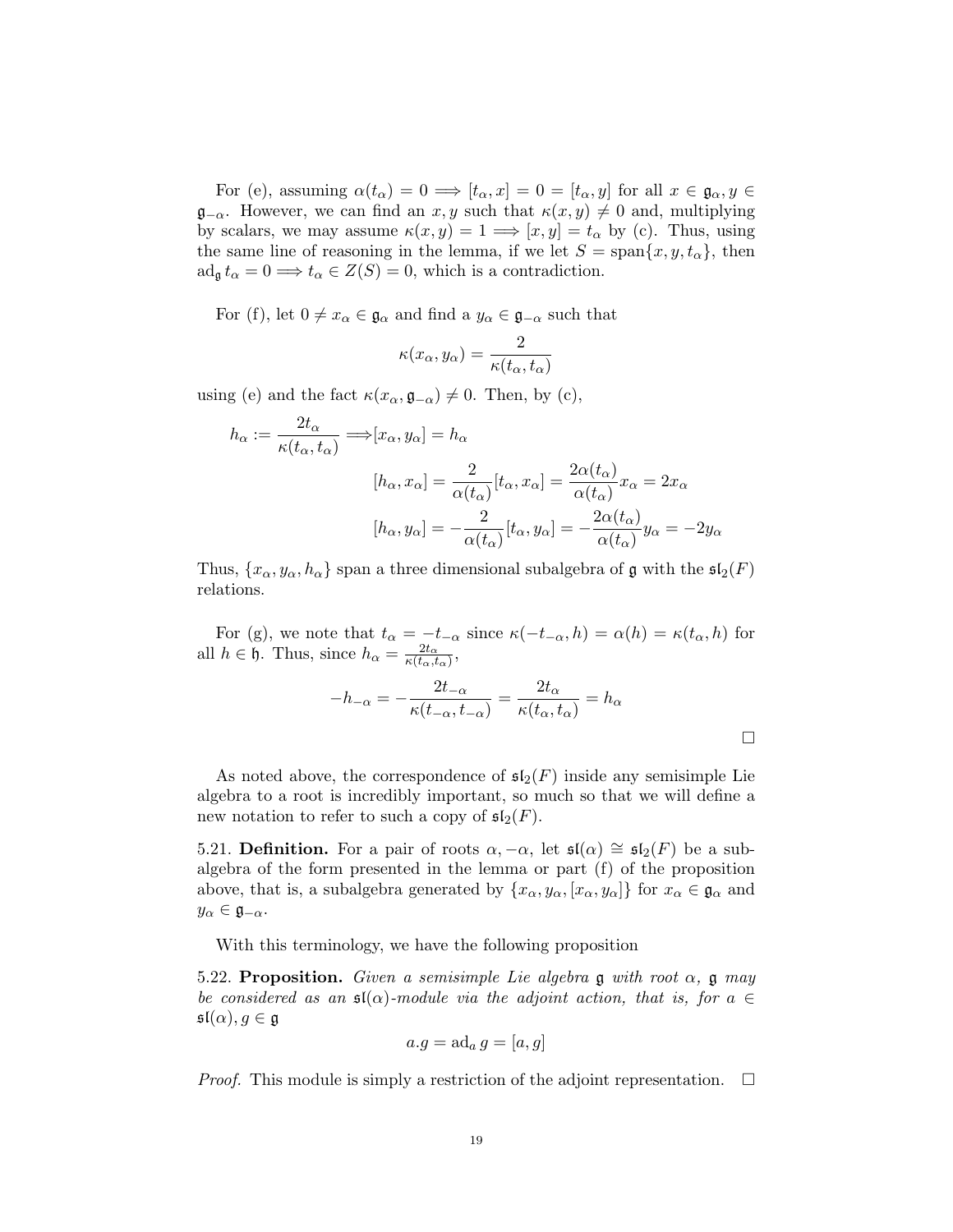5.23. Definition. Let g be a semisimple Lie algebra with roots  $\Phi$ . Let  $\beta \in \Phi$ or  $\beta = 0$ . Then, subspace

$$
\bigoplus_{\substack{k \in F \\ \beta + k\alpha \in \Phi}} \mathfrak{g}_{\beta + k\alpha}
$$

is an  $\alpha$ -root string through  $\beta$ .

Note that such a root string is an  $\mathfrak{sl}(\alpha)$ -module. Now, using this notion, we prove the following.

<span id="page-19-0"></span>5.24. Lemma. Let  $\Phi \subseteq \mathfrak{h}^*$  be a set of roots for a semisimple Lie algebra  $\mathfrak{g}$ . Then, for  $\alpha \in \Phi$ , the only multiples of  $\alpha$  which lie in  $\Phi$  are  $\pm \alpha$ . Furthermore,  $\mathfrak{g}_{\alpha}$  is one-dimensional for every root  $\alpha \in \Phi$ .

Proof. Let

$$
M:=\mathfrak{h}\oplus\bigoplus_{k\alpha\in\Phi}\mathfrak{g}_{k\alpha}
$$

be the  $\alpha$ -root string through 0. If  $c\alpha$  is a root, then  $h_{\alpha} \cdot x_{c\alpha} = 2c\alpha(h_{\alpha})x_{c\alpha} =$  $2cx_{c\alpha}$ , so  $h_{\alpha}$  has 2c as an eigenvalue. However, the eigenvalues of  $h_{\alpha}$  must be integral, so  $2c \in \mathbb{Z}$ . Now, by direct computation,  $\mathfrak{sl}(\alpha)$  acts trivially on ker  $\alpha \subseteq \mathfrak{h}$ . Next, given  $\mathfrak{h} + \mathfrak{sl}(\alpha)$ , we know that, as  $\mathfrak{sl}(\alpha)$ -modules,

$$
\mathfrak{h} + \mathfrak{sl}(\alpha) \cong \ker \alpha \oplus \mathfrak{sl}(\alpha)
$$

since dim ker  $\alpha = \dim \mathfrak{h} - \dim \mathfrak{m} \alpha = \dim \mathfrak{h} - 1$ . Thus, by Weyl's theorem and the above computation,

$$
\mathfrak{h} + \mathfrak{sl}(\alpha) \subseteq \mathfrak{h} \oplus \bigoplus_{k\alpha \in \Phi} \mathfrak{g}_{k\alpha} \cong \ker \alpha \oplus \mathfrak{sl}(\alpha) \oplus N
$$

where  $N$  is some complementary submodule. Now, let  $V$  be an irreducible representation of  $\mathfrak{sl}_2(F)$  with dimension k. Then, if k is even, there is a  $v \in V$ with  $h_{\alpha}v = 0 \implies \alpha(v) = 0 \implies v \in \text{ker }\alpha$  by virtue of the classification of  $\mathfrak{sl}_2(F)$  representations. However, ker  $\alpha \cap V = 0 \implies v = 0$ , which is a contradiction. Thus, the only even weights occuring in M are 0 and  $\pm 2$ , which tells us that  $2\alpha$  cannot be a root. However, this also means that  $\frac{1}{2}\alpha$ is not a root, so 1 also cannot be a weight of  $M$ . Thus, since the number of irreducible  $\mathfrak{sl}_2(F)$ -module summands is precisely dim  $M_0 + \dim M_1$ , it must be that N contains no irreducible  $\mathfrak{sl}_2(F)$ -submodules, and is thus trivial. Therefore,

$$
M \cong \ker \alpha \oplus \mathfrak{sl}(\alpha)
$$

but ker  $\alpha \cong \mathfrak{g}_0$  can only be a direct sum of trivial  $\mathfrak{sl}(\alpha)$ -modules by the classification of  $\mathfrak{sl}_2(F)$  representations. Thus,  $\mathfrak{g}_{\alpha}$  is one-dimensional since  $\mathfrak{sl}(\alpha) = \mathfrak{g}_{\alpha} + \mathfrak{g}_{-\alpha} + [\mathfrak{g}_{\alpha}, \mathfrak{g}_{-\alpha}].$ 

<span id="page-19-1"></span>5.25. Proposition. [\[Hum72,](#page-48-0) Prop 8.4] Let  $\alpha, \beta \in \Phi$  with  $\beta \neq \pm \alpha$ . Then,

- (a)  $\beta(h_{\alpha}) \in \mathbb{Z}$
- (b) There exist integers  $r, q \geq 0$  such that  $\beta + k\alpha \in \Phi$  if and only if  $k \in \mathbb{Z}$ and  $-r \leq k \leq q$ . Furthermore,  $\beta(h_{\alpha}) = r - q$ .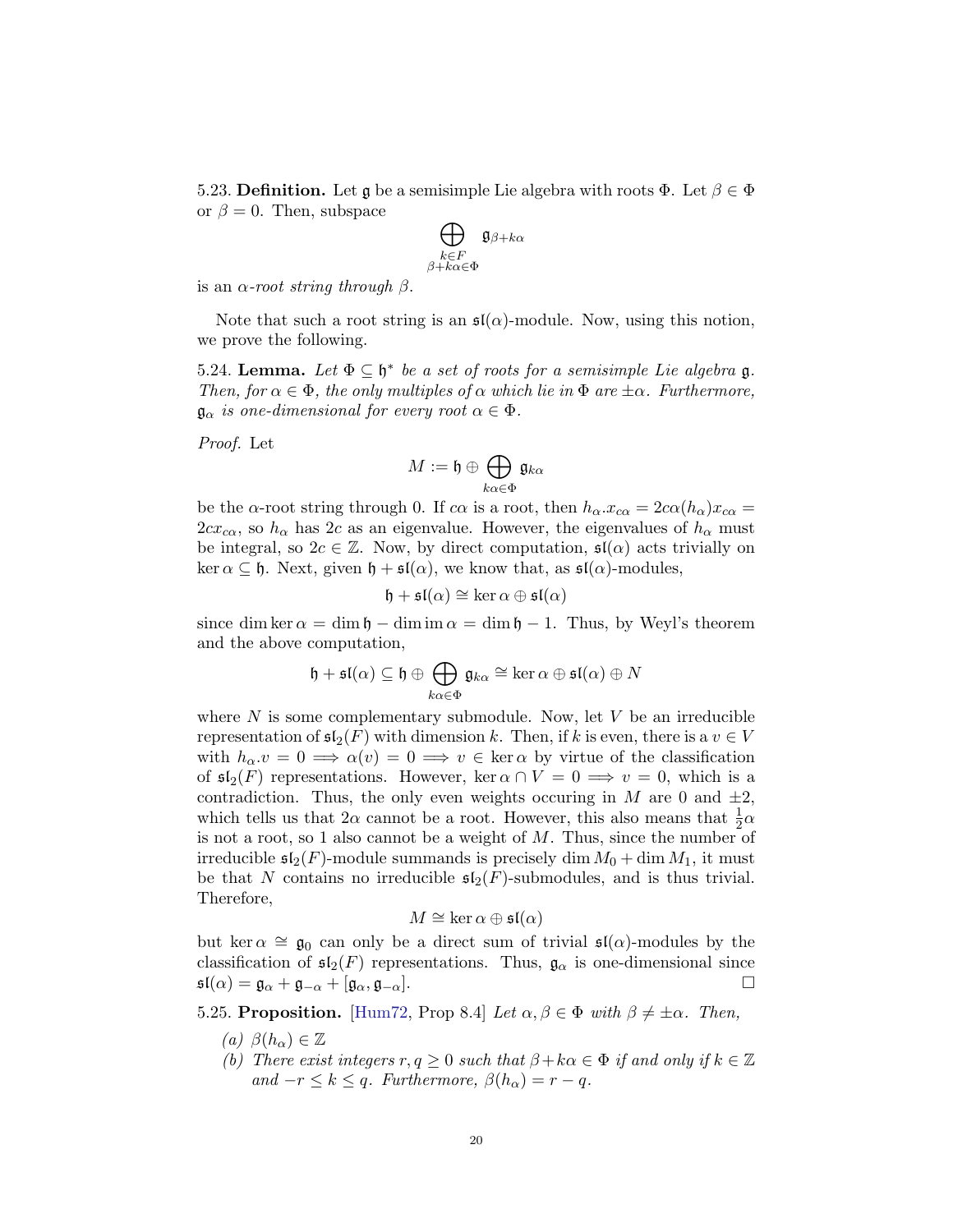(c)  $\beta - \beta(h_\alpha)\alpha \in \Phi$ (d) If  $\alpha + \beta \in \Phi$ , then  $[\mathfrak{g}_{\alpha}, \mathfrak{g}_{\beta}] = \mathfrak{g}_{\alpha+\beta}$ . (e)  $\mathfrak g$  is generated (as a Lie algebra) by the root spaces  $\mathfrak g_\alpha$ .

*Proof.* We will now look at the action of  $\mathfrak{sl}(\alpha)$  on

$$
M:=\bigoplus_{\substack{k\in\mathbb{Z}\\ \beta+k\alpha\in\Phi}}\mathfrak{g}_{\beta+k\alpha}.
$$

Since  $h_{\alpha}.w = \beta(h_{\alpha})w$  for  $w \in \mathfrak{g}_{\beta}$ , it must be that  $\beta(h_{\alpha}) \in \mathbb{Z}$ . From the lemma above, there can be no k such that  $\beta + k\alpha = 0$  since, otherwise,  $\beta$ would be a multiple of  $\alpha$ . Thus, the action of  $h_{\alpha}$  on each one-dimensional root space is given by

$$
h_{\alpha} \cdot v = (\beta(h_{\alpha}) + 2k)v
$$

for  $v \in \mathfrak{g}_{\beta+k\alpha}$ . Because the weights differ by even integers, it cannot be that both 0 and 1 occur as a weight of this form, and either can only appear once. Thus, M must be an irreducible  $\mathfrak{sl}(\alpha)$ -module and the weights must be symmetric around 0. Let the heighest weight be given by  $\beta + q\alpha$  and the lowest weight by  $\beta - r\alpha$ . Thus,

$$
-(\beta(h_{\alpha}) + 2q) = \beta(h_{\alpha}) - 2r \Longrightarrow \beta(h_{\alpha}) = r - q
$$

which also tells us that

$$
\beta - \beta(h_{\alpha})\alpha = \beta - (r - q)\alpha \in \Phi
$$

since  $-r \leq q - r \leq q$ .

Now, for (d), let  $v \in \mathfrak{g}_{\beta}$  and  $\text{ad}_{x_{\alpha}} x_{\beta} = 0$ . Then,  $x_{\beta}$  is a highest weight vector of M with weight  $\beta(h_\alpha)$ . However, we also know that if  $\alpha + \beta$  is a root, then  $h_{\alpha}$  acts on  $\mathfrak{g}_{\alpha+\beta}$  by eigenvalue  $(\alpha+\beta)h_{\alpha} = \beta(h_{\alpha})+2$ , which tells us that  $\beta(h_{\alpha})$  is not the highest weight, a contradiction. Thus, it must be that  $\operatorname{ad}_{x_\alpha} x_\beta \neq 0 \Longrightarrow [\mathfrak{g}_\alpha, \mathfrak{g}_\beta] = \mathfrak{g}_{\alpha+\beta}.$ 

Finally, by virtue of (d), g is generated as a Lie algebra by the root spaces since, given generator  $t_{\alpha} \in \mathfrak{g}_{\alpha}$  and  $t_{\beta} \in \mathfrak{g}_{\beta}$ , if  $\alpha + \beta \in \Phi$ ,  $[t_{\alpha}, t_{\beta}]$  is a non-zero scalar multiple of  $t_{\alpha+\beta}$ .

## 5.26. Definition. The integers  $\beta(h_{\alpha})$  are called the *Cartan integers*.

At this point, we now understand a lot of the structure constants of g using the basis given by the root space decomposition. Namely, the action of h is determined by the roots,  $[x_{\alpha}, x_{\beta}]$  is determined by the roots for  $\beta \neq \pm \alpha$ , and  $[x_{\alpha}, x_{-\alpha}]$  is a scalar multiple of  $h_{\alpha}$ . Finally, we wish to prove  $\Phi$  has a well-understood strucutre.

<span id="page-20-0"></span>5.27. Lemma. For  $\alpha, \beta \in \Phi$ , we have

$$
\kappa(t_{\alpha}, t_{\beta}) = \sum_{\gamma \in \Phi} \gamma(t_{\alpha}) \gamma(t_{\beta})
$$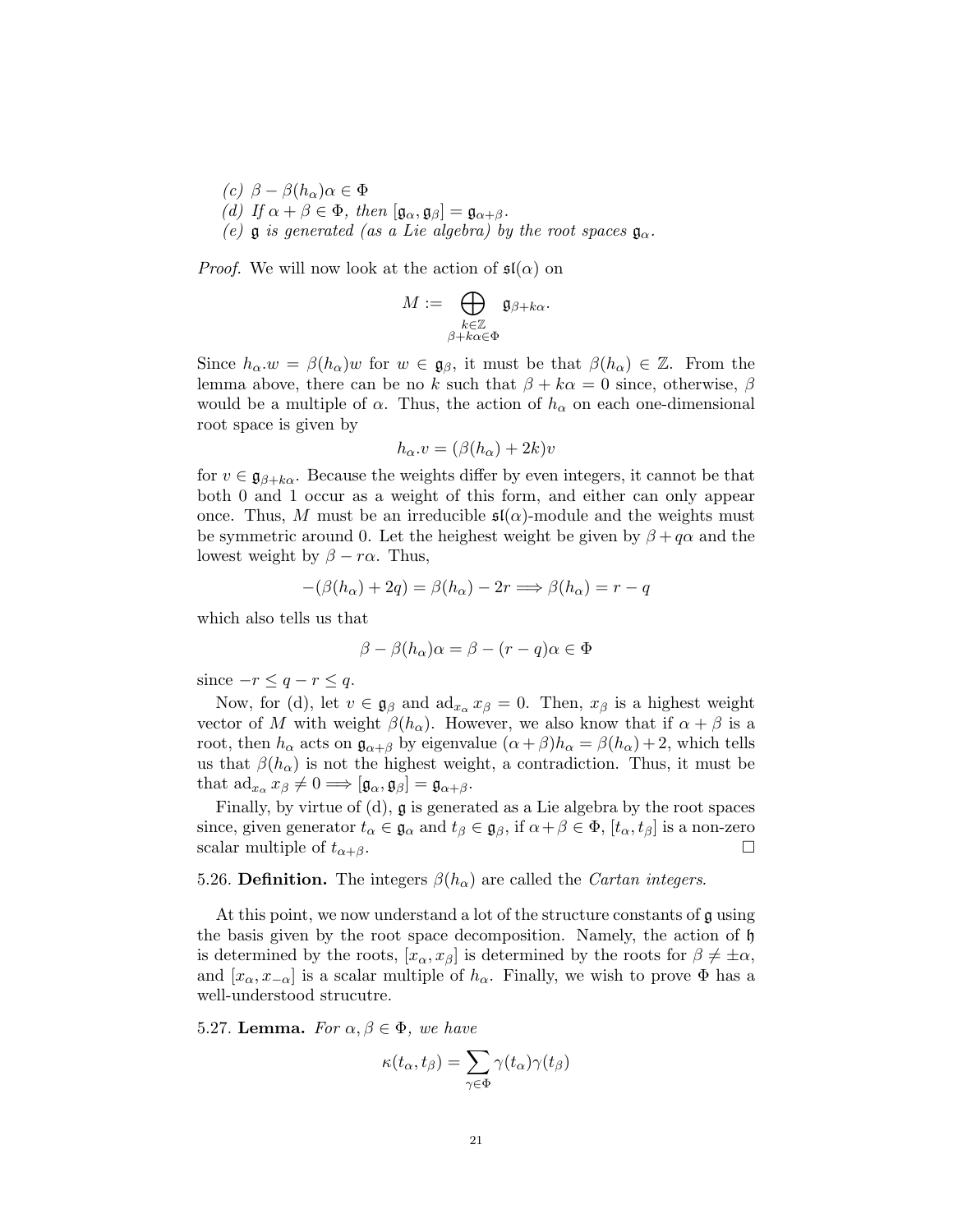Proof. By definition,

$$
\kappa(t_{\alpha}, t_{\beta}) = \text{tr}(\text{ad}_{t_{\alpha}} \text{ad}_{t_{\beta}})
$$

However, as a map,  $\text{ad}_{t_{\alpha}} \text{ad}_{t_{\beta}}: \mathfrak{g} \to \mathfrak{g}$  has  $\text{ad}_{t_{\alpha}} \text{ad}_{t_{\beta}}(h) = 0$  for all  $h \in \mathfrak{h}$  and, for  $x \in \mathfrak{g}_{\gamma}$ , we have

$$
x \mapsto [t_{\alpha}, [t_{\beta}, x]] = [t_{\alpha}, \gamma(t_{\beta})x] = \gamma(t_{\alpha})\gamma(t_{\beta})x
$$

So, the trace of the map will be the sum in the proposition.  $\Box$ 

<span id="page-21-0"></span>5.28. Lemma. If  $\alpha, \beta \in \Phi$ , then  $\kappa(h_\alpha, h_\beta) \in \mathbb{Z}$  and  $\kappa(t_\alpha, t_\beta) \in \mathbb{Q}$ .

Proof. We first realize that

$$
\kappa(h_{\alpha}, h_{\beta}) = \text{tr}(\text{ad}_{h_{\alpha}} \text{ ad}_{h_{\beta}}) = \sum_{\gamma \in \Phi} \gamma(h_{\alpha}) \gamma(h_{\beta})
$$

since the trace is the sum of the eigenvalues with multiplicity as in [5.27.](#page-20-0) However, all these eigenvalues are integers, so  $\kappa(h_\alpha, h_\beta) \in \mathbb{Z}$ . Next, we compute

$$
\kappa(t_{\alpha}, t_{\beta}) = \kappa \left( \frac{\kappa(t_{\alpha}, t_{\alpha})}{2} h_{\alpha}, \frac{\kappa(t_{\beta}, t_{\beta})}{2} h_{\beta} \right) = \frac{\kappa(t_{\alpha}, t_{\alpha}) \kappa(t_{\beta}, t_{\beta})}{4} \kappa(h_{\alpha}, h_{\beta})
$$

However,

$$
\frac{1}{\kappa(t_{\alpha}, t_{\alpha})} = \frac{1}{4}\kappa\left(\frac{2t_{\alpha}}{\kappa(t_{\alpha}, t_{\alpha})}, \frac{2t_{\alpha}}{\kappa(t_{\alpha}, t_{\alpha})}\right) = \frac{1}{4}\kappa(h_{\alpha}, h_{\alpha}) \in \mathbb{Q}
$$

and thus  $\kappa(t_{\alpha}, t_{\beta}) \in \mathbb{Q}$  since it is a product of rational numbers.  $\Box$ 

5.29. **Definition.** Let us define form  $(\cdot, \cdot)$ :  $\mathfrak{h}^* \times \mathfrak{h}^* \to F$  via

$$
(\gamma,\delta) := \kappa(t_\gamma,t_\delta)
$$

for  $\gamma, \delta \in \mathfrak{h}^*$ 

### 5.30. Proposition. Such a form is non-degenerate and bilinear.

Proof. Since the Killing form is non-degenerate on g, it is non-degenerate on  $\mathfrak h$  and thus  $(\cdot, \cdot)$  is non-degenerate on  $\mathfrak h^*$ . Furthermore,  $(\cdot, \cdot)$  inherits its bilinearity from the Killing form.

5.31. Lemma. If  $\beta \in \Phi$  and  $\{\alpha_1, \dots, \alpha_n\}$  is a basis of roots for  $\mathfrak{h}^*$ , then  $\beta$ is a rational linear combination of the  $\alpha_i$ 's.

*Proof.* Consider  $\beta = \sum_{i} c_i \alpha_i$ . Then, we compute

$$
(\beta, \alpha_j) = \sum_i (\alpha_i, \alpha_j) c_i
$$

which gives us n equations with n unknowns (the  $c_i$ 's) with rational coefficients.

$$
(\beta, \alpha_1) = (\alpha_1, \alpha_1)c_1 + (\alpha_2, \alpha_1)c_2 + \cdots + (\alpha_n, \alpha_1)c_n
$$
  

$$
(\beta, \alpha_2) = (\alpha_1, \alpha_2)c_1 + (\alpha_2, \alpha_2)c_2 + \cdots + (\alpha_n, \alpha_2)c_n
$$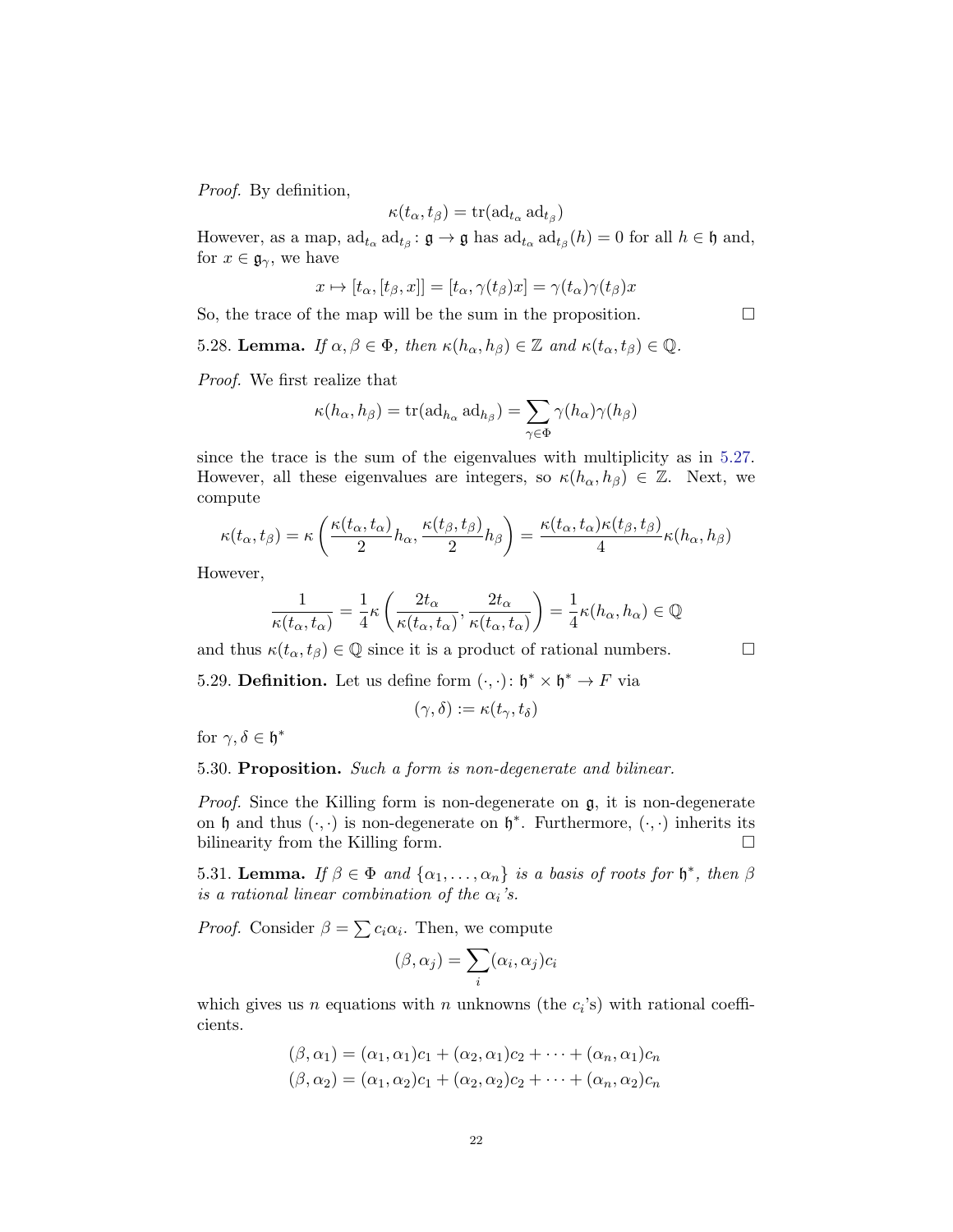$$
\vdots
$$
  

$$
(\beta, \alpha_n) = (\alpha_1, \alpha_n)c_1 + (\alpha_2, \alpha_n)c_2 + \cdots + (\alpha_n, \alpha_n)c_n
$$

Since  $(\cdot, \cdot)$  is non-degenerate, the associated matrix is non-degenerate and thus invertible. Furthermore, since all the coefficients are rational, its solutions will be rational. Thus,  $c_i \in \mathbb{Q}$ .

5.32. **Definition.** Let  $\mathfrak{g}$  be a semisimple Lie algebra with roots  $\Phi$ . Then, we define  $E_0 \subseteq \mathfrak{h}^*$  to be the Q-subspace spanned by all the roots  $\Phi$ .

By virtue of the proposition above, we know that all roots are Q-linear combinations of other roots, so  $E_{\mathbb{Q}}$  is independent of choice of roots for a basis. We now wish to show  $(\cdot, \cdot)$  has more structure on  $E_{\mathbb{Q}}$ .

5.33. Proposition. The restriction of  $(\cdot, \cdot)$  to  $E_{\mathbb{Q}}$  is rational and positivedefinite

*Proof.* From lemma [5.28,](#page-21-0) we know that  $\kappa(t_\alpha, t_\beta) \in \mathbb{Q}$  for any roots  $\alpha, \beta \in \Phi$ , but  $\Phi$  Q-spans  $E_{\mathbb{Q}}$  by the proposition above, and so we can pick a basis of roots for  $E_{\mathbb{Q}}$ , say  $\{\alpha_1, \ldots, \alpha_n\}$ . Thus, for  $\gamma, \delta \in E_{\mathbb{Q}}$ ,

$$
(\gamma, \delta) = \left(\sum c_i \alpha_i, \sum d_j \alpha_j\right) = \sum_{i,j} c_i d_j \cdot (\alpha_i, \alpha_j) = \sum_{i,j} c_i d_j \kappa(t_{\alpha_i}, t_{\alpha_j})
$$

but  $c_i, d_j \in \mathbb{Q}$  by definition of  $E_{\mathbb{Q}}$ . Finally, given  $\lambda \in E_{\mathbb{Q}}$ ,

$$
(\lambda, \lambda) = \kappa(t_{\lambda}, t_{\lambda}) \stackrel{5.27}{=} \sum_{\gamma \in \Phi} \gamma(t_{\lambda})^2 = \sum_{\gamma \in \Phi} (\gamma, \lambda)^2 \ge 0
$$

If  $(\lambda, \lambda) = 0$ , then  $\gamma(t_\lambda) = 0$  for all roots  $\gamma$ , and so  $\lambda = 0$  by [5.18](#page-16-0) (e). Thus,  $(\cdot, \cdot)$  is positive-definite.

<span id="page-22-0"></span>5.34. Lemma.  $\beta(h_{\alpha}) = \frac{2(\beta,\alpha)}{(\alpha,\alpha)}$ 

*Proof.* Using the fact that  $h_{\alpha} = \frac{2t_{\alpha}}{\kappa(t_{\alpha} t)}$  $\frac{2t_{\alpha}}{\kappa(t_{\alpha},t_{\alpha})}$ , we see

$$
\frac{2(\beta,\alpha)}{(\alpha,\alpha)} = \frac{2\kappa(t_\beta,t_\alpha)}{\kappa(t_\alpha,t_\alpha)} = \kappa\left(t_\beta,\frac{2t_\alpha}{\kappa(t_\alpha,t_\alpha)}\right) = \kappa(t_\beta,h_\alpha) = \beta(h_\alpha)
$$

5.35. Definition. Let  $E := \mathbb{R} \otimes_{\mathbb{Q}} E_{\mathbb{Q}}$ .

5.36. **Remark.** Using standard linear algebra, the form  $(\cdot, \cdot)|_{E_0}$  extends canonically to  $E$  and is still positive-definite. Thus,  $E$  is a Euclidean space.

Thus, we see that we have already shown  $\Phi$  has a incredibly useful structure:

<span id="page-22-1"></span>5.37. Proposition. Given a semisimple Lie algebra  $\mathfrak{g}, \Phi$  is a root system in E, that is

(a)  $\Phi$  spans E and  $0 \notin \Phi$ .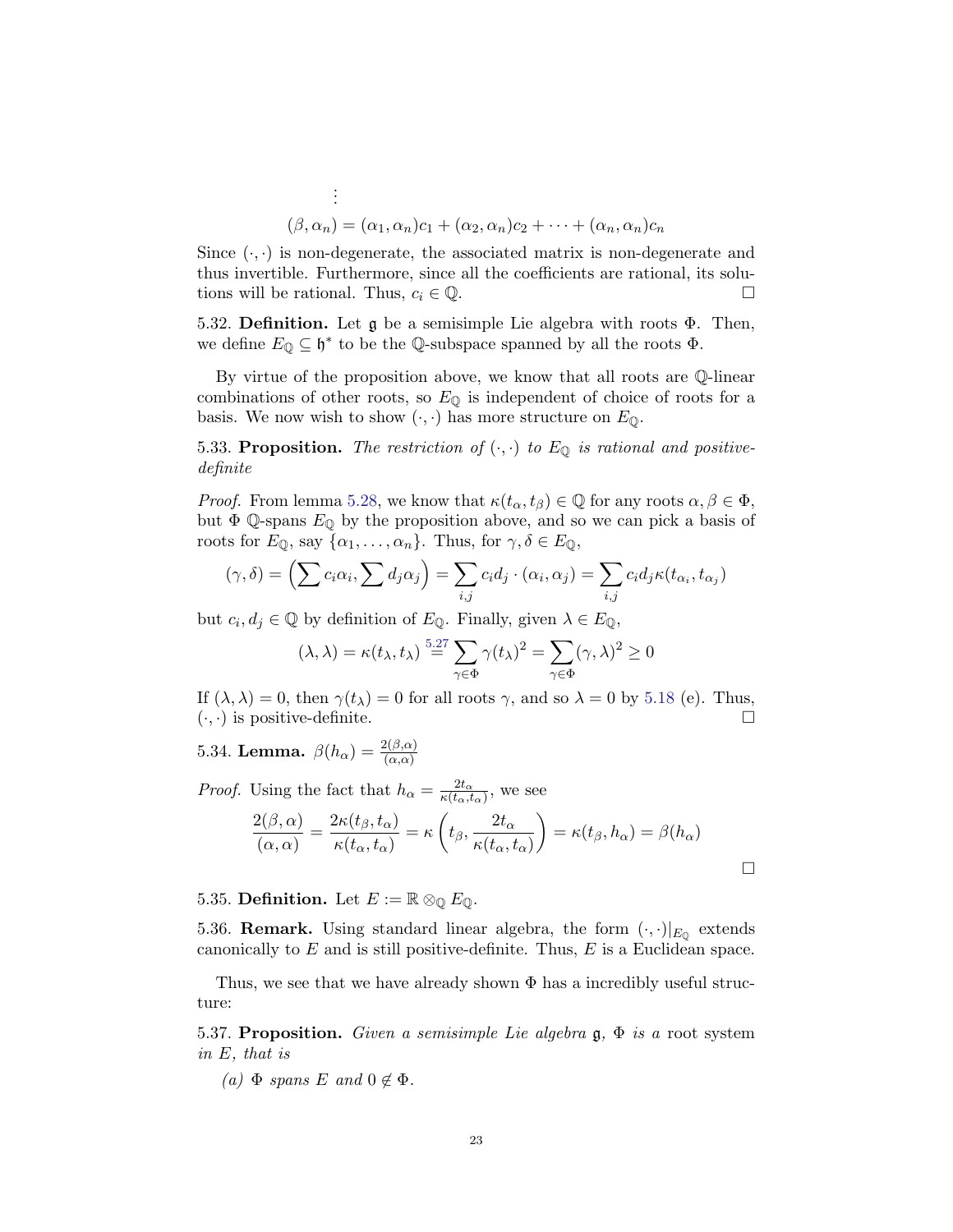- (b) If  $\alpha \in \Phi$ , then the only multiples of  $\alpha$  in  $\Phi$  are  $\pm \alpha$ .
- (c) If  $\alpha, \beta \in \Phi$ , then  $\beta \frac{2(\beta,\alpha)}{(\alpha,\alpha)}$  $\frac{\alpha(\beta,\alpha)}{(\alpha,\alpha)}\alpha \in \Phi.$ (d) If  $\alpha, \beta \in \Phi$ , then  $\frac{2(\beta,\alpha)}{(\alpha,\alpha)} \in \mathbb{Z}$ .

*Proof.* (a) is [5.18](#page-16-0) (a) and the definition of  $\Phi$ .

- (b) is [5.24.](#page-19-0)
- (c) is a rephrasing of [5.25](#page-19-1) (c) in light of lemma [5.34.](#page-22-0)
- (d) is a rephrasing of [5.25](#page-19-1) (a) in light of lemma [5.34.](#page-22-0)

Thus, the structure of  $\Phi$  is given by the geometry of root systems, which are incredibly symmetric structures that are well-understood. There are many introductions to root systems, including [\[Hum72,](#page-48-0) Ch III], [\[Car05,](#page-48-3) Ch 5], and [\[See17\]](#page-48-4). From this point onwards, a working knowledge of root systems is assumed. We see that the structure of *irreducible* root systems corresponds to that of simple Lie algebras:

5.38. Proposition. Let g be a simple Lie algebra, with maximal toral subalgebra  $\mathfrak h$  and  $\Phi \subseteq \mathfrak h^*$ . Then,  $\Phi$  is an irreducible root system.

Proof. Assume the root system is reducible into orthogonal root systems:  $\Phi = \Phi_1 \cup \Phi_2$ . Then, take  $\alpha \in \Phi_1, \beta \in \Phi_2$ . We see that

$$
(\alpha + \beta, \alpha) \neq 0 \neq (\alpha + \beta, \beta) \Longrightarrow \alpha + \beta \notin \Phi
$$

since  $\alpha + \beta$  does not lie strictly in  $\Phi_1$  or  $\Phi_2$ . Therefore, it must be that

$$
[\mathfrak{g}_\alpha,\mathfrak{g}_\beta]=0
$$

by the root space decomposition. Observe

- (a) For all  $\beta \in \Phi_2$ ,  $\mathfrak{g}_{\beta}$  centralizes the subalgebra generated by  $\mathfrak{g}_{\alpha}$ , say K, which must be proper since  $Z(\mathfrak{g}) = 0$  by the simplicity of  $\mathfrak{g}$ .
- (b) For all  $\alpha \in \Phi_1$ ,  $\mathfrak{g}_{\alpha}$  normalizes K since K is generated by  $\mathfrak{g}_{\alpha}$

Therefore, K is normalized by all  $\mathfrak{g}_{\gamma}$  for  $\gamma \in \Phi$  and thus by all of g because  $\mathfrak g$  is generated by its root spaces [\(5.25\)](#page-19-1). Thus, K is a proper ideal of  $\mathfrak g$ , violating the simplicity of  $\mathfrak{g}$ .

5.39. Corollary. [\[Hum72,](#page-48-0) p 74] Let g be a semisimple Lie algebra with maximal toral subalgebra h and root system  $\Phi$ . If  $\mathfrak{g} = \mathfrak{g}_1 \oplus \cdots \oplus \mathfrak{g}_t$  is the decomposition of  $\mathfrak g$  into simple ideals, then  $\mathfrak h_i = \mathfrak h \cap \mathfrak g_i$  is a maximal toral subalgebra of  $\mathfrak{g}_i$  and the corresponding (irreducible) root system  $\Phi_i$  may be regarded canonically as a subsystem of  $\Phi$  in such a way that  $\Phi = \Phi_1 \cup \cdots \cup \Phi_t$ is the decomposition of  $\Phi$  into its irreducible components.

Proof. Since g is semisimple, we know that it has a decomposition into simple ideals  $\mathfrak{g} = \mathfrak{g}_1 \oplus \cdots \oplus \mathfrak{g}_t$  and if  $\mathfrak{h}$  is a maximal toral subalgebra of  $\mathfrak{g}$ , then  $\mathfrak{h} = \mathfrak{g}_1 \cap \mathfrak{h} \oplus \cdots \oplus \mathfrak{g}_t \cap \mathfrak{h}$  since,  $x = x_1 + \cdots + x_t \in \mathfrak{h}$  is semisimple and each  $x_i \in \mathfrak{g}_i$  is semisimple by [2.18,](#page-5-0) so  $x_i \in \mathfrak{g}_i \cap \mathfrak{h}$ .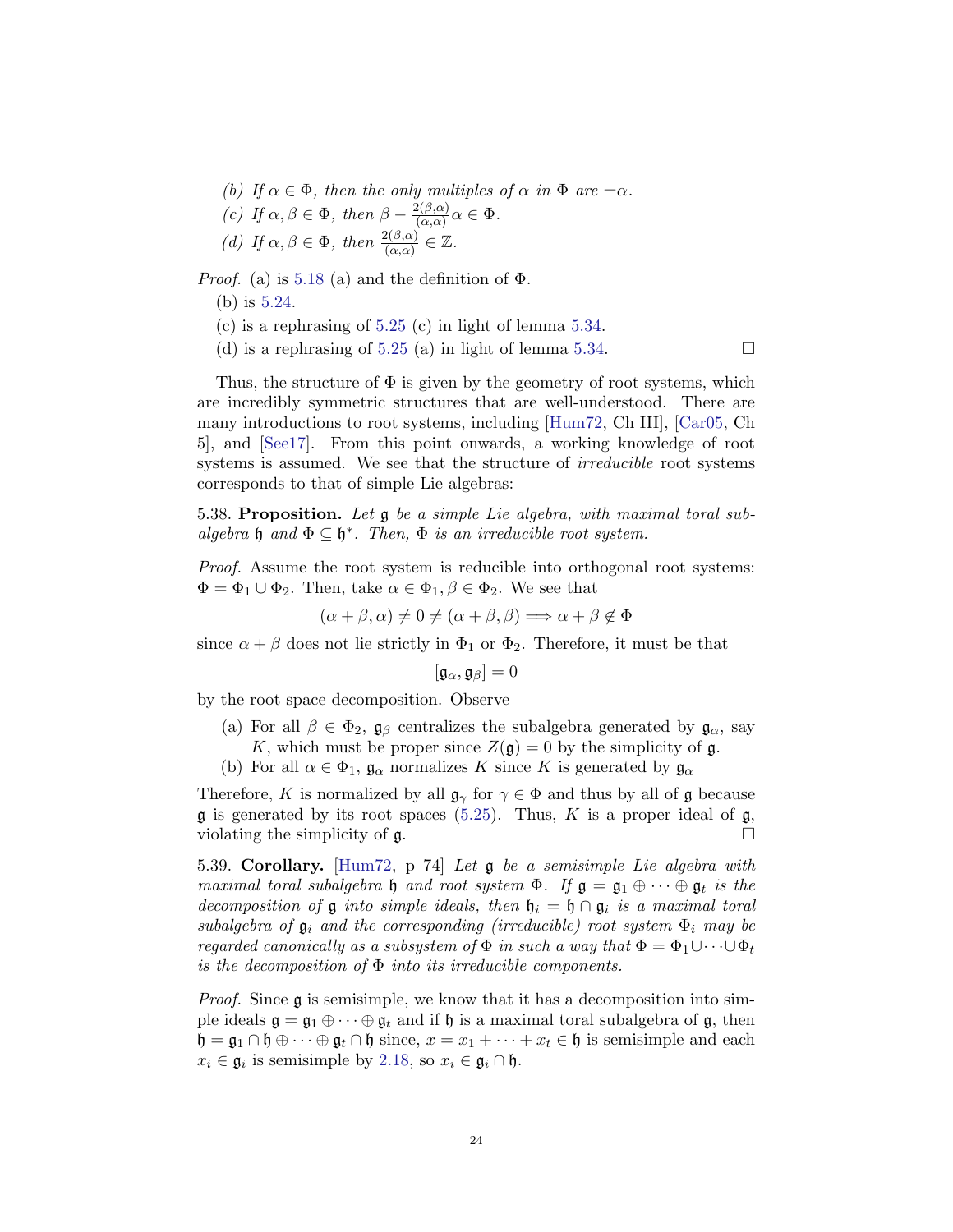Now, let  $\mathfrak{h}_i := \mathfrak{g}_i \cap \mathfrak{h}$ . Then,  $\mathfrak{h}_i$  is a maximal toral subalgebra in  $\mathfrak{g}_i$  since any toral subalgebra of  $\mathfrak{g}_i$  larger than  $\mathfrak{h}_i$ , say  $\mathfrak{h}'_i$  would be toral in  $\mathfrak{g}$  and centralize all  $\mathfrak{h}_j, j \neq i$ , and so  $\mathfrak{h}_1 \oplus \cdots \oplus \mathfrak{h}'_i \oplus \cdots \oplus \mathfrak{h}_t$  would be a toral subalgebra of g larger than h.

Let  $\Phi_i$  be the root system of  $\mathfrak{g}_i$  relative to  $\mathfrak{h}_i$ . If  $\alpha \in \Phi_i$ , we can view  $\alpha$  as a linear function on h by defining  $\alpha(\mathfrak{h}_i) = 0$  for  $j \neq i$ . So,  $\alpha$  is thus a root of  $\mathfrak g$  relative to  $\mathfrak h$  with  $\mathfrak g_\alpha\subseteq\mathfrak g_i$ .

Conversely, let  $\alpha \in \Phi$ . Then,  $[\mathfrak{h}_i, \mathfrak{g}_\alpha] \neq 0$  for some i and so  $\mathfrak{g}_\alpha \subseteq \mathfrak{g}_i$ , otherwise  $\mathfrak h$  would centralize  $\mathfrak g_\alpha$ . From this, we get that  $\alpha|_{\mathfrak h_i}$  is a root of  $\mathfrak g_i$ relative to  $\mathfrak{h}_i$ . Note that  $\alpha$  cannot be a root of another system since  $\mathfrak{g}_\alpha \subseteq \mathfrak{g}_i$ and  $[\mathfrak{g}_i, \mathfrak{g}_j] = 0$  for all  $j \neq i$ .

Thus, we can decompose  $\Phi = \Phi_1 \cup \cdots \cup \Phi_t$  into irreducible components.  $\Box$ 

From the above, by understanding all the irreducible root systems, a purely geometric task, we gain understanding of all the possible root systems a simple Lie algebra might have. Furthermore, one can show, with more work, that any irreducible root system corresponds to a simple Lie algebra. This is a consequence of results such as Serre's Theorem [\[Hum72,](#page-48-0) §18.3] or by the existence of the Chevalley basis [\[Hum72,](#page-48-0) §25].

## 6. A RETURN TO REPRESENTATIONS OF  $\mathfrak{sl}_3(F)$

As seen above, we have successfully generalized our results about  $\mathfrak{sl}_3(F)$ and a little bit more. In particular, we see that the subspace of all diagonal matrices generalizes to a maximal toral subalgebra h and the  $\text{ad}_h$ -action always yields integral eigenvalues on the root spaces.

6.1. **Example.** The roots  $\Phi = {\epsilon_i - \epsilon_j}$  of  $\mathfrak{sl}_3(F)$  form a root system as described in the proposition concluding the previous chapter. To see this explicitly, one checks by straightforward computation that parts (a) and (b) of [5.37](#page-22-1) are true. Then, we note that  $\{\epsilon_1 - \epsilon_2, \epsilon_2 - \epsilon_3\}$  forms a basis for  $\Phi$ . We then check

$$
\begin{cases}\n[E_{i,j}, E_{j,i}] = E_{i,i} - E_{j,j} & \implies t_{\epsilon_i - \epsilon_j} = \frac{1}{6}(E_{i,i} - E_{j,j}) \\
\kappa(E_{i,j}, E_{j,i}) = 6 & \implies t_{\epsilon_i - \epsilon_j} = \frac{1}{6}(E_{i,i} - E_{j,j})\n\end{cases}
$$

and so

$$
(\epsilon_1 - \epsilon_2, \epsilon_1 - \epsilon_2) = \frac{1}{36} \kappa (E_{1,1} - E_{2,2}, E_{1,1} - E_{2,2})
$$
  
= 
$$
\frac{1}{36} (\epsilon_1 - \epsilon_2) (E_{1,1} - E_{2,2})
$$
  
= 
$$
\frac{1}{36} (1 + 1)
$$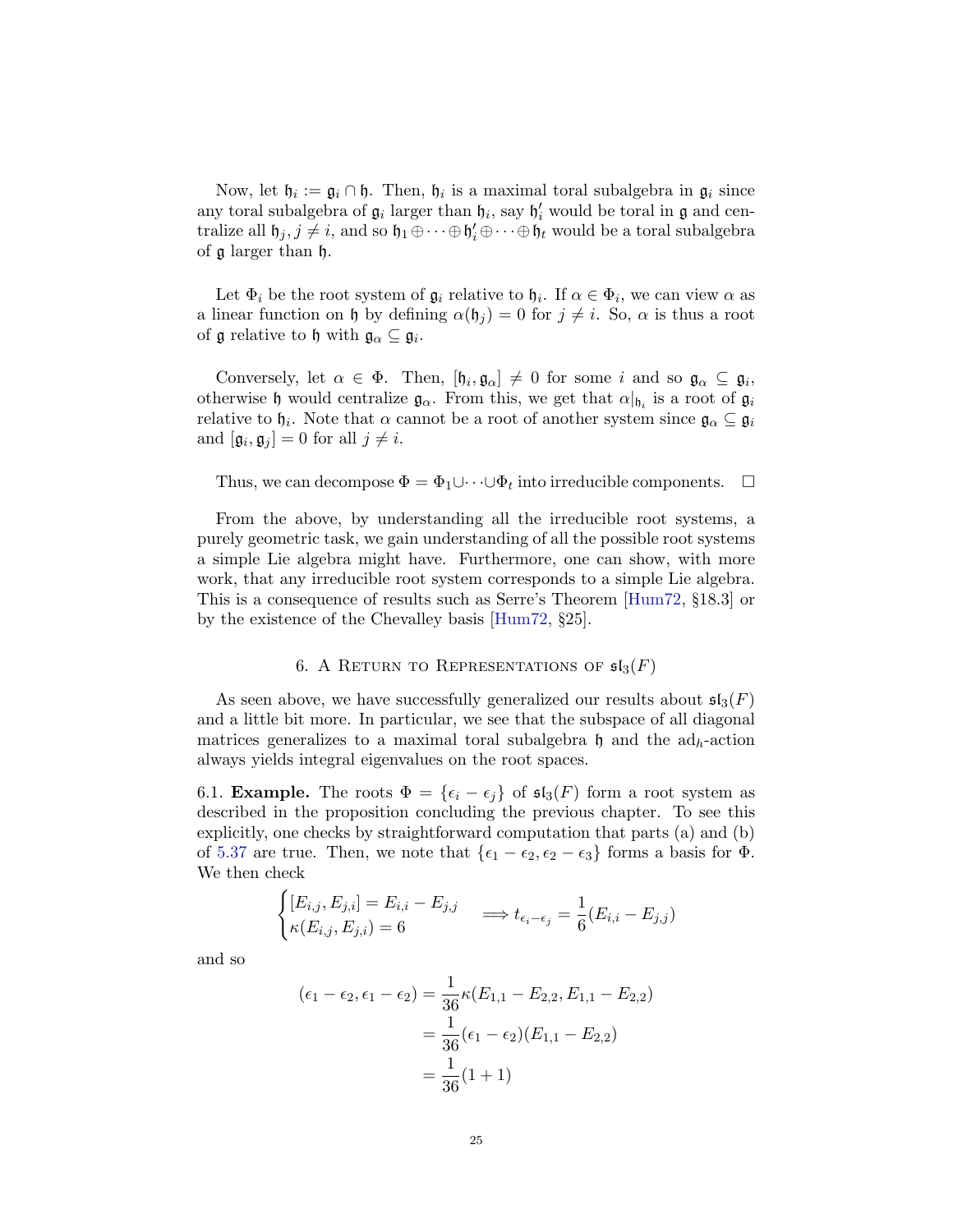$$
= \frac{1}{18}
$$
  
\n
$$
(\epsilon_1 - \epsilon_2, \epsilon_2 - \epsilon_3) = \frac{1}{36} \kappa (E_{1,1} - E_{2,2}, E_{2,2} - E_{3,3})
$$
  
\n
$$
= \frac{1}{36} (\epsilon_1 - \epsilon_2) (E_{2,2} - E_{3,3})
$$
  
\n
$$
= \frac{1}{36} (0 - 1)
$$
  
\n
$$
= -\frac{1}{36}
$$
  
\n
$$
(\epsilon_2 - \epsilon_3, \epsilon_2 - \epsilon_3) = \frac{1}{36} (\epsilon_2 - \epsilon_3) (E_{2,2} - E_{3,3})
$$
  
\n
$$
= \frac{1}{36} (1 + 1)
$$
  
\n
$$
= \frac{1}{18}
$$

and so

$$
(\epsilon_1 - \epsilon_2) - \frac{2(\epsilon_1 - \epsilon_2, \epsilon_2 - \epsilon_3)}{(\epsilon_2 - \epsilon_3, \epsilon_2 - \epsilon_3)}(\epsilon_2 - \epsilon_3) = \epsilon_1 - \epsilon_2 - (-1)(\epsilon_2 - \epsilon_3) = \epsilon_1 - \epsilon_3
$$

which shows (c) and demonstates (d). Indeed, for (d), one can see that  $\frac{2(\beta,\alpha)}{(\alpha,\alpha)} = -1$  or 2 for  $\alpha,\beta$  in the basis.

(Note, for the general  $\mathfrak{sl}_n(F)$  case, one can prove that  $\kappa(E_{i,j}, E_{j,i}) = 2n$ and thus  $\frac{2(\beta,\alpha)}{(\alpha,\alpha)} = 0, \pm 1$  for all  $\beta \neq \pm \alpha$ .)

In fact, the root system above can be visualized as the configuration  $A_2$ and, with that insight, we can visualize the weight spaces of any  $\mathfrak{sl}_3(F)$ representation as a lattice in a hexagonal configuration. Thus, we can  $\Box$  Add images visualize a root string as a line through the lattice. For instance, for  $\alpha \in \Phi$ ,

$$
W:=\bigoplus_{\substack{k\in\mathbb{Z}\\ \alpha+k(\epsilon_2-\epsilon_1)}}\mathfrak{g}_{\alpha+k(\epsilon_2-\epsilon_1)}
$$

is symmetric about the line  $\{L \mid \langle E_{1,1} - E_{2,2}, L \rangle = 0\}$  and is thus preserved by reflection across said line.

6.2. Proposition. [\[FH91,](#page-48-2) Prop 12.15] All eigenvalues of any irreducible finite-dimensional representation of  $\mathfrak{sl}_3(F)$  must lie in the weight lattice  $\Lambda_W \subseteq \mathfrak{h}^*$ , that is, the lattice generated by the  $\epsilon_i$  and must be congruent modulo the lattice  $\Lambda_R \subseteq \mathfrak{h}^*$  generated by the  $\epsilon_i - \epsilon_j$ .

6.3. Proposition. [\[FH91,](#page-48-2) Prop 12.18] Let V be any irreducible, finitedimensional representation of  $\mathfrak{sl}_3(F)$ . Then, for some  $\alpha \in \Lambda_W \subseteq \mathfrak{h}^*$ , the set of eigenvalues occurring in  $V$  is exactly the set of linear functionals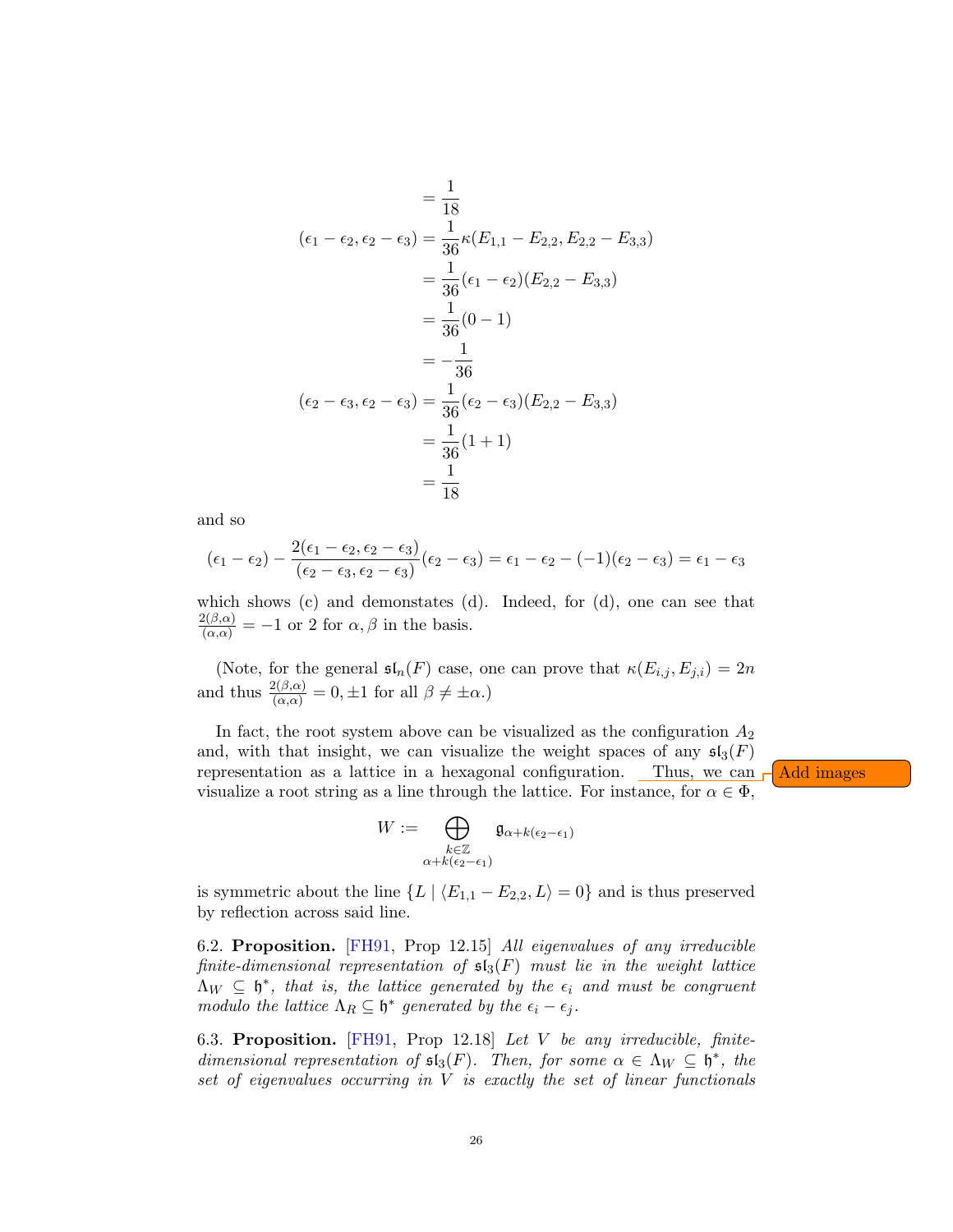

FIGURE 1. Weight lattice for  $\mathfrak{sl}_3$ . Choice of simple roots  $\alpha_1, \alpha_2$  are given by black arrows.

congruent to  $\alpha$  modulo the lattice  $\Lambda_R$  and lying in the hexagon with vertices the images of  $\alpha$  under the group generated by reflections in the lines  ${L \mid \langle E_{i,i} - E_{j,j}, L \rangle = 0}.$ 

From this, we see that, given our choice of  $\ell$ , it must be that any heighest weight vector will lie in the region cut out by the inequalities  $\langle E_{1,1} E_{2,2}, L \geq 0$  and  $\langle E_{2,2} - E_{3,3}, L \rangle \geq 0$ . In other words, it must be of the form

$$
(a+b)\epsilon_1 + b\epsilon_2 = a\epsilon_1 - b\epsilon_3
$$

Thus, we have reason to believe.

<span id="page-26-0"></span>6.4. **Theorem.** For any pair of natural numbers  $a, b$ , there exists a unique irreducible, finite-dimensional representation  $\Gamma_{a,b}$  of  $\mathfrak{sl}_3(F)$  with highest weight  $a\epsilon_1 - b\epsilon_3.$ 

To prove this theorem, we will construct such representations explicitly. Thus, let us look at some examples.

Fill in proofs for these propositions.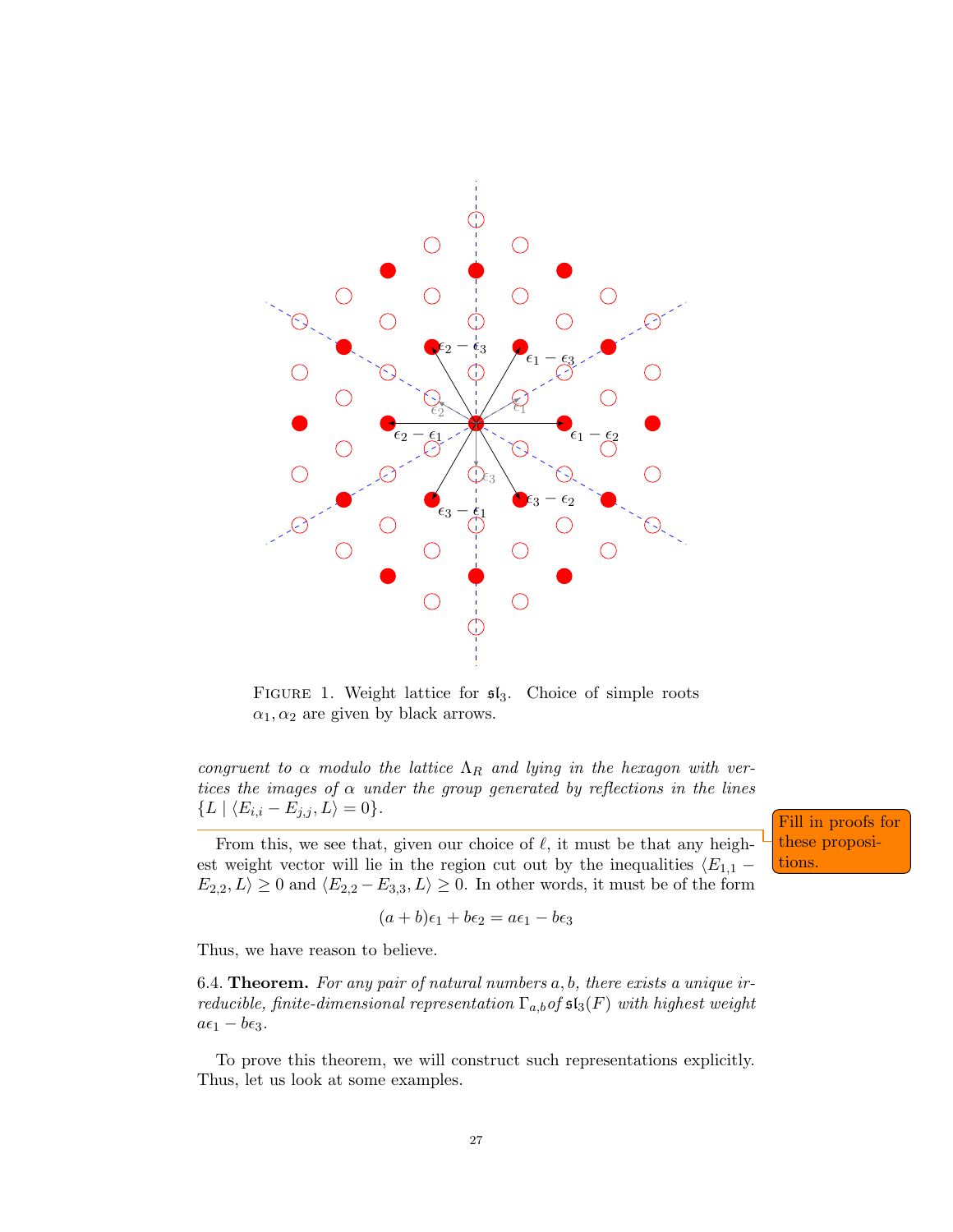6.5. **Example.** Consider the standard representation of  $\mathfrak{sl}_3(\mathbb{C})$  on  $V \cong \mathbb{C}^3$ with basis  $\{e_1, e_2, e_3\}$  with associated eigenvalues  $\epsilon_1, \epsilon_2$ , and  $\epsilon_3$  since, for

$$
h = \begin{pmatrix} a_1 \\ a_2 \\ a_3 \end{pmatrix} e_i = a_i e_i = \epsilon_i(h) e_i
$$

Consider also its dual,  $V^*$ , with dual basis  $\{e_1^*, e_2^*, e_3^*\}$  and associated eigen-



FIGURE 2. Weight diagram for  $V$ , the standard representation of  $\mathfrak{sl}_3(\mathbb{C})$ 

values  $-\epsilon_1, -\epsilon_2$ , and  $-\epsilon_3$ .



FIGURE 3. Weight diagram for  $V^*$ , the dual representation of the standard representation of  $\mathfrak{sl}_3(\mathbb{C})$ 

Using weight diagrams, one can see that  $\text{Sym}^2 V$  and  $\text{Sym}^2 V^*$ Actually insert weights are the pairwise sums of the weights of V and  $V^*$ , respectively, are  $\overline{\phantom{a}}$  these both irreducible. A more interesting analysis comes from examining  $V \otimes V^*$ .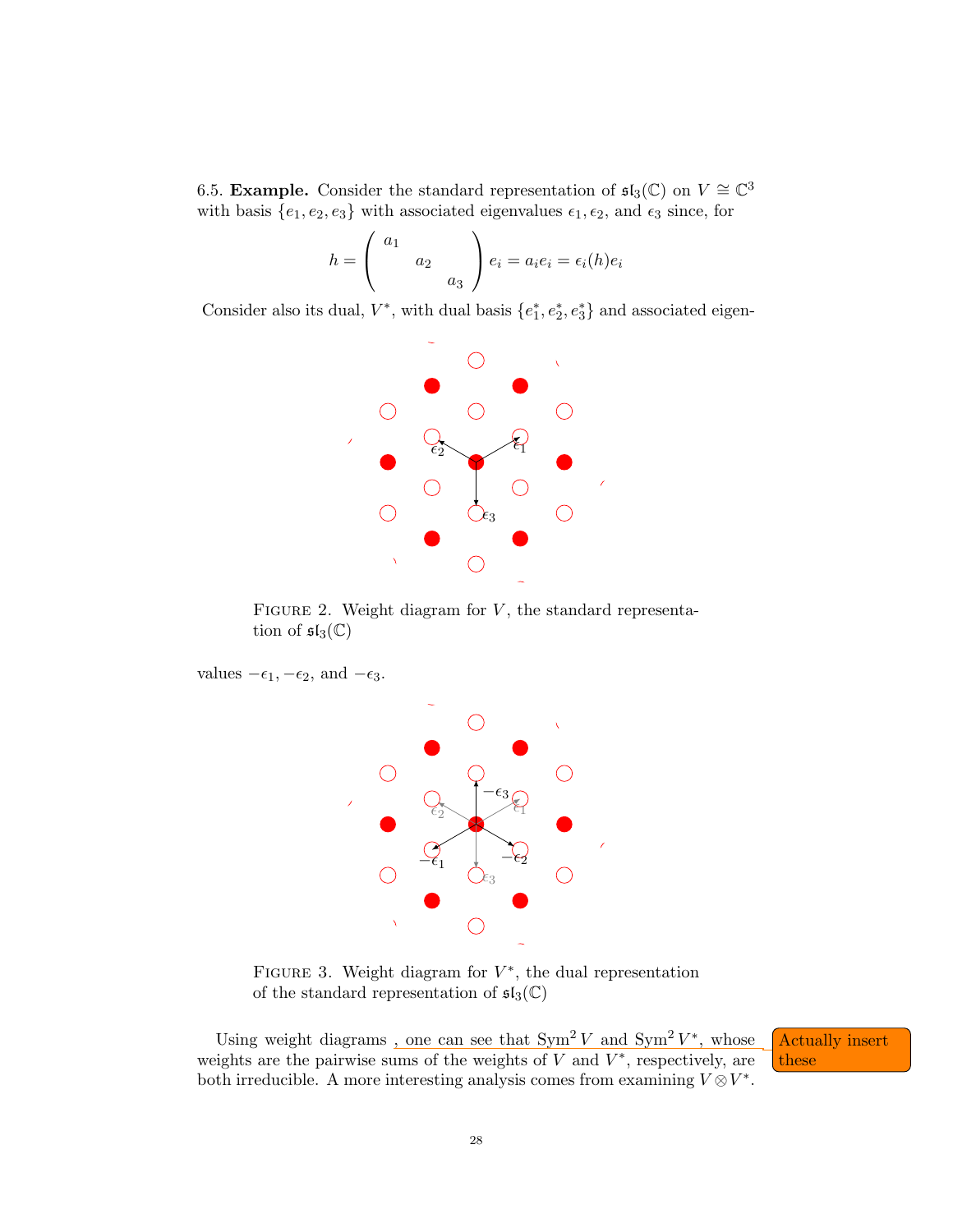

FIGURE 4. Weight diagram for  $\text{Sym}^2 V^*$ 

One can quickly check that the weights of  $V \otimes V^*$  are  $\{\epsilon_1 \pm \epsilon_2, \epsilon_1 \pm \epsilon_3, \epsilon_2 \pm \epsilon_4\}$  $\{\epsilon_3\}$ , each with multiplicity 1, and 0 with multiplicity 3. Since the linear map

$$
v \otimes u^* \mapsto \langle v, u^* \rangle = u^*(v)
$$

has a non-trivial kernel. One can easily check that this map is equivalent to the trace since  $V \otimes V^* \cong \text{Hom}(V, V) \cong M_3(\mathbb{C})$  and thus the kernel is all traceless matrices, ie the adjoint representation of  $\mathfrak{sl}_3(\mathbb{C})$ , which is an irreducible  $\mathfrak{sl}_3(\mathbb{C})$ -representation. Thus,

$$
V\otimes V^*\cong \mathfrak{sl}_3(\mathbb{C})\oplus\mathbb{C}
$$

We will also need the following lemma

6.6. Lemma. Given representations  $V$  and  $W$  with highest weight vectors v, w with weights  $\alpha, \beta$ , respectively, then  $v \otimes w \in V \otimes W$  is a highest weight vector of weight  $\alpha + \beta$ .

*Proof.* Consider that, for  $E_{i,j}$  with  $i \leq j$ , we get

$$
E_{i,j}.(v \otimes w) = E_{i,j}.v \otimes w + v \otimes E_{i,j}.w = 0 + 0 = 0
$$

and, for  $H \in \mathfrak{h}$ , we get

$$
H.(v \otimes w) = H.v \otimes w + v \otimes H.w
$$
  
=  $\alpha(H)v \otimes w + v \otimes \beta(H)w$   
=  $(\alpha(H) + \beta(H))(v \otimes w)$ 

 $\Box$ 

Thus, from the example and the lemma, we get

6.7. Proposition. Given standard representation  $V$ , we have the following

- (a) V has a highest weight vector with weight  $\epsilon_1$ .
- (b)  $V^*$  has a highest weight vector with weight  $-\epsilon_3$ .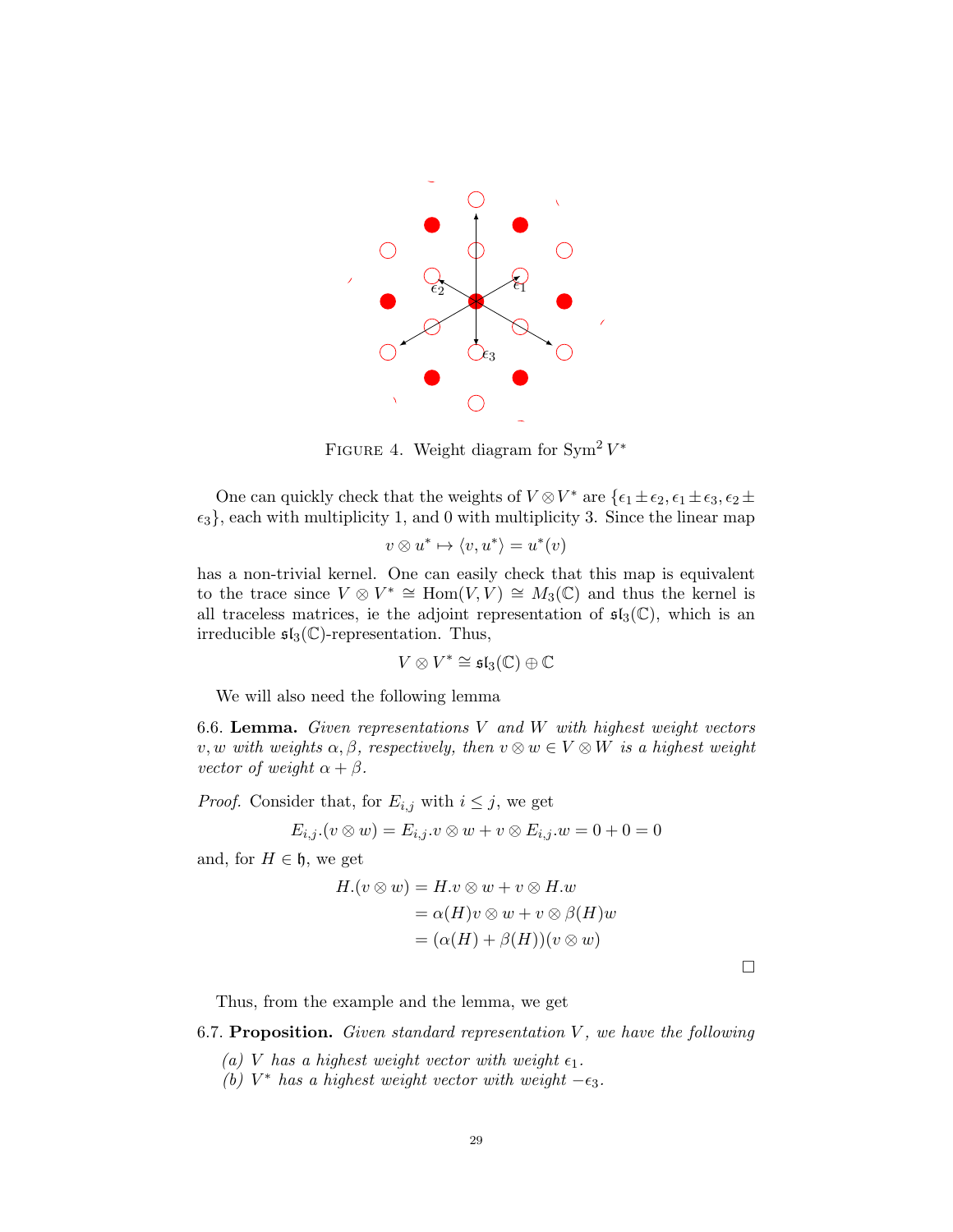- (c)  $\text{Sym}^n V$  has a highest weight vector with weight  $n \cdot \epsilon_1$ .
- (d)  $\text{Sym}^n V^*$  has a highest weight vector with weight  $-n \cdot \epsilon_3$ .

*Proof of Theorem [6.4.](#page-26-0)* Let V be the standard representation of  $\mathfrak{sl}_3(F)$ . Then,  $\text{Sym}^a V \otimes \text{Sym}^b V^*$  contains an irreducible subrepresentation generated by the highest weight vector with weight  $a\epsilon_1 - b\epsilon_3$ .

To show uniqueness, let V, W be two  $\mathfrak{sl}_3(F)$ -representations with highest weight  $\alpha$  and corresponding highest weight vectors v, w. Then. consider  $(v, w) \in V \oplus W$  will be a highest weight vector with highest weight  $\alpha$ . Let U be the irreducible subrepresentation generated by  $(v, w)$ . Then, we have non-zero projections between irreducibles,

$$
\pi_1\colon U\to V,\ \pi_2\colon U\to W
$$

which, by Schur's lemma, must be isomorphisms. Thus,  $V \cong U \cong W$ .  $□$ 

In fact, we can more explicitly construct the representations  $\Gamma_{a,b}$ , most easily using the Weyl Character Formula, which has not been proven yet. However, the final result will be given by first considering the contraction map

$$
\iota_{a,b}: \operatorname{Sym}^a V \otimes \operatorname{Sym}^b V^* \to \operatorname{Sym}^{a-1} V \otimes \operatorname{Sym}^{b-1} V^*
$$

$$
(v_1 \cdots v_a) \otimes (v_1^* \cdots v_b^*) \mapsto \sum \langle v_i, v_j^* \rangle (v_1 \cdots \hat{v_i} \cdots v_a) \otimes (v_1^* \cdots \hat{v_j}^* \cdots v_b^*)
$$

Such a map is surjective and the codomain cannot have eigenvalue  $a\epsilon_1 - b\epsilon_3$ , so  $\Gamma_{a,b} \subseteq \text{ker } \iota_{a,b}$ . In fact, using the Weyl Character Formula, we immediately conclude

## 6.8. Proposition. ker  $\iota_{a,b} = \Gamma_{a,b}$ .

Also, as an immediate corollary, we conclude

6.9. Corollary. If  $b \le a$ ,  $Sym^a V \otimes Sym^b V^* \cong \bigoplus_{i=0}^b \Gamma_{a-i,b-i}$  and similarly if  $a \leq b$ .

#### 7. More Structure Theory of Semisimple Lie Algebras

We state some results here without proof since they can be superseced by Serre's theorem. However, we wish to establish that maximal toral subalgebras and Cartan subalgebras coincide for semisimple Lie algebras. Along the way, we establish a few other distinguished subalgebras of semisimple Lie algebras which appear throughout the literature on Lie algebras.

7.1. Proposition. [\[Hum72,](#page-48-0) p 74] Let  $\mathfrak g$  be a semisimple Lie algebra,  $\mathfrak h \subseteq \mathfrak g$ a maximal toral subalgebra, and  $\Phi$  the root system of  $\mathfrak g$  relative to  $\mathfrak h$ . Fix a base  $\Delta$  of  $\Phi$ . Then,  $\mathfrak g$  is generated as a Lie algebra by the root spaces  $\mathfrak g_{\alpha}, \mathfrak g_{-\alpha}$ for  $\alpha \in \Delta$ . Equivalently,  $\mathfrak g$  is generated by arbitrary nonzero root vectors  $x_{\alpha} \in \mathfrak{g}_{\alpha}, y_{\alpha} \in \mathfrak{g}_{-\alpha}$  for  $\alpha \in \Delta$ .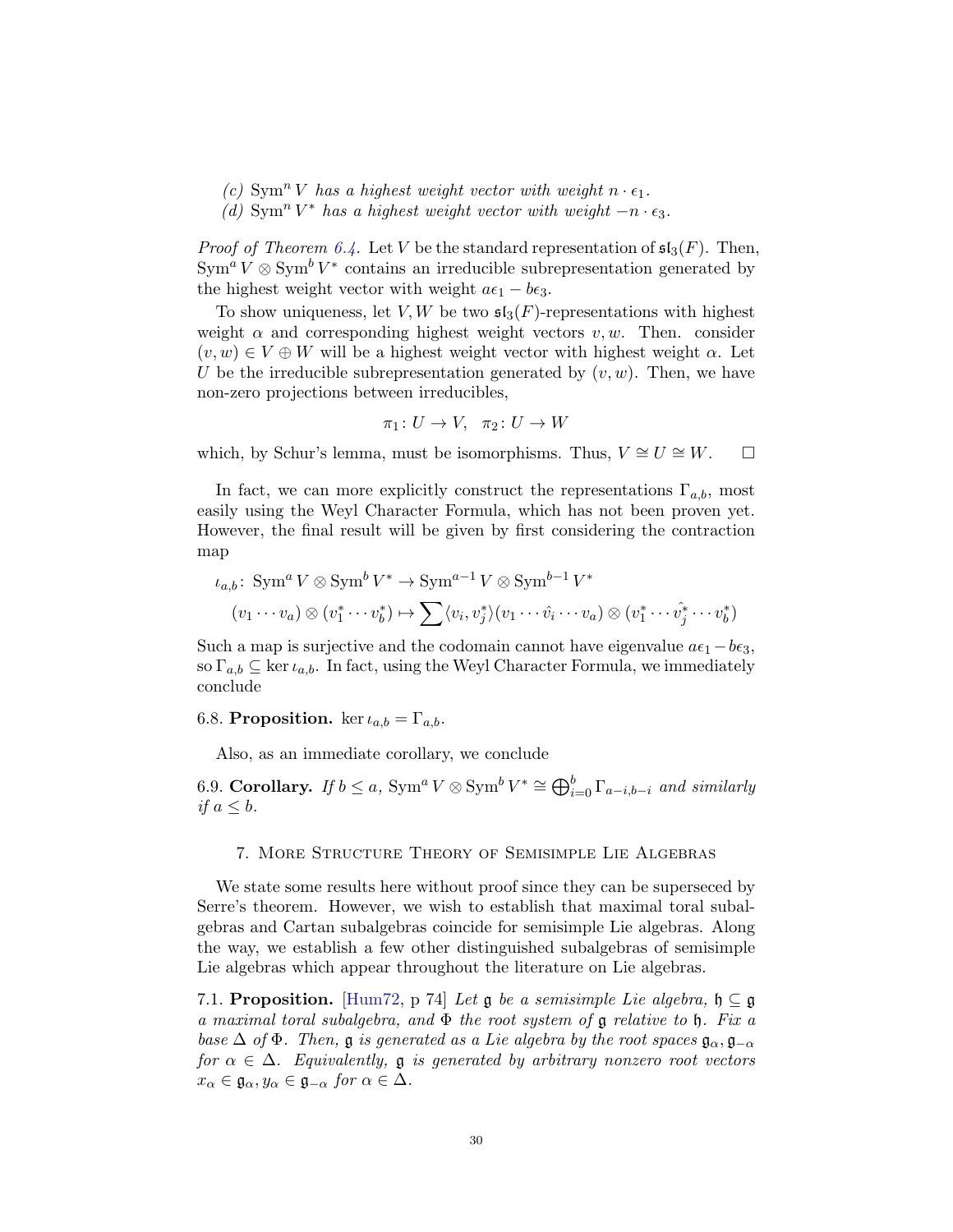7.2. Theorem. [\[Hum72,](#page-48-0) p 75] Let  $\mathfrak{g}, \mathfrak{g}'$  be simple Lie algebra over a field F with respective maximal toral subalgebras  $\mathfrak{h}, \mathfrak{h}'$  and corresponding root systems  $\Phi$ ,  $\Phi'$ . Suppose there is an isomorphism of  $\Phi$  onto  $\Phi'$  given by  $\alpha \mapsto \alpha'$ inducing  $\pi: \mathfrak{h} \to \mathfrak{h}'$ . Fix a base  $\Delta \subseteq \Phi$  so that  $\Phi' = {\alpha' \mid \alpha \in \Delta}$  is a base of  $\Phi'$ . For each  $\alpha \in \Delta, \alpha' \in \Delta'$ , choose arbitrary (nonzero)  $x_{\alpha} \in \mathfrak{g}_{\alpha}, x'_{\alpha} \in \mathfrak{g}'_{\alpha}$ , that is, choose an arbitrary Lie algebra isomoprhism  $\pi_{\alpha} : \mathfrak{g}_{\alpha} \to \mathfrak{g}'_{\alpha}$ . Then, there eixsts a unique isomorphism  $\pi: \mathfrak{g} \to \mathfrak{g}'$  extending  $\pi: \mathfrak{h} \to \mathfrak{h}'$  and extending all of the  $\pi_{\alpha}$ ,  $\alpha \in \Delta$ .



7.3. Proposition. [\[Hum72,](#page-48-0) p 77] Given g as above, but not necessarily simple, fix  $0 \neq x_\alpha \in \mathfrak{g}_\alpha$  for  $\alpha \in \Delta$  and let  $y_\alpha \in \mathfrak{g}_{-\alpha}$  satisfy  $[x_\alpha, y_\alpha] = h_\alpha$ . Then, there exists an automorphism  $\sigma$  of  $\mathfrak g$  of order 2, satisfying, for  $\alpha \in$  $\Delta, h \in \mathfrak{h}, \sigma(x_\alpha) = -y_\alpha, \sigma(y_\alpha) = -x_\alpha, \sigma(h) = -h.$ 

*Proof.* This follows from the fact that any automorphism of  $\Phi$  can be extended to Aut  $\Phi$ , so in particular, the map sending each root to its negative is in Aut  $\Phi$ .

7.4. **Definition.** Let  $t \in$  End V, a be a root of the characteristic polynomial of t with multiplicity m, and  $V_a := \ker(t-a\cdot 1)^m$ . Then, given an  $x \in \mathfrak{g}$ , a Lie algebra over algebraically closed field F, we call  $\mathfrak{g}_0(\text{ad }x)$  for  $\text{ad }x \in \text{End } \mathfrak{g}$ an Engel subalgebra.

7.5. **Lemma.** [\[Hum72,](#page-48-0) p 78] If  $a, b \in F$ , then  $[\mathfrak{g}_a(\text{ad }x), \mathfrak{g}_b(\text{ad }x)] \subseteq \mathfrak{g}_{a+b}(\text{ad }x)$ . In particular,  $\mathfrak{g}_0(\text{ad }x)$  is a subalgebra of  $\mathfrak{g}$ , and when char  $F = 0, a \neq 0$ , each element of  $\mathfrak{g}_a(\text{ad }x)$  is ad-nilpotent. Thus, an Engel subalgebra is actually an algebra.

Proof. Compute the expansion

$$
(\text{ad }x - a - b)^m[y, z] = \sum_{i=0}^m \binom{m}{i} [(\text{ad }x - a)^i(y), (\text{ad }x - b)^{m-i}(z)]
$$

for  $y \in \mathfrak{g}_a(\text{ad }x), z \in \mathfrak{g}_b(\text{ad }x)$ . For sufficiently large m the expression will be  $0.$ 

7.6. Lemma. [\[Hum72,](#page-48-0) p 79] Let  $\mathfrak{g}'$  be a subalgebra of  $\mathfrak{g}$ . Choose  $z \in \mathfrak{g}'$  such that  $\mathfrak{g}_0(\text{ad } z)$  is minimal in the collection of all  $\mathfrak{g}_0(\text{ad } x)$  for  $x \in \mathfrak{g}'$ . Suppose that  $\mathfrak{g}' \subseteq \mathfrak{g}_0(\text{ad }z)$ . Then,  $\mathfrak{g}_0(\text{ad }z) \subseteq \mathfrak{g}_0(\text{ad }x)$  for all  $x \in \mathfrak{g}'$ .

7.7. Lemma. [\[Hum72,](#page-48-0) p 79] If  $g'$  is a subalgebra of  $g$  containing an Engel subalgebra, then  $N_{\mathfrak{g}}(\mathfrak{g}') = \mathfrak{g}'$ . In particular, Engel subalgebras are selfnormalizing.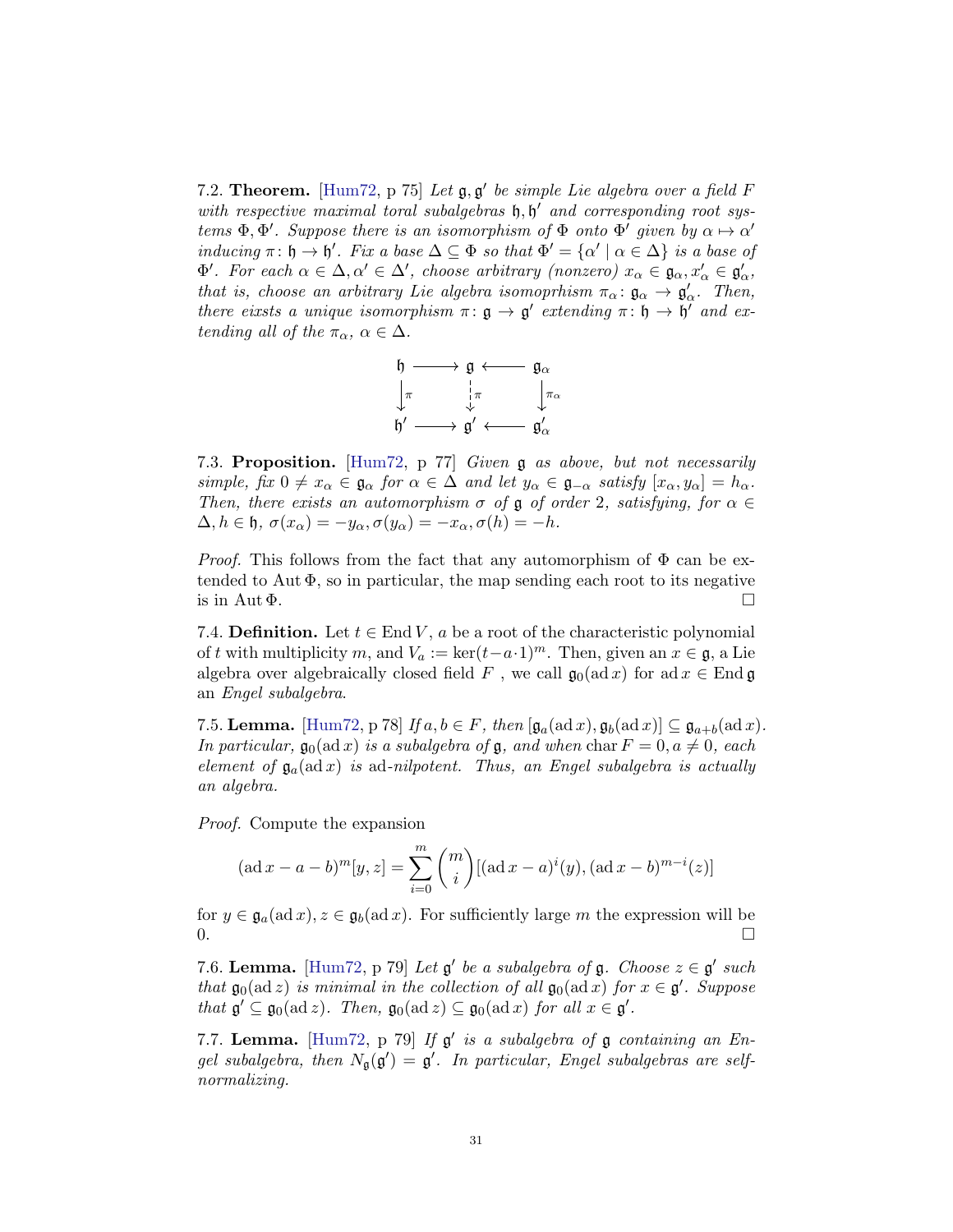7.8. **Definition.** A *Cartan subalgebra* (CSA) of a Lie algebra  $\mathfrak{g}$  is a nilpotent subalgebra which equals its normalizer in g.

7.9. **Theorem.** [\[Hum72,](#page-48-0) p 80] Let h be a subalgebra of Lie algebra  $\mathfrak{g}$ . Then, h is a CSA of g if and only if h is a minimal Engel subalgebra.

7.10. Corollary. [\[Hum72,](#page-48-0) p 80] Let g be semisimple over F with char  $F = 0$ . Then, the CSA's of  $\mathfrak g$  are precisely the maximal toral subalgebras of  $\mathfrak g$ .

7.11. Proposition. [\[Hum72,](#page-48-0) p 81] Let  $\phi: \mathfrak{h} \to \mathfrak{h}'$  be a surjective Lie algebra homomorphism.

- (a) If  $\mathfrak h$  is a CSA of  $\mathfrak g$ , then  $\phi(\mathfrak h)$  is a CSA of  $\mathfrak g'$ .
- (b) If  $\mathfrak h'$  is a CSA of  $\mathfrak g'$  and  $K = \phi^{-1}(\mathfrak h')$ , then any CSA  $\mathfrak h$  of K is also a CSA of g.

7.12. **Definition.** A *Borel subalgebra* of a Lie algebra  $\mathfrak{g}$  is a maximal solvable subalgebra of g.

7.13. **Definition.** Let  $\boldsymbol{\mathfrak{g}}$  be a finite dimensional semisimple Lie algebra over  $\mathbb C$  and let  $\mathfrak h$  be a CSA of  $\mathfrak g$ . Then,  $\mathfrak g$  has triangular decomposition

$$
\mathfrak{g}=\mathfrak{n}^-\oplus\mathfrak{h}\oplus\mathfrak{n}
$$

where  $\mathfrak{n}^- = \bigoplus_{\alpha \in \Phi^-} \mathfrak{g}_{\alpha}$  and  $\mathfrak{n} = \bigoplus_{\alpha \in \Phi^+} \mathfrak{g}_{\alpha}$ .

7.14. Proposition. The  $n^-$  and  $n$  in the triangular decomposition are subalgebras of g.

*Proof.* The sum of two positive roots is still positive. So, for  $\alpha, \beta \in \Phi^+$ , we have

$$
[\mathfrak{g}_\alpha,\mathfrak{g}_\beta]\subseteq \mathfrak{g}_{\alpha+\beta}\subseteq \mathfrak{n}
$$

and so  $\mathfrak n$  is a subalgebra. Similarly for  $\mathfrak n^-$ . <sup>−</sup>.

- 7.15. Proposition. (a)  $\mathfrak{b} = \mathfrak{h} \oplus \mathfrak{n}$  is a Borel subalgebra, called standard relative to h.
	- (b)  $\mathfrak n$  is an ideal of  $\mathfrak b$ .  $(c)$  b/n  $\cong$  h.

Proof. For (a), we first observe that

$$
[\mathfrak{b},\mathfrak{b}]=[\mathfrak{h}+\mathfrak{n},\mathfrak{h}+\mathfrak{n}]\subseteq\mathfrak{h}+\mathfrak{n}=\mathfrak{b}
$$

because  $\mathfrak{h}, \mathfrak{n}$  are subalgebras and  $[\mathfrak{h}, \mathfrak{n}] \subseteq \mathfrak{n}$ . Thus,  $\mathfrak{b}$  is a subalgebra.

Let  $g'$  be any subalgebra of  $g$  properly containing  $b$ . Since it is a subalgebra containing  $\mathfrak{h}, \mathfrak{g}'$  must be stable under the ad  $\mathfrak{h}$  action, and so it must include some  $\mathfrak{g}_{\alpha}$  with  $\alpha \prec 0$ . However, then  $\mathfrak{g}'$  contains a copy of  $\mathfrak{sl}_2$  generated by  $\{x_\alpha, y_\alpha, [x_\alpha, y_\alpha]\}\$  for  $x_\alpha \in \mathfrak{g}_{-\alpha}, y_\alpha \in \mathfrak{g}_\alpha$ . Since  $\mathfrak{sl}_2$  is simple,  $\mathfrak{g}'$ cannot be solvable.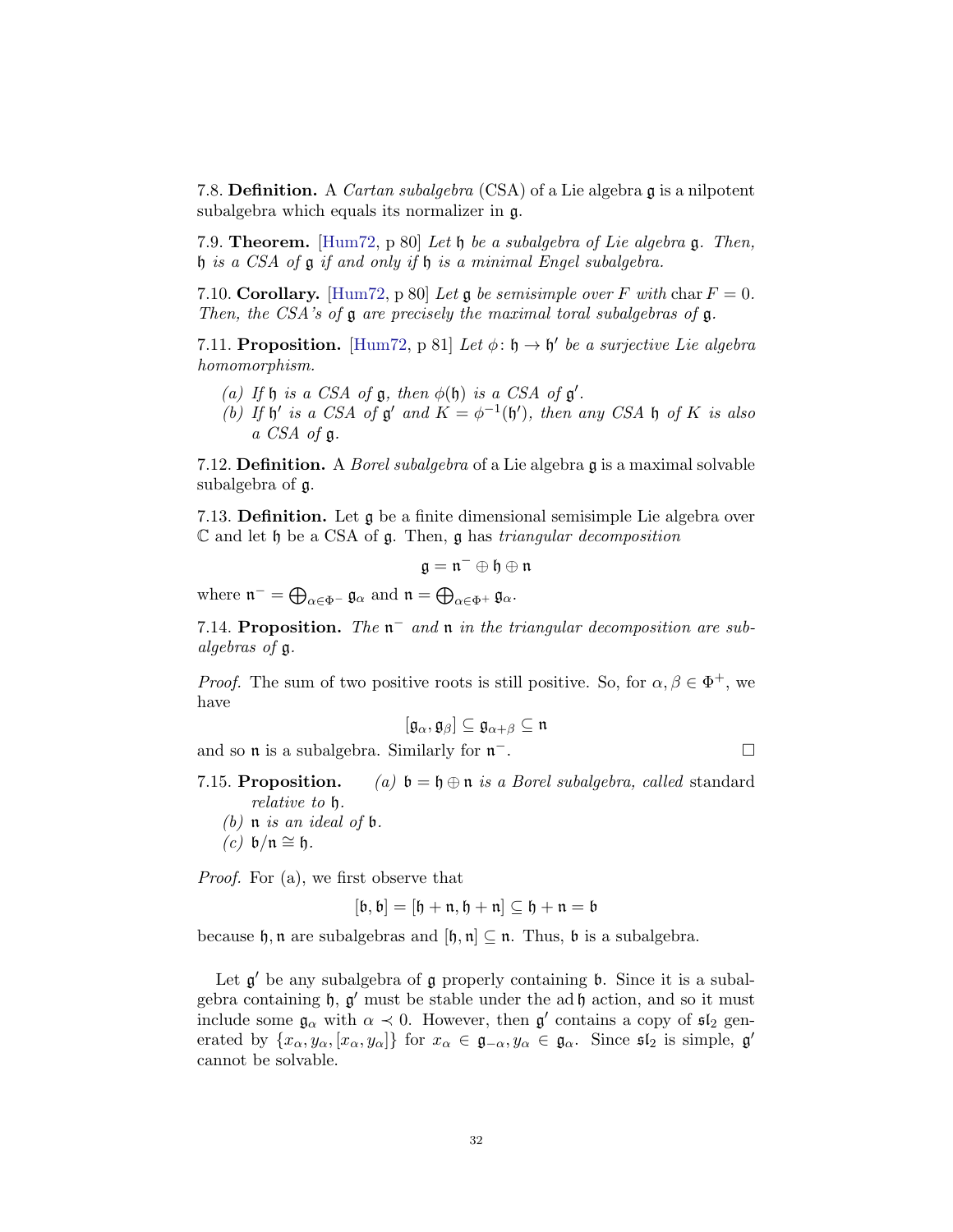For (b), we observe

$$
[\mathfrak{n},\mathfrak{b}]=[\mathfrak{n},\mathfrak{n}+\mathfrak{h}]\subseteq\mathfrak{n}
$$

For (c), we compute

$$
\mathfrak{b}/\mathfrak{n} = (\mathfrak{h} + \mathfrak{n})/\mathfrak{n} \cong \mathfrak{h}/(\mathfrak{h} \cap \mathfrak{n}) \cong \mathfrak{h}
$$

because  $\mathfrak{h} \cap \mathfrak{n} = 0.$ 

7.16. Proposition. [\[Hum72,](#page-48-0) pp 83–84]

- (a) If **b** is a Borel subalgebra of **g**, then  $\mathfrak{b} = N_{\mathfrak{q}}(\mathfrak{b})$ .
- (b) If rad  $\mathfrak{g} \neq \mathfrak{g}$ , then the Borel subalgebras of  $\mathfrak g$  are in natural one-to-one correspondence with those of the semisimple Lie algebra  $\mathfrak{g}/\text{rad}\mathfrak{g}$ .
- (c) Let g be semisimple with CSA h and root system Φ. All standard Borel subalgebras of **g** relative to **h** are conugate under inner automorphisms of Aut  $\mathfrak{g}$ .

7.17. Theorem. [\[Hum72,](#page-48-0) p 84] The Borel subalgebras of an arbitrary Lie algebra g are all conjugate under inner automorphisms of Aut g.

7.18. Corollary. [\[Hum72,](#page-48-0) p 84] The Cartan subalgebras of an arbitrary Lie algebra g are conjugate under inner automorphisms of Aut g.

### 8. Universal Enveloping Algebra

In this section, we will construct an associative algebra  $\mathcal{U}(\mathfrak{g})$  such that the representation theory of  $\mathcal{U}(\mathfrak{g})$  is the same as the representation theory of g.

8.1. **Definition.** Let  $V$  be a finite dimensional vector space over a field  $F$ . Then, we define

$$
T^{0}V = F
$$
  
\n
$$
T^{1}V = V
$$
  
\n
$$
T^{2}V = V \otimes V
$$
  
\n
$$
\vdots
$$
  
\n
$$
T^{n}V = \underbrace{V \otimes \cdots \otimes V}_{n \text{ times}}
$$

and say  $T(V) = |T^k V|$  equipped with the product

$$
T^mV \times T^nV \to T^{m+n}V
$$
  

$$
(v_1 \otimes \cdots \otimes v_m) \cdot (w_1 \otimes \cdots \otimes w_n) \mapsto v_1 \otimes \cdots \otimes v_m \otimes w_1 \otimes \cdots \otimes w_n
$$

is called the *tensor algebra* on V.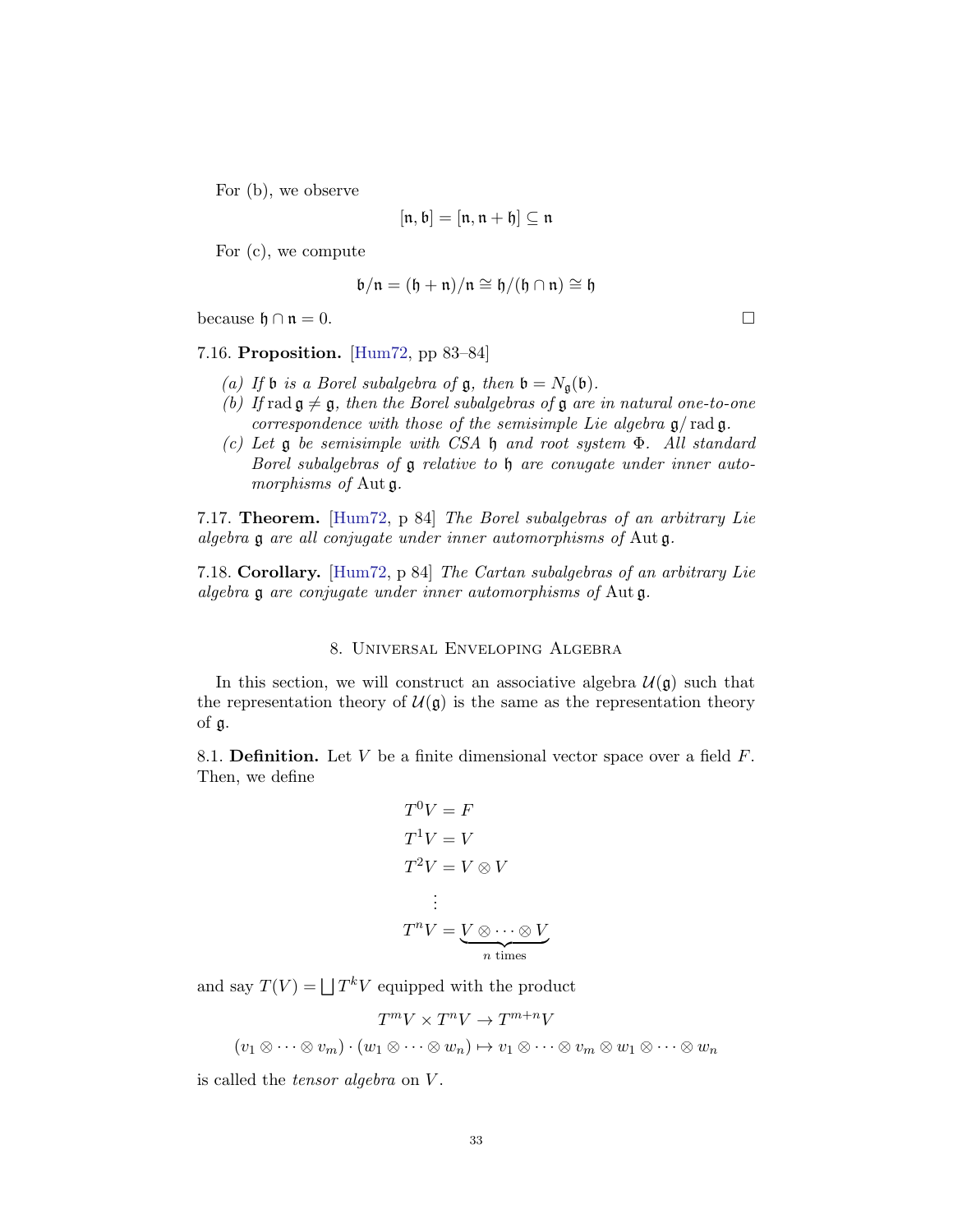8.2. Proposition. Let  $V$  be a finite dimensional vector space and  $A$  and associative unital algebra over F. Then, we have the following universal property:



In words, for any F-linear map  $\phi: V \to A$  and  $\iota: V \to T(V)$  sending  $v \mapsto$  $v \in T^1V$ , there is a unique homomorphism of F-algebra  $\Phi: T(V) \to A$  such that  $\Phi \circ \iota = \phi$ .

8.3. Definition. Let g be a Lie algebra. Then, consider the ideal  $J =$  $\langle x \otimes y - y \otimes x - [x, y] \mid x, y \in \mathfrak{g} \rangle$  in  $T(\mathfrak{g})$ . We define

$$
\mathcal{U}(\mathfrak{g})=T(\mathfrak{g})/J
$$

and call such a quotient the universal enveloping algebra of g.

8.4. **Example.** Let  $\boldsymbol{\mathfrak{g}}$  be an *n*-dimensional abelian Lie algebra over  $\mathbb C$  with basis  $\{x_1, \ldots, x_n\}$  and  $[x_i, x_j] = 0$ . Then,  $J \subseteq T(\mathfrak{g})$  is given by  $J = \langle x \otimes$  $y - y \otimes x \mid x, y \in \mathfrak{g}$ . Therefore,  $\mathcal{U}(\mathfrak{g})$  is commutative and generated by  $1, x_1, \ldots, x_n$ . Thus,  $\mathcal{U}(\mathfrak{g}) \cong \mathbb{C}[x_1, \ldots, x_n]$ .

8.5. Proposition. Let g be an arbitrary Lie algebra. Then, if  $\iota: \mathfrak{g} \to \mathcal{U}(\mathfrak{g})$ is a linear map satisyfing

$$
\iota([x,y]) = \iota(x)\iota(y) - \iota(y)\iota(x), \ x, y \in \mathfrak{g}
$$

and  $\phi: \mathfrak{g} \to A$  satisfies the same property for A an associative unital Falgebra, then we have the following universal property



that is, there is a unique F-algebra homomorphism  $\Phi: \mathcal{U}(\mathfrak{g}) \to A$  such that  $\Phi \circ \iota = \phi.$ 

8.6. **Remark.** Note that we have not shown that  $\iota$  is injective, but we will do so later with the PBW Theorem.

8.7. Proposition. There is a bijective correspondence between representations  $\theta: \mathfrak{g} \to \mathfrak{gl}(V)$  and representations  $\phi: \mathcal{U}(\mathfrak{g}) \to \text{End } V$ . Corresponding representations are related by the condition

$$
\phi(\iota(x)) = \theta(x) \text{ for all } x \in \mathfrak{g}
$$

where  $\iota: \mathfrak{g} \to \mathcal{U}(\mathfrak{g})$  is the standard inclusion.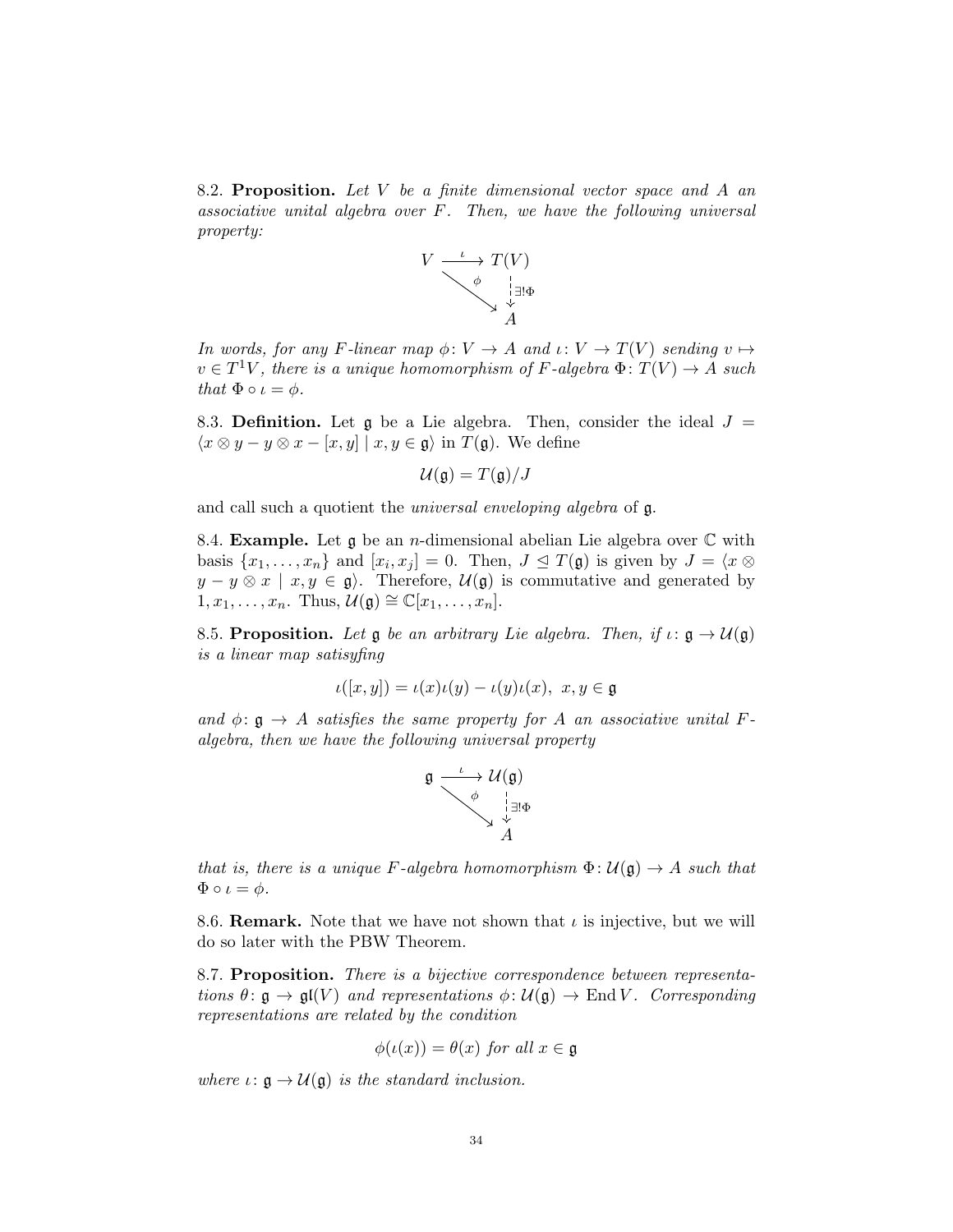*Proof.* Given  $\theta$  a representation of  $\mathfrak{g}$ , we have

$$
\mathfrak{g} \xrightarrow{\iota} \mathcal{U}(\mathfrak{g})
$$

$$
\mathfrak{g}(\mathfrak{l}(V)) = \mathrm{End}\, V
$$

where  $\phi: \mathcal{U}(\mathfrak{g}) \to \text{End } V$  is a representation of  $\mathcal{U}(\mathfrak{g})$ .

Conversely, given  $\phi$  a representation of  $\mathcal{U}(\mathfrak{g})$ , we know that the linear map  $\iota: \mathfrak{g} \to \mathcal{U}(\mathfrak{g})$  has

$$
\iota(x)\iota(y) - \iota(y)\iota(x) = \iota([x, y]) \Longrightarrow [\iota(x), \iota(y)] = \iota([x, y])
$$

if we define  $[\cdot, \cdot]: \mathcal{U}(\mathfrak{g}) \times \mathcal{U}(\mathfrak{g}) \to \mathcal{U}(\mathfrak{g})$  by  $[x, y] = xy - yx$ . Thus,  $\iota: \mathfrak{g} \to$  $[\mathcal{U}(\mathfrak{g})]$ , that is,  $\mathcal{U}(\mathfrak{g})$  with the extra Lie algebra structure, is a Lie algebra homomorphism.

$$
\mathfrak{g} \xrightarrow{\iota} \mathcal{U}(\mathfrak{g}) \qquad \mathfrak{g} \xrightarrow{\iota} [\mathcal{U}(\mathfrak{g})]
$$

$$
\downarrow \phi \qquad \Longrightarrow \qquad \phi \circ \iota \searrow \iota \downarrow \phi
$$

$$
\text{End } V \qquad \qquad \mathfrak{gl}(V)
$$

Then,  $\phi \circ \iota$  is a representation

8.8. Remark. Note, the representations under consideration need not be finite-dimensional. In fact, it will turn out that a certain important class of representations called "Verma modules" will always be infinite-dimensional.

This construction will lead us to the all-important PBW Theorem, which tells us how to obtain a basis for the universal enveloping algebra of a Lie algebra.

8.9. Theorem (Poincaré-Birkhoff-Witt Theorem). [\[Car05,](#page-48-3) Theorem 9.4] Let  $\mathfrak g$  be a Lie algebra with basis  $\{x_i \mid i \in I\}$ . Let  $\langle$  be a total order on the index set I. Let  $\iota: \mathfrak{g} \to \mathcal{U}(\mathfrak{g})$  be the natural linear map from  $\mathfrak{g}$  to its enveloping algebra. We define  $y_i := \iota(x_i)$ . Then, the elements

$$
y_{i_1}^{r_1}\cdots y_{i_n}^{r_n}
$$

for all  $n \geq 0$ , all  $r_i \geq 0$ , and all  $i_1, \ldots, i_n \in I$  with  $i_1 < I_2 < \cdots < i_n$  form a basis for  $\mathcal{U}(\mathfrak{g})$ .

For the proof of this theorem, see [\[Car05,](#page-48-3) pp 155–159] or [\[Hum72,](#page-48-0) pp 93– 94] (Note, [\[Hum72\]](#page-48-0) gives an equivalent statement of the PBW Theorem and states this version as Corollary C). The PBW Theorem has many important corollaries such as

8.10. Corollary. The map  $\iota: \mathfrak{g} \to \mathcal{U}(\mathfrak{g})$  is injective.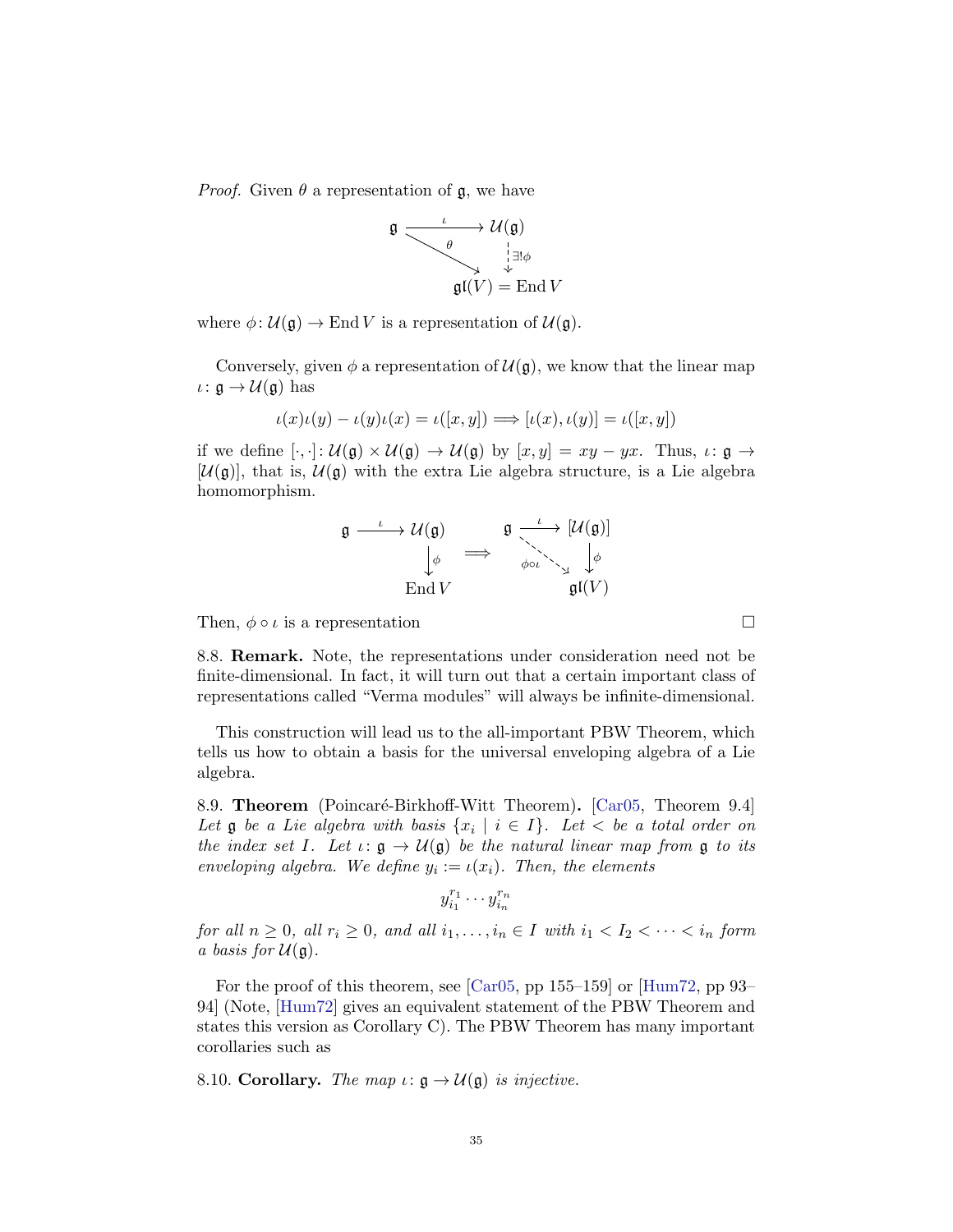*Proof.* By the PBW Theorem, the elements  $y_i$  for  $i \in I$  are linearly independent. Since the  $x_i \in \mathfrak{g}$  form a basis for  $\mathfrak{g}$  and  $\iota(x_i) = y_i$ , it must be that  $\ker \iota = \{0\}.$ 

8.11. Corollary. The subspace  $\iota(\mathfrak{g}) \subseteq [\mathcal{U}(\mathfrak{g})]$  is isomorphic to  $\mathfrak g$  as a Lie subalgebra.

*Proof.* From the corollary above,  $\iota: \mathfrak{g} \to \iota(\mathfrak{g})$  is bijective and  $y_i, i \in I$  form a basis of  $\iota(\mathfrak{g})$ . Furthermore,

$$
[y_i, y_j] = [\iota(x_i), \iota(x_j)] = \iota([x_i, x_j]) \in \iota(\mathfrak{g})
$$

Thus,  $\iota(\mathfrak{g})$  is a Lie subalgebra of  $[\mathcal{U}(\mathfrak{g})]$ .

8.12. Corollary.  $\mathcal{U}(\mathfrak{g})$  has no zero-divisors.

*Proof.* Take  $0 \neq a, b \in \mathcal{U}(\mathfrak{g})$ . Then,

$$
a = \sum_{i_1, ..., i_n, r_1, ..., r_n} \lambda_{i_1, ..., i_n, r_1, ..., r_n} y_{i_1}^{r_1} \cdots y_{i_n}^{r_n}
$$
  
= 
$$
\sum_{\substack{r_1 + ... + r_n = r \\ \text{maximal degree}}} \lambda_{i_1, ..., i_n, r_1, ..., r_n} y_{i_1}^{r_1} \cdots y_{i_n}^{r_n} + \sum_{\substack{r_1 + ... + r_n < r \\ \text{maximal degree}}} \lambda_{i_1, ..., i_n, r_1, ..., r_n} y_{i_1}^{r_1} \cdots y_{i_n}^{r_n}
$$

 $= f(y_i) + \text{ sum of terms of smaller degree}$ 

$$
b = \sum_{\substack{\mu_{i_1,\dots,i_n,r_1,\dots,r_n} y_{i_1}^{r_1} \cdots y_{i_n}^{r_n} \\ n_1 + \cdots + n_n = r}} \mu_{i_1,\dots,i_n,r_1,\dots,r_n} y_{i_1}^{r_1} \cdots y_{i_n}^{r_n} + \sum_{\substack{r_1 + \dots + r_n < r \\ r_1 + \dots + r_n < r}} \mu_{i_1,\dots,i_n,r_1,\dots,r_n} y_{i_1}^{r_1} \cdots y_{i_n}^{r_n}
$$

 $= g(y_i) + \text{ sum of terms of smaller degree}$ 

Recall also, since  $\iota(\mathfrak{g})$  is a Lie subalgebra,

$$
y_iy_j - y_jy_i = [y_i, y_j] = \sum_k \nu_k y_k
$$

and so  $-\frac{1}{2}$  why?

 $f(y_i)g(y_i) = (fg)(y_i) + a$  sum of terms of smaller degree.

Therefore,

 $ab = (fg)(y_i) + a$  sum of terms of smaller degree.

and since  $f \neq 0 \neq g$ , we get  $fg \neq 0$ . Thus, the PBW Theorem tells us that  $ab \neq 0.$ 

#### 9. Irreducible Modules of Semisimple Lie Algebras

9.1. Lemma. [\[Car05,](#page-48-3) Lemma 10.1] Let g be a finite dimensional Lie algebra over  $\mathbb{C}$ , and let  $\mathfrak{g}'$  be a subalgebra of  $\mathfrak{g}$ . Then, there exists a unique algebra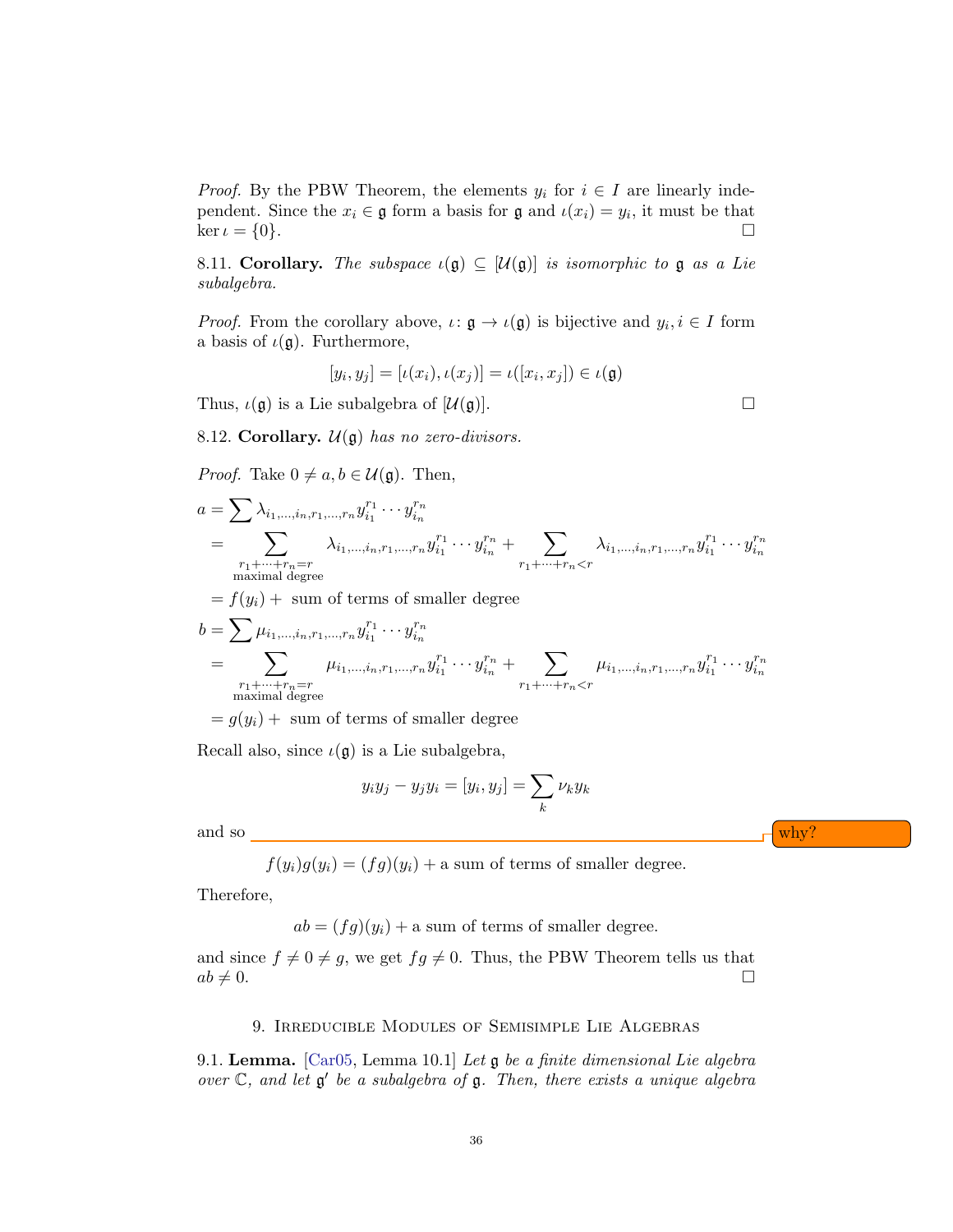homomorphism  $\theta: \mathcal{U}(\mathfrak{g}') \to \mathcal{U}(\mathfrak{g})$  such that the following diagram commutes



where *i* is the embedding of  $g'$  into  $g$  and  $\iota_{g'}$ ,  $\iota_g$  are the standard embeddings of a Lie algebra into its universal enveloping algebra. Furthermore,  $\theta$  is injective.

*Proof.* For  $x \in \mathfrak{g}'$ , the definition

$$
\theta(\iota_{\mathfrak{g}'}(x)) = \iota_{\mathfrak{g}}(i(x))
$$

is well-defined and, since  $\mathcal{U}(\mathfrak{g}')$  is generated by  $\iota(\mathfrak{g}')(\mathfrak{g}')$ , such a  $\theta$  is uniquely determined. To see existence, define one notices

$$
\mathfrak{g}' \longrightarrow T(\mathfrak{g}') \longrightarrow T(\mathfrak{g}')/J' \cong \mathcal{U}(\mathfrak{g}')\downarrow \qquad \qquad \downarrow i^* \qquad \qquad \downarrow \qquad \qquad \downarrow
$$
\n
$$
\mathfrak{g} \longrightarrow T(\mathfrak{g}) \longrightarrow T(\mathfrak{g})/J \cong \mathcal{U}(\mathfrak{g})
$$

since  $i^*(J') \subseteq J$ , where  $J, J'$  are the ideals used to define the universal enveloping algebra.

To see  $\theta$  is injective, let  $x_1, \ldots, x_r$  be a basis for  $\mathfrak{g}'$  and  $0 \neq u \in \mathcal{U}(\mathfrak{g}')$ . Then, u is a non-zero linear combination of monomials  $x_1^{e_1} \cdots x_r^{e_r}$ . Then, let  $x_1, \ldots, x_r$  be part of a basis of g. The PBW theorem tells us that such a linear combination of monomials cannot be zero in  $\mathcal{U}(\mathfrak{g})$ . Thus,  $\theta(u) \neq 0$ and so ker  $\theta = 0$ .

9.2. Definition. Let g be a finite-dimensional semisimple Lie algebra over  $\mathbb C$  and let  $\lambda \in \mathfrak h^*$ . We define, for  $\mathfrak h = \{h_1, \ldots, h_k\},\$ 

$$
K_{\lambda} := \sum_{\alpha \in \Phi^+} \mathcal{U}(\mathfrak{g}) x_{\alpha} + \sum_{i=1}^k \mathcal{U}(\mathfrak{g})(h_i - \lambda(h_i))
$$

for basis  $\{x_\alpha \mid \alpha \in \Phi\} \cup \{h_i \mid i = 1, \ldots, k\}$  of  $\mathfrak g$ . Since  $K_\lambda$  is a left ideal of  $\mathcal{U}(\mathfrak{g})$ , we also define

$$
M(\lambda):=\mathcal{U}(\mathfrak{g})/K_{\lambda}
$$

and call  $M(\lambda)$  the Verma module determined by  $\lambda$ . Since  $x_{\alpha}$  for  $\alpha \in \Phi^+$ and  $h_i - \lambda(h_i)$  for  $i = 1, ..., k$  all lie in  $\mathcal{U}(\mathfrak{b})$  for  $\mathfrak{b} = \mathfrak{h} \oplus \mathfrak{n}$ , we may also define

$$
K'_{\lambda} := \sum_{\alpha \in \Phi^+} \mathcal{U}(\mathfrak{b}) x_{\alpha} + \sum_{i=1}^k \mathcal{U}(\mathfrak{b}) (h_i - \lambda(h_i))
$$

which is a left ideal of  $\mathcal{U}(\mathfrak{b})$ .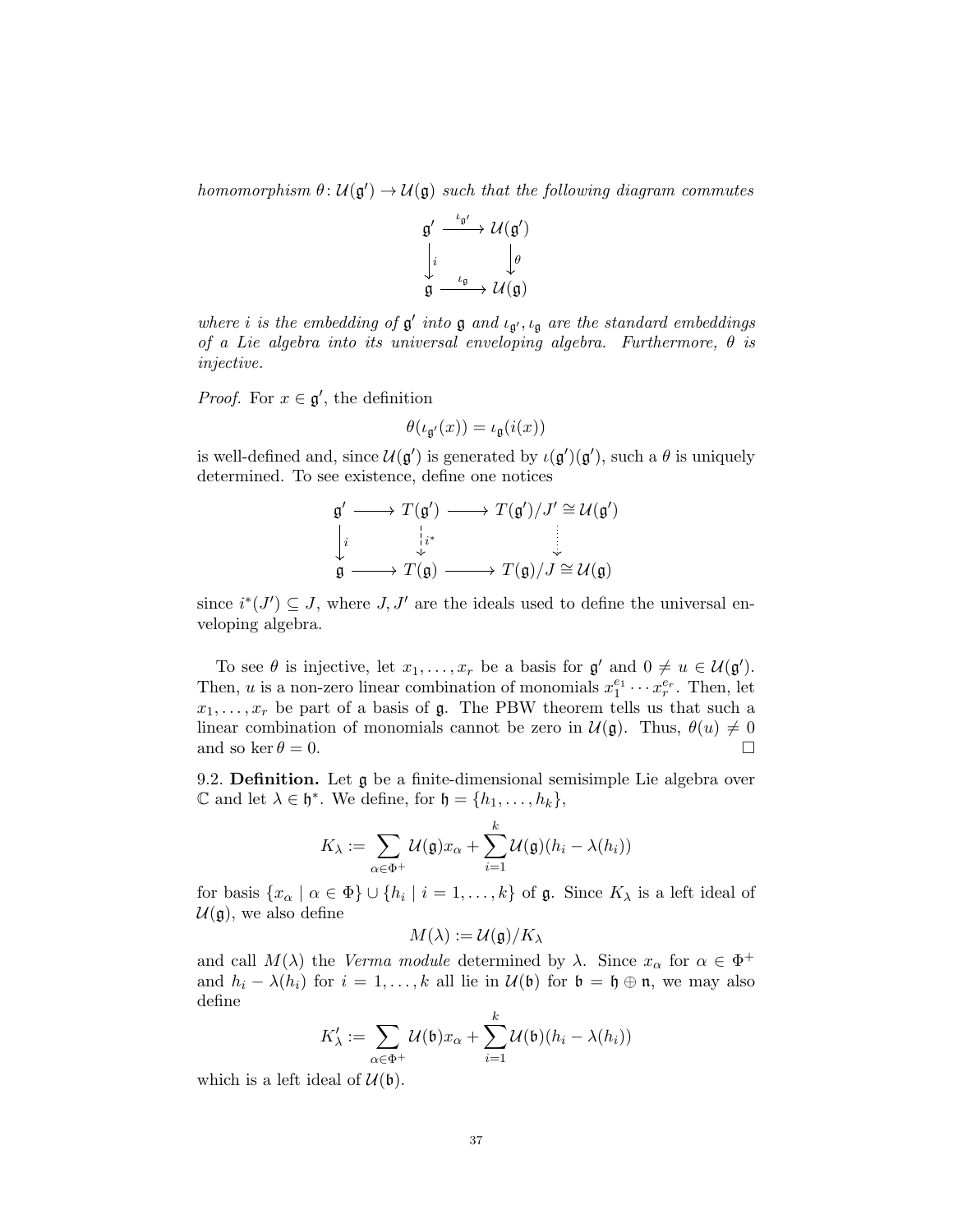9.3. Proposition. [\[Car05,](#page-48-3) Prop 10.4] Let g be a semisimple Lie algebra over  $\mathbb C$  with positive roots  $\Phi^+ = \{\beta_1, \ldots, \beta_N\}$  and basis  $h_1, \ldots, h_k, x_{\beta_1}, \ldots, x_{\beta_N}$ .

- $(a) \; \dim {\mathcal U}(\mathfrak{b})/K_\lambda' = 1$
- (b) The elements

$$
(h_1 - \lambda(h_1))^{s_1} \cdots (h_k - \lambda(h_k))^{s_k} x_{\beta_1}^{t_1} \cdots x_{\beta_N}^{t_n}
$$

with  $s_i \geq 0, t_i \geq 0$ , excluding the element with  $s_i = t_i = 0$  for all i, form a basis for  $K'_{\lambda}$ .

*Proof.* We first wish to show the elements listed above form a basis for  $\mathcal{U}(\mathfrak{b})$ . To see this, one can define a partial ordering on the basis elements by saying

$$
h_1^{s'_1} \cdots h_k^{s'_k} x_{\beta_1}^{t'_1} \cdots x_{\beta_N}^{t'_N} \prec h_1^{s_1} \cdots h_k^{s_k} x_{\beta_1}^{t_1} \cdots x_{\beta_N}^{t_N} \text{ if } s'_1 \le s_1, \dots, s'_k \le s_k, t'_1 = t_1, \dots, t'_N = t_N
$$

Thus,

$$
(h_1 - \lambda(h_1))^{s_1} \cdots (h_k - \lambda(h_k))^{s_k} x_{\beta_1}^{t_1} \cdots x_{\beta_N}^{t_n} = h_1^{s_1} \cdots h_k^{s_k} x_{\beta_1}^{t_1} \cdots x_{\beta_N}^{t_N} + \text{strictly lower terms}
$$

Thus, by induction on the exponents  $s_i, t_i$  and from the triangularity property above, elements of the form

$$
(h_1 - \lambda(h_1))^{s_1} \cdots (h_k - \lambda(h_k))^{s_k} x_{\beta_1}^{t_1} \cdots x_{\beta_N}^{t_n}, \quad s_i \ge 0, t_i \ge 0
$$

span  $U(\mathfrak{b})$  and they are linearly independent.

By definition, it follows immedaitely that all of these elements except for the element with  $s_i = 0, t_i = 0$  for all i are in  $K'_{\lambda}$ , but it is not clear if this exceptional element, which is equal to the unit element 1, is in  $K'_{\lambda}$  or not. We will show that 1 is not in  $K'_{\lambda}$ .

Consider the representation  $\lambda: \mathfrak{h} \to \mathbb{C}$ . Since  $\mathfrak{b}/\mathfrak{n} \cong \mathfrak{h}$ , one can lift to a 1-dimensional representation of b with kernel n agreeing with  $\lambda$  on  $\mathfrak{b}/\mathfrak{n} \cong \mathfrak{h}$ . From this, we get a 1-dimensional representation  $\rho$  of  $\mathcal{U}(\mathfrak{b})$  which does

$$
x_{\alpha} \mapsto 0
$$
  
\n
$$
h_i \mapsto \lambda(h_i)
$$
  
\n
$$
i = 1, ..., k
$$
  
\n
$$
i = 1, ..., k
$$

This gives us

$$
\begin{cases} x_{\alpha} \in \ker \rho & \alpha \in \Phi^+ \\ h_i - \lambda(h_i) \in \ker \rho & i = 1, \dots, k \implies \begin{cases} K'_{\lambda} \subseteq \ker \rho \\ 1 \notin \ker \rho \end{cases} \implies 1 \notin K'_{\lambda} \\ 1 \notin \ker \rho \end{cases}
$$

Therefore, both (a) and (b) follow.  $\square$ 

9.4. Proposition. [\[Car05,](#page-48-3) Prop 10.5]  $K_{\lambda} \cap \mathcal{U}(\mathfrak{n}^-) = 0$ .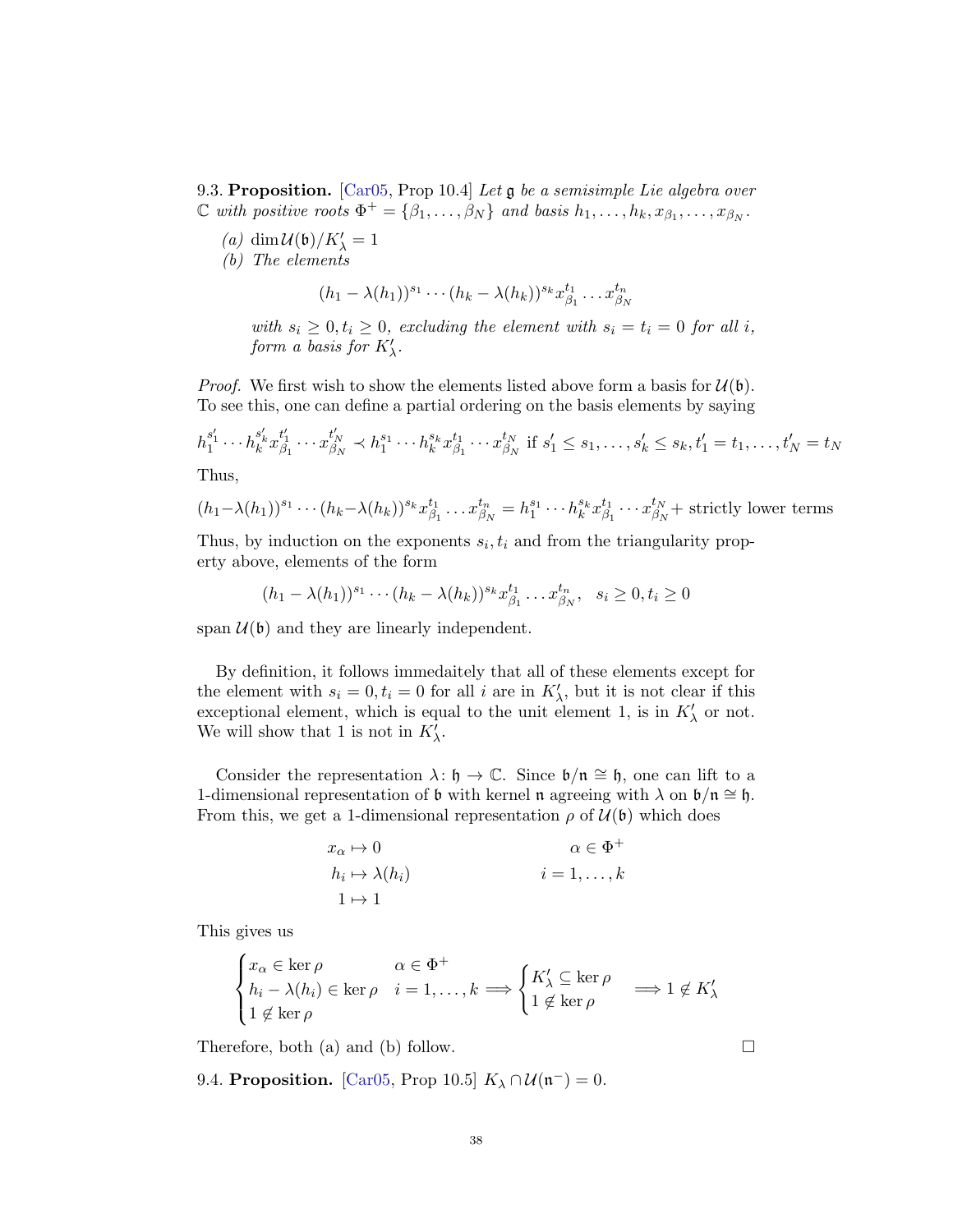Proof.

$$
\mathfrak{g}=\mathfrak{n}^-\oplus\mathfrak{b}\Longrightarrow{\mathcal U}(\mathfrak{g})={\mathcal U}(\mathfrak{n}^-){\mathcal U}(\mathfrak{b})
$$

by the PBW theorem. Then,

$$
K_{\lambda} = \sum_{\alpha \in \Phi^{+}} \mathcal{U}(\mathfrak{g}) x_{\alpha} + \sum_{i=1}^{k} \mathcal{U}(\mathfrak{g})(h_{i} - \lambda(h_{i}))
$$
  
= 
$$
\sum_{\alpha \in \Phi^{+}} \mathcal{U}(\mathfrak{n}^{-}) \mathcal{U}(\mathfrak{b}) x_{\alpha} + \sum_{i=1}^{k} \mathcal{U}(\mathfrak{n}^{-}) \mathcal{U}(\mathfrak{b})(h_{i} - \lambda(h_{i}))
$$
  
= 
$$
\mathcal{U}(\mathfrak{n}^{-}) \left( \sum_{\alpha \in \Phi^{+}} \mathcal{U}(\mathfrak{b}) x_{\alpha} + \sum_{i=1}^{k} \mathcal{U}(\mathfrak{b})(h_{i} - \lambda(h_{i})) \right)
$$
  
= 
$$
\mathcal{U}(\mathfrak{n}^{-}) K'_{\lambda}
$$

Therefore, every element of  $K_{\lambda}$  is a linear combination of terms of the form

$$
\underbrace{y_{\beta_1}^{r_1}\cdots y_{\beta_N}^{r_N}}_{\in\mathcal{U}(\mathfrak{n}^-)}\underbrace{(h_1-\lambda(h_1))^{s_1}\cdots(h_k-\lambda(h_k))^{s_k}x_{\beta_1}^{t_1}\cdots x_{\beta_N}^{t_N}}_{\in K'_\lambda}
$$

where  $y_{\alpha} = x_{-\alpha}$  for  $\alpha \in \Phi^+$  and  $r_i, s_i, t_i \geq 0$  with  $(s_1, \ldots, s_k, t_1, \ldots, t_N) \neq$  $(0, 0, \ldots, 0)$ . However, the PBW Theorem also tells us that no non-zero element of  $\mathcal{U}(\mathfrak{n}^-)$  can be a a linear combination of such terms, since its basis must be of the form  $f_{\beta_1}^{r_1}$  $f_{\beta_1}^{r_1}\cdots f_{\beta_N}^{r_N}$  $\mathcal{L}_{\beta_N}^{r_N}$ . Therefore,  $K_{\lambda} \cap \mathcal{U}(\mathfrak{n}^-) = 0$ .

9.5. **Theorem.** [\[Car05,](#page-48-3) Theorem 10.6]Let  $m_{\lambda} := 1 + K_{\lambda} \in M(\lambda) \cong \mathcal{U}(\mathfrak{g})/K_{\lambda}$ . Then,

- (a) Each element of  $M(\lambda)$  is uniquely expressible in the form  $um_{\lambda}$  for some  $u \in \mathcal{U}(\mathfrak{n}^{-})$ , that is,  $M(\lambda)$  is cyclically generated by  $m_{\lambda}$  as a  $\mathcal{U}(\mathfrak{n}^-)$ -module.
- (b) Moreover, the elements  $y_{\beta}^{r_1}$  $\begin{array}{c} r_1 \ \beta_1 \end{array} \cdots y^{r_n} _{\beta_N}$  $\int_{\beta_{N}}^{r_{n}} m_{\lambda}$  for all  $r_{i} \geq 0$  form a basis for  $M(\lambda)$ .

*Proof.* Since  $1 \mapsto m_\lambda$  under the quotient map  $\mathcal{U}(\mathfrak{g}) \to \mathcal{U}(\mathfrak{g})/K_\lambda \cong M(\lambda)$ , every element of  $M(\lambda)$  has the form  $um_{\lambda}$  for some  $u \in \mathcal{U}(\mathfrak{g})$ .

Now, we have basis for g,

$$
\{x_{\alpha}, y_{\alpha} \mid \alpha \in \Phi^+\} \cup \{h_i \mid i = 1, \dots, k\}
$$

thus, by the PBW theorem, giving us a basis for  $\mathcal{U}(\mathfrak{g})$  of elements of the form

$$
y_{\beta_1}^{r_1} \cdots y_{\beta_N}^{r_N} h_1^{s_1} \cdots h_k^{s_k} x_{\beta_1}^{t_1} \cdots x_{\beta_N}^{t_N} \quad r_1, s_i, t_i \ge 0
$$

Now, observe

$$
x_{\beta_i} m_\lambda = x_{\beta_i} (1 + K_\lambda) = x_{\beta_i} + K_\lambda = 0 + K_\lambda = 0 \in M(\lambda) \quad \text{since } x_{\beta_i} \in K_\lambda
$$
  

$$
h_i m_\lambda = \lambda(h_i) m_\lambda
$$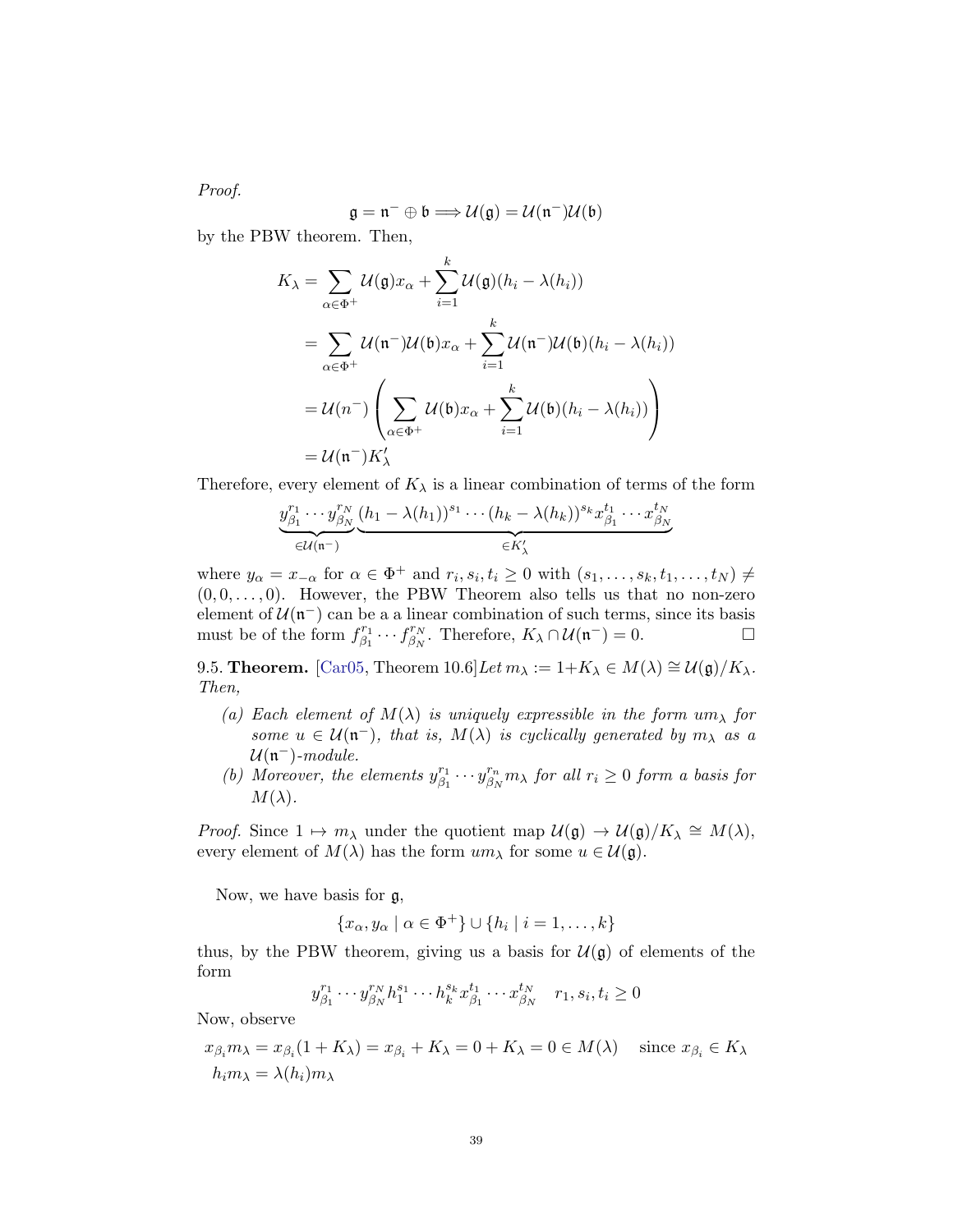and so

$$
y_{\beta_1}^{r_1} \cdots y_{\beta_N}^{r_N} h_1^{s_1} \cdots h_k^{s_k} x_{\beta_1}^{t_1} \cdots x_{\beta_N}^{t_N} m_\lambda = \begin{cases} 0 & \text{if any } t_i > 0\\ y_{\beta_1}^{r_1} \cdots y_{\beta_N}^{r_N} \gamma m_\lambda & \text{for some } \gamma \in \mathbb{C} \text{ if all } t_i = 0 \end{cases}
$$

Therefore, since  $um_{\lambda}$  is a linear combination of elements of the form of the product above, such a linear combination simplifies to a linear combination of elements of the form

$$
y_{\beta_1}^{r_1} \cdots r_{\beta_N}^{r_N} m_\lambda, \ r_i \ge 0
$$

and so elements of this form span  $M(\lambda)$ .

To see linear independence, let

$$
\sum_{r_1,\dots,r_N} \gamma_{r_1,\dots,r_N} y_{\beta_1}^{r_1} \cdots y_{\beta_N}^{r_N} m_\lambda = 0, \ \gamma_{r_1,\dots,r_N} \in \mathbb{C}
$$

and so, by the proposition above,

 $\overline{r}$ 

$$
\sum_{1,\dots,r_N} \gamma_{r_1,\dots,r_N} y_{\beta_1}^{r_1} \cdots y_{\beta_N}^{r_N} \in K_\lambda \cap \mathcal{U}(\mathfrak{n}^-) = 0 \Longrightarrow \text{ all } \gamma_{r_1,\dots,r_N} = 0
$$

by the PBW Theorem on  $\mathcal{U}(\mathfrak{n}^{-})$ . Thus, we have shown that we, in fact, have a basis of  $M(\lambda)$  and so each element is uniquely expressible in the form  $um_{\lambda}$  for  $u \in \mathcal{U}(\mathfrak{n}^{-}).$ <sup>−</sup>).

9.6. **Definition.** For each 1-dimensional representation  $\mu: \mathfrak{h} \to \mathbb{C}$ , we define

$$
M(\lambda)_{\mu} := \{ m \in M(\lambda) \mid xm = \mu(x)m, \forall x \in \mathfrak{h} \}
$$

<span id="page-39-0"></span>9.7. Proposition. [\[Car05,](#page-48-3) Theorem 10.7] When considered as an  $\mathfrak h$ -module,  $M(\lambda)$  has the following properties.

- (a)  $M(\lambda)_{\mu}$  is a subspace of  $M(\lambda)$ .
- (b)  $M(\lambda) = \bigoplus_{\mu \in \mathfrak{h}^*} M(\lambda)_{\mu}.$
- (c)  $M(\lambda)_{\mu} \neq 0$  if and only if  $\lambda \mu$  is a sum of positive roots.
- (d) dim  $M(\lambda)_{\mu}$  is equal to the number of ways of expressing  $\lambda \mu$  as a sum of positive roots.

*Proof.* Part (a) follows from the definition of  $M(\lambda)_{\mu}$  since it is closed under the action of h.

Since the elements  $y_{\beta_1}^{r_1}$  $\begin{array}{c} r_1 \\ \beta_1 \end{array} \cdots y^{r_N}_{\beta_N}$  $\binom{r_N}{\beta_N} m_\lambda$  with  $r_i \geq 0$  form a basis for  $M(\lambda)$ , part (b) follows by showing that

$$
xy_{\beta_1}^{r_1}\cdots y_{\beta_N}^{r_N}m_\lambda=(\lambda-r_1\beta_1-\cdots-r_N\beta_N)(x)y_{\beta_1}^{r_1}\cdots y_{\beta_N}^{r_N}m_\lambda, \forall x\in \mathfrak{h}
$$

by induction on  $r_1 + \cdots + r_N$ . Thus,  $y_{\beta_1}^{r_1}$  $\chi_{\beta_1}^{r_1}\cdots y_{\beta_N}^{r_N}$  $\int_{\beta_N}^{r_N} m_\lambda \in M(\lambda)_\mu$  for  $\mu = \lambda$  $r_1\beta_1-\cdots-r_N\beta_N$  and so

$$
M(\lambda)=\sum_\mu M(\lambda)_\mu
$$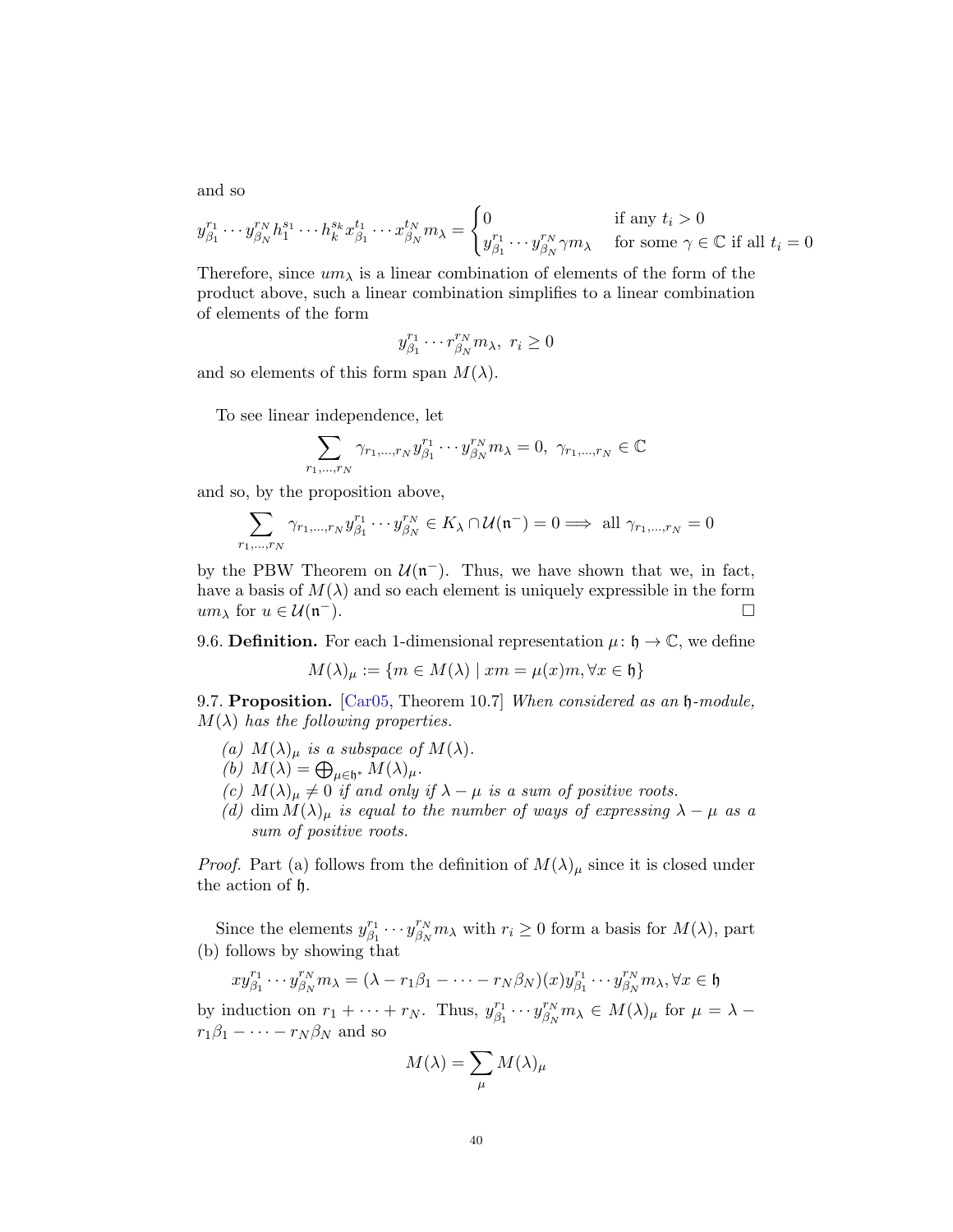In fact, this sum is direct by direct linear algebra computation by showing

$$
M(\lambda)_{\mu} \cap (M(\lambda)_{\mu_1} + \cdots + M(\lambda)_{\mu_k}) = 0
$$

for  $\mu, \mu_1, \ldots, \mu_k \in \mathfrak{h}^*$  distinct.

Finally, take  $\Lambda = {\mu \in \mathfrak{h}^* \mid \lambda - \mu \text{ is a sum of positive roots}}$ . Then, for each  $\lambda \in \Lambda$ , let

$$
N_{\mu} = \text{span}\{y_{\beta_1}^{r_1} \cdots y_{\beta_N}^{r_N} m_{\lambda} \mid \lambda - r_1 \beta_1 - \cdots - r_N \beta_N = \mu\} \subseteq M(\lambda)_{\mu} \subseteq M(\lambda)
$$

By the PBW theorem, we also get

$$
M(\lambda) = \bigoplus_{\mu \in \Lambda} N_{\mu}
$$

However, since  $M(\lambda) = \bigoplus_{\mu \in \mathfrak{h}^*} M(\lambda)_{\mu}$  from above, we get that  $M(\lambda)_{\mu} = N_{\mu}$ for all  $\mu \in \Lambda$  and  $M(\lambda)_{\mu} = 0$  for  $\mu \in \mathfrak{h}^*$  when  $\mu \notin \Lambda$ . Thus,

$$
\dim M(\lambda)_{\mu} = \dim N_{\mu} = |\{(r_1, ..., r_N) \in \mathbb{N}_0^N \mid \lambda - r_1 \beta_1 - \dots - r_N \beta_N = \mu\}|
$$

that is, the number of ways to write  $\lambda - \mu$  as a sum of positive roots.  $\square$ 

9.8. **Definition.**  $\mu \in \mathfrak{h}^*$  is a weight of  $M(\lambda)$  if  $M(\lambda)_{\mu} \neq 0$  and  $M(\lambda)_{\mu}$  is called the *weight space* of  $M(\lambda)$  with weight  $\mu$ .

9.9. Theorem. [\[Car05,](#page-48-3) Theorem 10.9]  $M(\lambda)$  has a unique maximal submodule, denoted  $J(\lambda)$ .

*Proof.* Take V to be a proper  $\mathcal{U}(\mathfrak{g})$ -submodule of  $M(\lambda)$ . The key idea is to show that  $V \subseteq \sum_{\mu,\mu \neq \lambda} M(\lambda)_{\mu} \subsetneq M(\lambda)$  and take  $J(\lambda)$  to be the sum of all the proper submodules of  $M(\lambda)$ , thus yielding a unique maximal submodule of  $M(\lambda)$  lying in this codimension 1 subspace.

By the theorem above,

$$
v = \sum_{i=1}^{n} v_{\mu_i}, \quad v_{\mu_i} \in M(\lambda)_{\mu_i}
$$

where the  $\mu_i$  are distinct. To show each  $v_{\mu_i} \in V$ , we observe, for  $x \in \mathfrak{h}$  and fixed i,

$$
x v_{\mu_i} = \mu_i(x) v_{\mu_i}
$$
  
\n
$$
\implies \prod_{j,j\neq i} (x - \mu_j(x)) v = \sum_k \prod_{j,j\neq i} (x - \mu_j(x)) v_{\mu_k}
$$
  
\n
$$
= \sum_k \prod_{j,j\neq i} (\mu_k(x) - \mu_j(x)) v_{\mu_k}
$$
  
\n
$$
= \prod_{j,j\neq i} (\mu_i(x) - \mu_j(x)) v_{\mu_i}
$$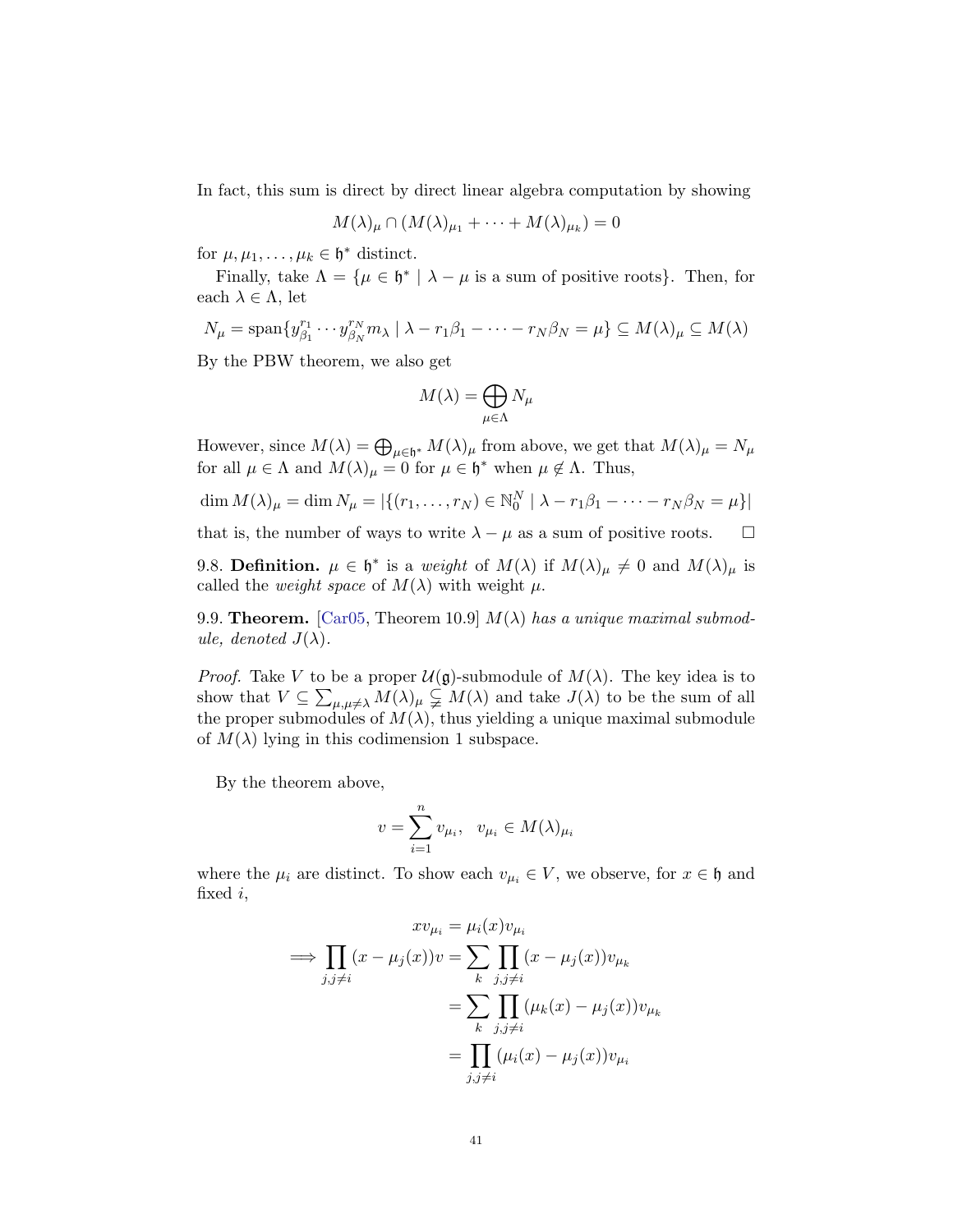Moreover, since any vector space cannot be a union of finitely many proper subspaces, we can find an  $x \in \mathfrak{h}$  with  $\mu_i(x) \neq \mu_i(x)$  for all  $j \neq i$ . Thus, if we pick such an  $x$ ,

$$
\prod_{j,j\neq i}(x-\mu_j(x))v\in V \Longrightarrow \prod_{j,j\neq i}(\mu_i(x)-\mu_j(x))v_{\mu_i}\in V
$$

and so, since  $\prod_{j,j\neq i} (\mu_i(x) - \mu_j(x)) \neq 0$ , we get that  $v_{\mu_i} \in V$ .

If we define  $V_\mu := V \cap M(\lambda)_\mu$ , we need only show that  $V_\lambda = V \cap M(\lambda)_\lambda = 0$ . However, if this were not the case,  $V_{\lambda} = M(\lambda)_{\lambda}$  since dim  $M(\lambda)_{\lambda} = 1$  so

$$
m_{\lambda} \in V \Longrightarrow M(\lambda) = \mathcal{U}(\mathfrak{g}) m_{\lambda} \subseteq V \Longrightarrow V = M(\lambda)
$$

which is a contradiction. Thus, every proper submodule V of  $M(\lambda)$  is contained in  $\sum_{\mu,\mu\neq\lambda} M(\lambda)_{\mu}$ .

9.10. **Definition.** [\[Car05,](#page-48-3) Definition 10.10] For  $\lambda, \mu \in \mathfrak{h}^*$ , we say that  $\lambda \succ \mu$ if  $\lambda - \mu$  is a sum of positive roots. This defines a partial order on  $\mathfrak{h}^*$ .

By, we also know that the weights of  $M(\lambda)$  are precisely the  $\mu \in \mathfrak{h}^*$  with  $\mu \prec \lambda$ . Thus,  $\lambda$  is the highest weight of  $M(\lambda)$  with respect to this partial order and so  $M(\lambda)$  is called the *Verma module with highest weight*  $\lambda$ .

Finally, we define  $L(\lambda) := M(\lambda)/J(\lambda)$ .

- 9.11. **Proposition.** (a)  $L(\lambda)$  is an irreducible  $\mathcal{U}(\mathfrak{g})$ -module since  $J(\lambda)$  is a maximal submodule of  $M(\lambda)$ .
	- (b)  $\lambda$  is a weight of  $L(\lambda)$  since  $J(\lambda)_{\lambda} = 0$ .
	- (c) dim  $L(\lambda)_{\lambda} = 1$  since  $J(\lambda)_{\lambda} = 0$  and  $\lambda$  is the highest weight of  $L(\lambda)$ .

Now that we have  $L(\lambda)$ , we still wish to figure out

- (a) For which  $\lambda$  is  $L(\lambda)$  finite dimensional?
- (b) Which weights  $\mu$  occur in  $L(\lambda)$  and what are their multiplicities? In otherwords, what is dim  $L(\lambda)_{\mu}$ ?

9.12. **Theorem.** Let V be a finite dimensional irreducible  $\mathfrak{g}\text{-module with}$ highest weight vector  $v_{\lambda}$ . Then, there exists a surjective homomorphism  $\theta \colon M(\lambda) \to V$  of  $\mathcal{U}(\mathfrak{g})$ -modules such that  $\theta(m_{\lambda}) = v_{\lambda}$ .

9.13. Corollary. A finite dimensional irreducible  $\mathfrak g$ -module V with highest weight  $\lambda$  is isomorphic to  $L(\lambda)$ .

Proof of Corollary. Consider the surjective homomorphism

$$
\theta\colon M(\lambda)\twoheadrightarrow V
$$

Since V is irreducible, ker  $\theta$  must be maximal in  $M(\lambda)$ , but  $M(\lambda)$  has unique maximal submodule  $J(\lambda)$ . Therefore, ker  $\theta = J(\lambda)$  and so

$$
L(\lambda) \cong M(\lambda)/J(\lambda) = M(\lambda)/\ker \theta \cong V
$$

 $\Box$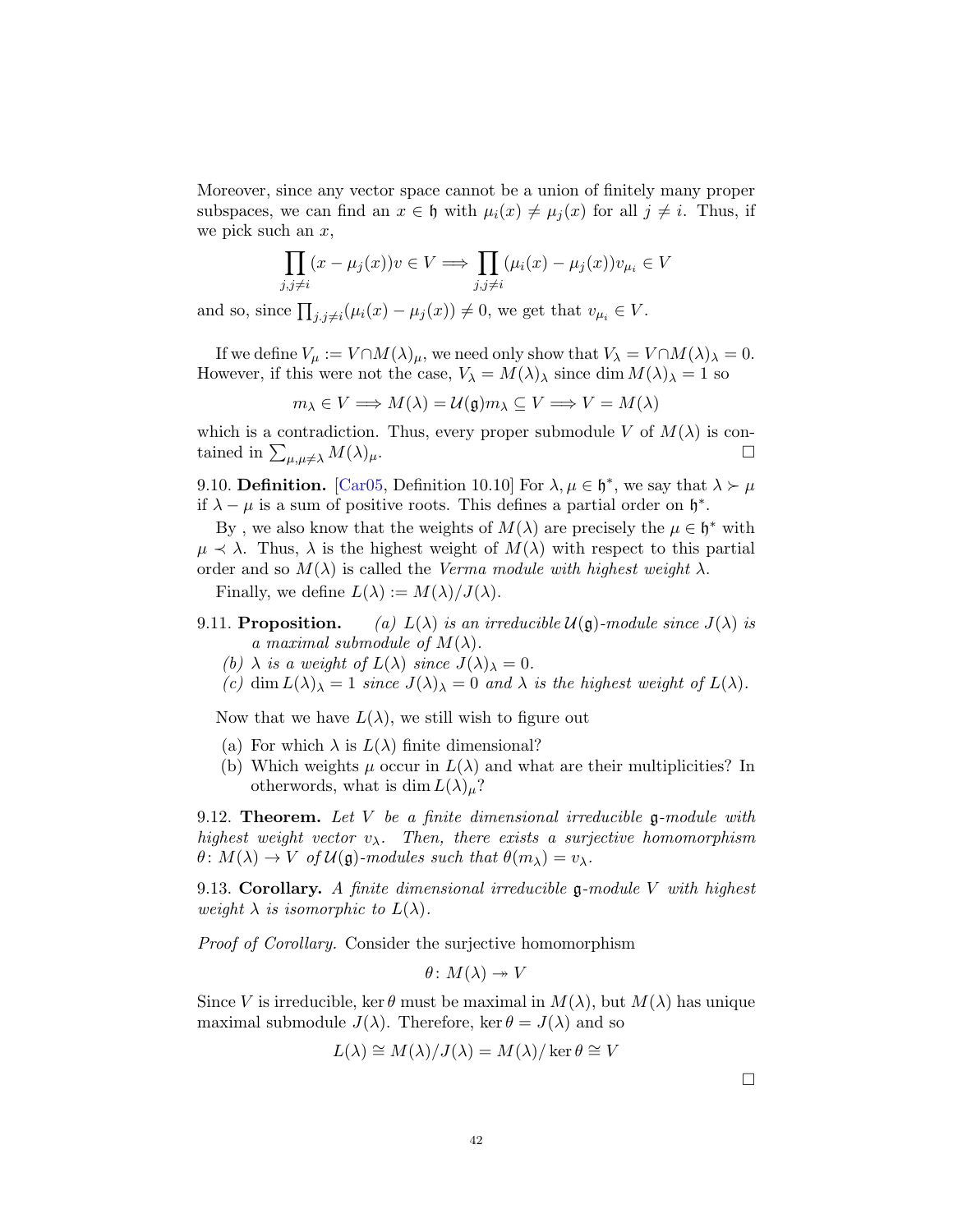Note, however, the converse statement is not true. The partial converse is

9.14. Proposition. [\[Car05,](#page-48-3) Prop 10.15] or [\[Hum72,](#page-48-0) Thm 21.1] If  $L(\lambda)$  is finite dimensional, then  $\lambda(h_i)$  is a non-negative integer for  $\{h_1, \ldots, h_n\}$  a basis of h.

*Proof.* Take simple root  $\alpha_i$  corresponding to  $h_i$  and let  $\mathfrak{sl}(\alpha_i) = \text{span}\{x_{\alpha_i}, y_{\alpha_i}, h_i\}$ be the corresponding copy of  $\mathfrak{sl}_2(\mathbb{C})$  in g. Since  $L(\lambda)$  is thus also a finitedimensional  $\mathfrak{sl}(\alpha_i)$ -module, there is a highest weight vector of weight  $\lambda$ , which is the weight for  $h_i$ . Thus, by virtue of our work on  $\mathfrak{sl}_2$  (see [3.12\)](#page-8-1), it must be that  $\lambda(h_i) \in \mathbb{Z}_{\geq 0}$ .

<span id="page-42-0"></span>9.15. Theorem. [\[Car05,](#page-48-3) Thm 10.20] Suppose  $\lambda \in \mathfrak{h}^*$  is dominant and integral. Then, the irreducible g-module  $L(\lambda)$  is finite dimensional and its set of weights is permuted by  $\mathscr W$  with

$$
\dim L(\lambda)_{\mu} = \dim L(\lambda)_{w\mu} \quad \forall w \in \mathscr{W}
$$

The proof of this theorem is quite long (see [\[Car05\]](#page-48-3) or [\[Hum72,](#page-48-0) §21]), but the following lemma must be used in either proof.

9.16. Lemma. [\[Hum72,](#page-48-0) Lem 21.2] The following identities hold in  $\mathcal{U}(\mathfrak{g})$  for  $k \geq 0, 1 \leq i, j \leq \ell.$ 

(a) 
$$
[x_j, y_i^{k+1}] = 0
$$
 when  $i \neq j$   
\n(b)  $[h_j, y_i^{k+1}] = -(k+1)\alpha_i(h_j)y_i^{k+1}$   
\n(c)  $[x_i, y_i^{k+1}] = -(k+1)y_i^k(k \cdot 1 - h_i)$ 

Proof of Lemma. (a)  $\alpha_j - \alpha_i$  is not a root, so the result follows.  $\Box \Box \Box \Box$ (b) When  $k = 0$ ,

$$
[h_j, y_i] = -\alpha_i(h_j)y_i
$$

Now, asume the result holds for all values less than  $k + 1$ . We get

$$
[h_j, y_i^{k+1}] = h_j y_i^{k+1} - y_i^{k+1} h_j
$$
  
=  $(h_j y_i^k - y_i^k h_j) y_i + y_i^k (h_j y_i - y_i h_j)$   
=  $[h_j, y_i^k] y_i + y_i^k [h_j, y_i]$   
=  $-k\alpha_i (h_j) y_i^k y_i + y_i^k (-\alpha_i (h_j) y_i)$   
=  $-(k+1)\alpha_i (h_j) y_i^{k+1}$ 

(c) Similar to the above, we check

$$
[x_i, y_i^{k+1}] = x_i y_i^{k+1} - y_i^{k+1} x_i
$$
  
\n
$$
= [x_i, y_i] y_i^k + y_i [x_i, y_i^k]
$$
  
\n
$$
= h_i y_i^k + y_i (-ky_i^{k-1}((k-1) \cdot 1 - h_i))
$$
  
\n
$$
= h_i y_i^k - y_i^k h_i + (k+1) y_i^k h_i - ky_i^k (k-1)
$$
  
\n
$$
= -k \alpha_i (h_i) y_i^k + (k+1) y_i^k h_i - ky_i^k (k-1)
$$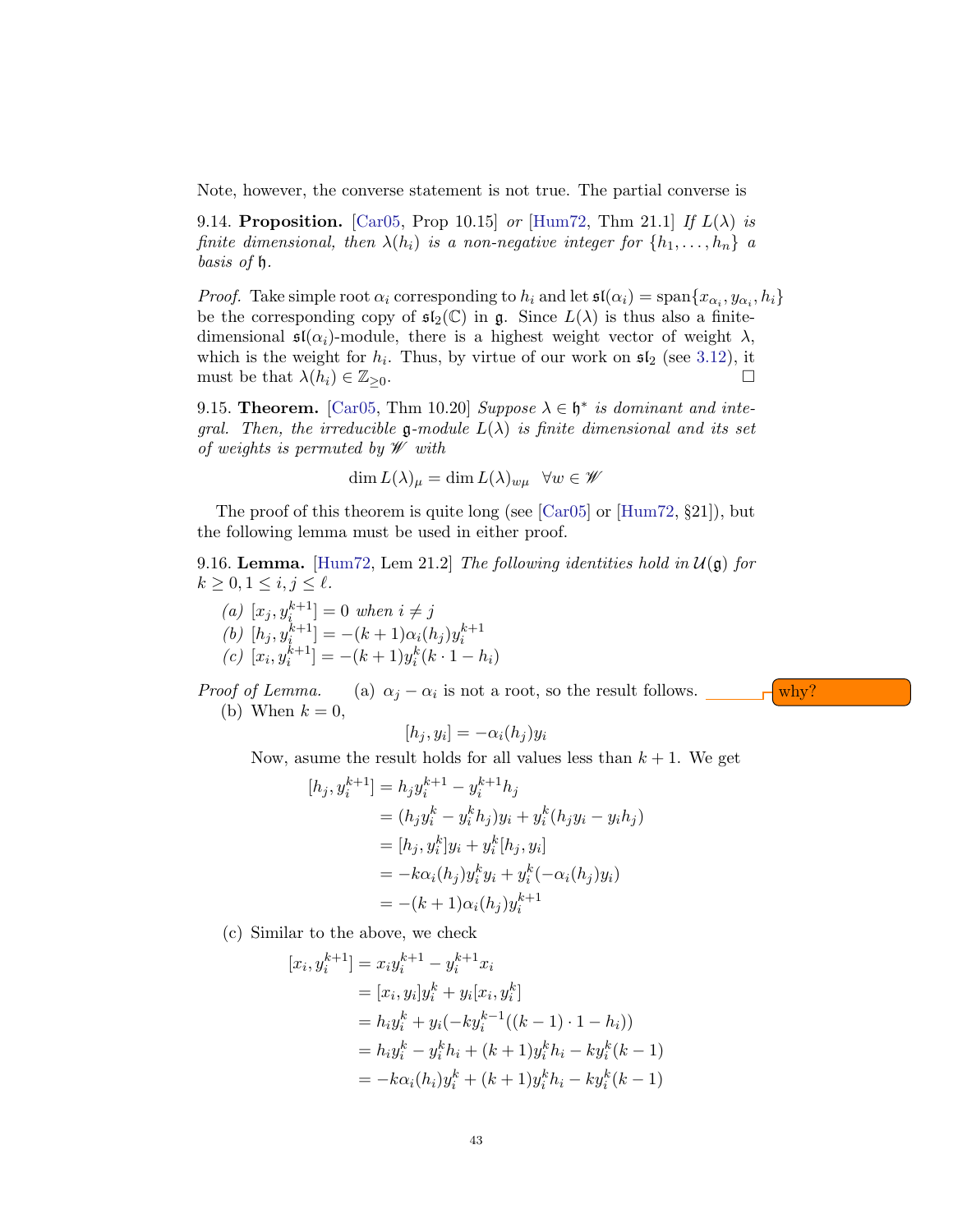$$
= -2ky_i^k + (k+1)y_i^k h_i - ky_i^k (k-1)
$$
  
=  $(k+1)y_i^k h_i - k(k+1)y_i^k$   
=  $-(k+1)y_i^k (k \cdot 1 - h_i)$ 

 $\Box$ 

## 10. CHARACTERS

10.1. **Definition.** Given  $\mathfrak{g}$  a semisimple Lie algebra and V be a  $\mathfrak{g}$ -module with weight space decomposition

$$
V = \bigoplus_{\lambda \in \mathfrak{h}^*} V_{\lambda}
$$

where dim  $V_{\lambda} < \infty$ . Then, we define the *character of* V to be the function ch  $V: \mathfrak{h}^* \to \mathbb{Z}$  given by

$$
(\mathrm{ch}\, V)(\lambda) = \dim V_{\lambda}
$$

and we define the *formal character of*  $V$  to be

$$
\mathrm{ch}\,V=\sum_\mu\dim V_\mu e_\mu\in\mathbb{Z}[\Lambda_W]
$$

where the sum is over all weights of V and  $e_{\mu}(\lambda) = \delta_{\mu\lambda}$ .

10.2. Proposition. Let  $V, V_1, V_2$  be g-modules that admit characters. Then, (a) If  $U \subseteq V$ ,

$$
ch U + ch(V/U) = ch V
$$

(b) Therefore,

$$
ch(V_1 \oplus V_2) = ch V_1 + ch V_2
$$

 $(c)$ 

$$
ch(V_1 \otimes V_2) = ch V_1 \cdot ch V_2
$$

10.3. Lemma. Given a Verma module  $M(\lambda)$  with  $\lambda \in \mathfrak{h}^*$ , we have that

 $(\text{ch }M(\lambda))(\mu) =$  Number of ways to write  $\lambda-\mu$  as a positive sum of positive roots.

*Proof.* This follows immediately from the definition of ch  $M(\lambda)$  and [9.7\(](#page-39-0)d).  $\Box$ 

10.4. **Proposition.** If  $\mathfrak{P}(\nu)$  is the number of ways to write  $\nu$  as a positive sum of positive roots, then

$$
\operatorname{ch} M(\lambda) = e_{\lambda} \left( \sum_{\nu \in \mathfrak{h}^*} \mathfrak{P}(\nu) e_{-\nu} \right)
$$

structure here; the multiplication is not clear.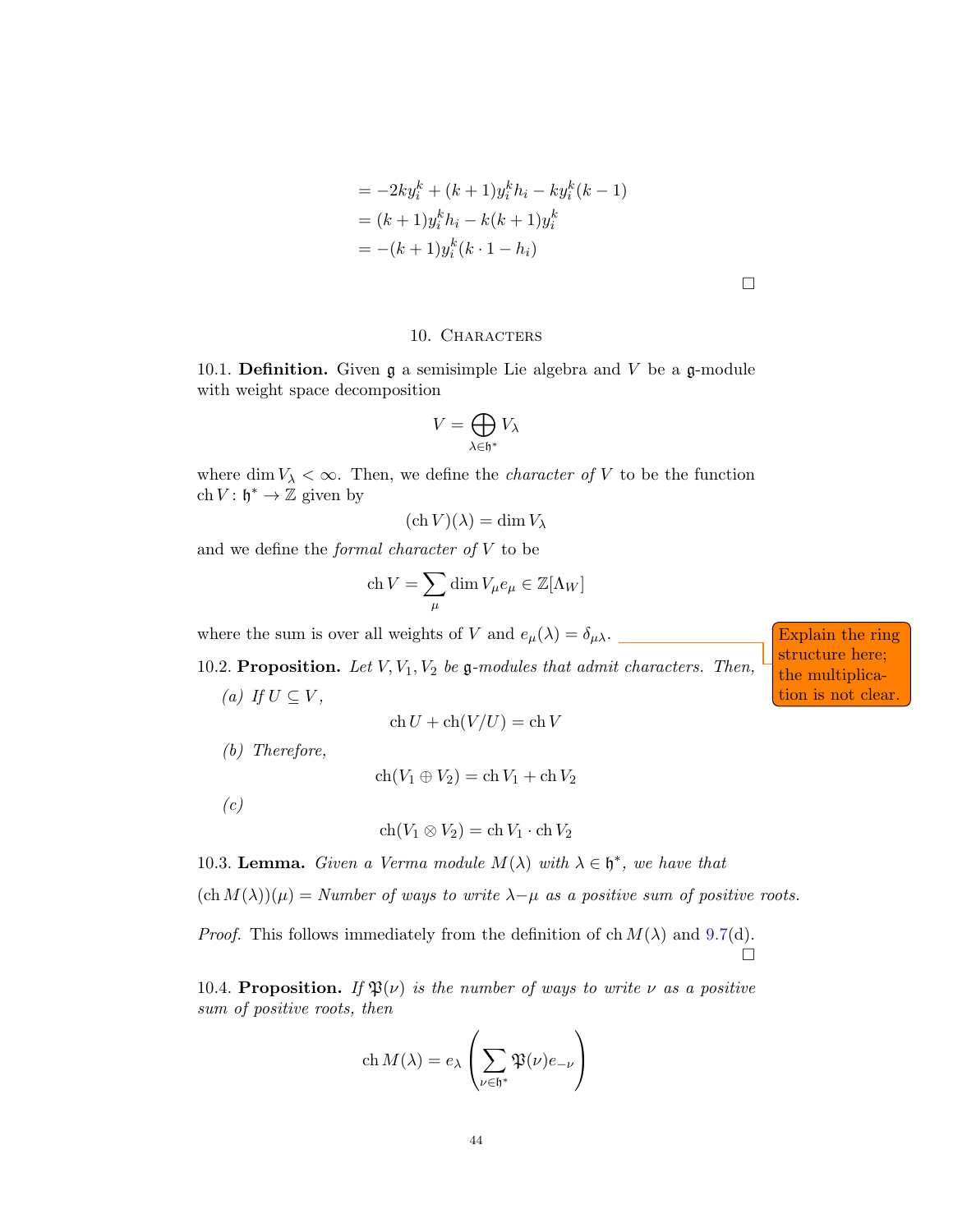Proof. This follows since

ch 
$$
M(\lambda) = \sum_{\mu \in \mathfrak{h}^*} \mathfrak{P}(\lambda - \mu) e_{\mu}
$$
  
\n
$$
= \sum_{\nu \in \mathfrak{h}^*} \mathfrak{P}(\nu) e_{\lambda - \nu}
$$
\n
$$
= \sum_{\nu \in \mathfrak{h}^*} \mathfrak{P}(\nu) e_{\lambda} e_{-\nu}
$$
\n
$$
= e_{\lambda} \sum_{\nu \in \mathfrak{h}^*} \mathfrak{P}(\nu) e_{-\nu}
$$

10.5. Lemma. In the ring of all function  $f: \mathfrak{h}^* \to \mathbb{Z}$  with finite support,

$$
\left(\sum_{\nu \in \mathfrak{h}^*} \mathfrak{P}(\nu) e_{-\nu}\right)^{-1} = \prod_{\alpha \in \Phi^+} (1 - e_{-\alpha})
$$

*Proof.* Let  $\Phi^+ = {\beta_1, \ldots, \beta_n}$ . Then,

$$
\sum_{\nu} \mathfrak{P}(\nu) e_{-\nu} = \sum_{r_1, \dots, r_n \ge 0} e_{-r_1 \beta_1 - \dots - r_n \beta_n}
$$

$$
= \sum_{r_1, \dots, r_n \ge 0} e_{-\beta_1}^{r_1} \dots e_{-\beta_n}^{r_n}
$$

$$
= \prod_{i=1}^n \left( \sum_{r_1 \ge 0} e_{-\beta_i}^{r_i} \right)
$$

but then

$$
(1 - e_{-\beta_i})(1 + e_{-\beta_i} + e_{-\beta_i}^2 + \cdots) = 1
$$

and so we have our desired inverse

$$
\prod_{i=1}^n (1-e_{-\beta_i})=\prod_{\alpha\in\Phi^+} (1-e_{-\alpha})
$$

 $\Box$ 

 $\Box$ 

We state the following theorem without proof.

10.6. Theorem. The character of the Verma module with highest weight  $\lambda$ is given by

$$
\operatorname{ch} M(\lambda) = \frac{e_{\lambda+\rho}}{e_{\rho} \prod_{\alpha \in \Phi^+} (1 - e_{-\alpha})}
$$

Proof.

$$
\operatorname{ch} M(\lambda) = e_{\lambda} \left( \sum_{\nu \in \mathfrak{h}^*} \mathfrak{P}(\nu) e_{-\nu} \right) = \frac{e_{\lambda}}{\prod_{\alpha \in \Phi^+} (1 - e_{-\alpha})} = \frac{e_{\lambda + \rho}}{e_{\rho} \prod_{\alpha \in \Phi^+} (1 - e_{-\alpha})}
$$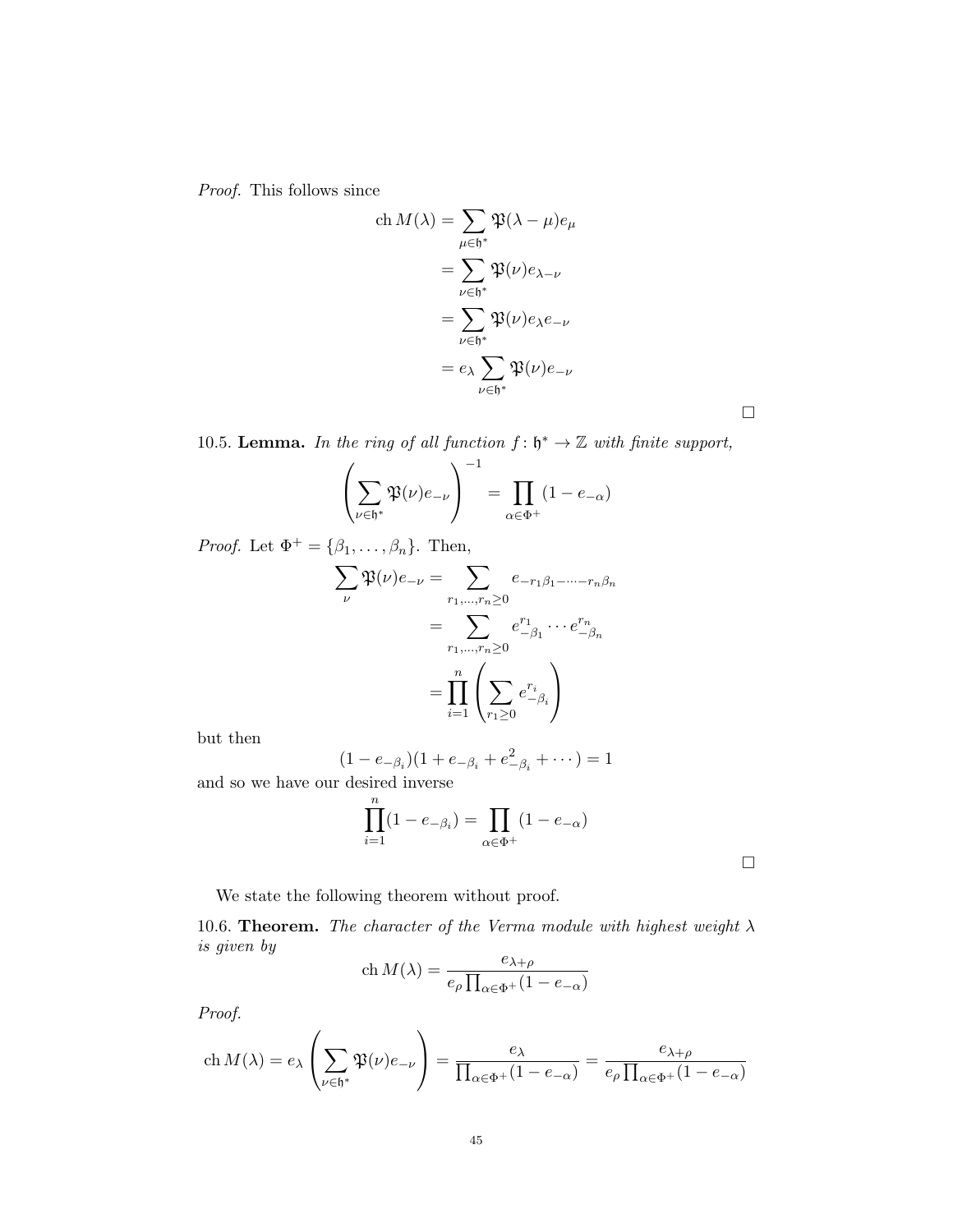10.7. **Theorem.** [\[Car05,](#page-48-3) Theorem 12.16] The Verma module  $M(\lambda)$  has a finite composition series

$$
M(\lambda) = N_0 \supseteq N_1 \supseteq \cdots \supseteq N_r = 0
$$

where each  $N_i$  is a submodule of  $M(\lambda)$  and  $N_{i+1}$  is a maximal submodule of  $N_i$ . Furthermore,  $N_i/N_{i+1} \cong L(w \cdot \lambda)$  for some  $w \in \mathscr{W}$ .

10.8. Theorem (Weyl Character Formula). [\[Car05,](#page-48-3) Theorem 12.17] Given semisimple Lie algebra  $\mathfrak g$  with Cartan subalgebra  $\mathfrak h$ . Then, for  $\lambda$  a dominant weight,

$$
\operatorname{ch} L(\lambda) = \frac{\sum_{w \in \mathscr{W}} (-1)^{\ell(w)} e_{w(\lambda + \rho)}}{\sum_{w \in \mathscr{W}} (-1)^{\ell(w)} e_{w(\rho)}}
$$

*Proof.* Since  $\lambda$  is dominant and integral,  $\lambda(h_i) \geq 0$  for all  $h_i$ . Therefore,

 $(\lambda + \rho)(h_i) = \lambda(h_i) + 1 > 0 \Longrightarrow \lambda + \rho$  is in the fundamental Weyl chamber, C Thus,  $w(\lambda + \rho) \in w(C)$  and  $w(\lambda + \rho)$  for each  $w \in \mathscr{W}$ .

The highest weight for  $M(w \cdot \lambda)$  is  $w \cdot \lambda = w(\lambda + \rho) - \rho$  and so the characters ch  $M(w \cdot \lambda)$  are linearly independent for  $w \in \mathscr{W}$  and similarly for  $L(w \cdot \lambda)$ .

Let  $M(w \cdot \lambda)$  have composition factors  $L(y \cdot \lambda)$  for some  $y \in \mathscr{W}$ . Then, since  $w \cdot \lambda$  is the highest weight, it must be that  $y \cdot \lambda \prec w \cdot \lambda$  and  $\dim(M(w \cdot \lambda)_{w \cdot \lambda}) =$  $1 \Longrightarrow \dim(L(w \cdot \lambda)_{w \cdot \lambda}) = 1$ . Thus, we have

ch 
$$
M(w \cdot \lambda) = ch L(w \cdot \lambda) + \sum_{y \in \mathscr{W}, y \cdot \lambda \prec w \cdot \lambda} a_{w,y} ch L(y \cdot \lambda)
$$

where  $a_{w,y} \in \mathbb{N}_{>0}$ , so the characters are unitriangularily related, meaning we can create an inverse, giving

ch 
$$
L(w \cdot \lambda) = ch M(w \cdot \lambda) + \sum_{y \in \mathscr{W}, y \neq w} b_{w,y} ch M(y \cdot \lambda)
$$

with  $b_{w,y} \in \mathbb{Z}$  (not necessarily non-negative). If we specify  $w = 1$ , then we get

ch 
$$
L(\lambda) = \sum_{y \in \mathcal{W}} b_{1,y} \operatorname{ch} M(y \cdot \lambda) = \sum_{y \in \mathcal{W}} b_{1,y} \frac{e_{y(\lambda+\rho)}}{e_{\rho} \prod_{\alpha \in \Phi^+} (1 - e_{-\alpha})}
$$

Now, by [9.15,](#page-42-0)

$$
\dim L(\lambda)_{\mu} = \dim L(\lambda)_{w(\mu)} \Longrightarrow w(\operatorname{ch} L(\lambda)) = \operatorname{ch} L(\lambda)
$$

for all  $w \in \mathscr{W}$ . Also,

$$
s_i\left(e_{\rho} \prod_{\alpha \in \Phi^+} (1 - e_{-\alpha})\right) = s_i\left(\sum_{w \in \mathscr{W}} (-1)^{\ell(w)} e_{w(\rho)}\right) = -\sum_{w \in \mathscr{W}} (-1)^{\ell(w)} e_{w(\rho)}
$$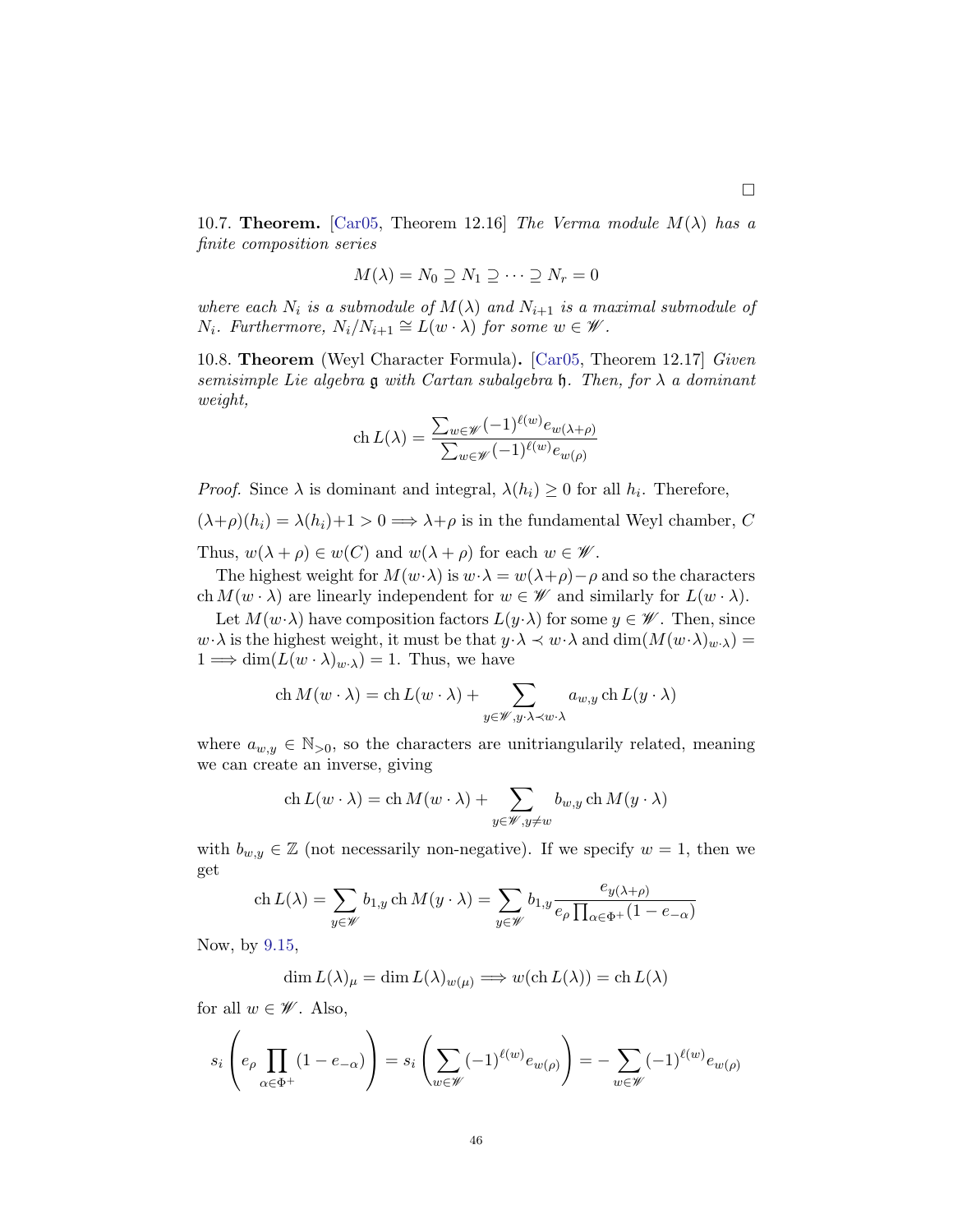and so

$$
w\left(e_{\rho} \prod_{\alpha \in \Phi^+} (1 - e_{-\alpha})\right) = (-1)^{\ell(w)} e_{\rho} \prod_{\alpha \in \Phi^+} (1 - e_{-\alpha})
$$

Therefore,

$$
\operatorname{ch} L(\lambda) = w(\operatorname{ch} L(\lambda)) = w\left(\sum_{y \in \mathcal{W}} b_{1,y} \frac{e_{y(\lambda+\rho)}}{e_{\rho} \prod_{\alpha \in \Phi^+} (1 - e_{-\alpha})}\right) = (-1)^{\ell(w)} \sum_{y \in \mathcal{W}} b_{1,y} \frac{w(e_{y(\lambda+\rho))}}{e_{\rho} \prod_{\alpha \in \Phi^+} (1 - e_{-\alpha})}
$$

tells us that

$$
w\left(\sum_{y\in W} b_{1,y} e_{y(\lambda+\rho)}\right) = (-1)^{\ell(w)}\left(\sum_{y\in W} b_{1,y} e_{y(\lambda+\rho)}\right)
$$

and since  $we_{\lambda} = e_{w\lambda}$ , we get  $b_{1,w^{-1}y} = (-1)^{\ell(w)} b_{1,y}$  from the linear independence of the  $e_{\lambda}$ 's. In particular,  $b_{1,w^{-1}} = (-1)^{\ell(w)}$  since  $b_{1,1} = 1$  and so  $b_{1,w} = (-1)^{\ell(w^{-1})} = (-1)^{\ell(w)}$ . Thus, since this is true for every  $w \in \mathscr{W}$ , we get

$$
\operatorname{ch} L(\lambda) = \frac{\sum_{w \in \mathscr{W}} (-1)^{\ell(w)} e_{w(\lambda + \rho)}}{e_{\rho} \prod_{\alpha \in \Phi^+} (1 - e_{-\alpha})} = \frac{\sum_{w \in \mathscr{W}} (-1)^{\ell(w)} e_{w(\lambda + \rho)}}{\sum_{w \in \mathscr{W}} (-1)^{\ell(w)} e_{w(\rho)}}
$$

Note that, for  $\lambda = 0$ ,

$$
\operatorname{ch} L(0) = e_0 \Longrightarrow \sum_{w \in \mathscr{W}} (-1)^{\ell(w)} e_{w(\rho)} = \left( e_{\rho} \prod_{\alpha \in \Phi^+} (1 - e_{-\alpha}) \right)
$$

so the Weyl Denominator Formula is a special case of the Weyl Character Formula (although we used the Weyl Denominator Formula in our proof of the Weyl Character Formula).

10.9. **Example.** Let  $\mathfrak{g} = \mathfrak{sl}_2(\mathbb{C})$ . Then,  $\mathscr{W} = \mathfrak{S}_2$  and  $\rho = 1$ . So, for  $n \in \mathbb{Z}_{\geq 0}$ ,

$$
\operatorname{ch} L(n) = \frac{(-1)^0 e_{n+1} + (-1)^1 e_{-(n+1)}}{(-1)^0 e_1 + (-1)^1 e_{-1}} = \frac{e_{n+1} - e_{-n-1}}{e_1 - e_{-1}} = e_n + e_{n-2} + \dots + e_{-n}
$$

recovering our knowledge for finite dimensional irreducible  $\mathfrak{sl}_2(\mathbb{C})$ -modules.

10.10. Theorem (Kostant's Multiplicity Formula). Let  $\lambda$  be a dominant weight and  $\mu$  a weight. Then,

$$
\dim L(\lambda)_{\mu} = \sum_{w \in \mathscr{W}} (-1)^{\ell(w)} \mathfrak{P}(w(\lambda + \rho) - (\mu + \rho))
$$

10.11. **Theorem** (Weyl's dimension formula). Let  $\lambda$  be a dominant weight. Then,

$$
\dim L(\lambda) = \frac{\prod_{\alpha \in \Phi^+} \langle \lambda + \rho, \alpha \rangle}{\prod_{\alpha \in \Phi^+} \langle \rho, \alpha \rangle}
$$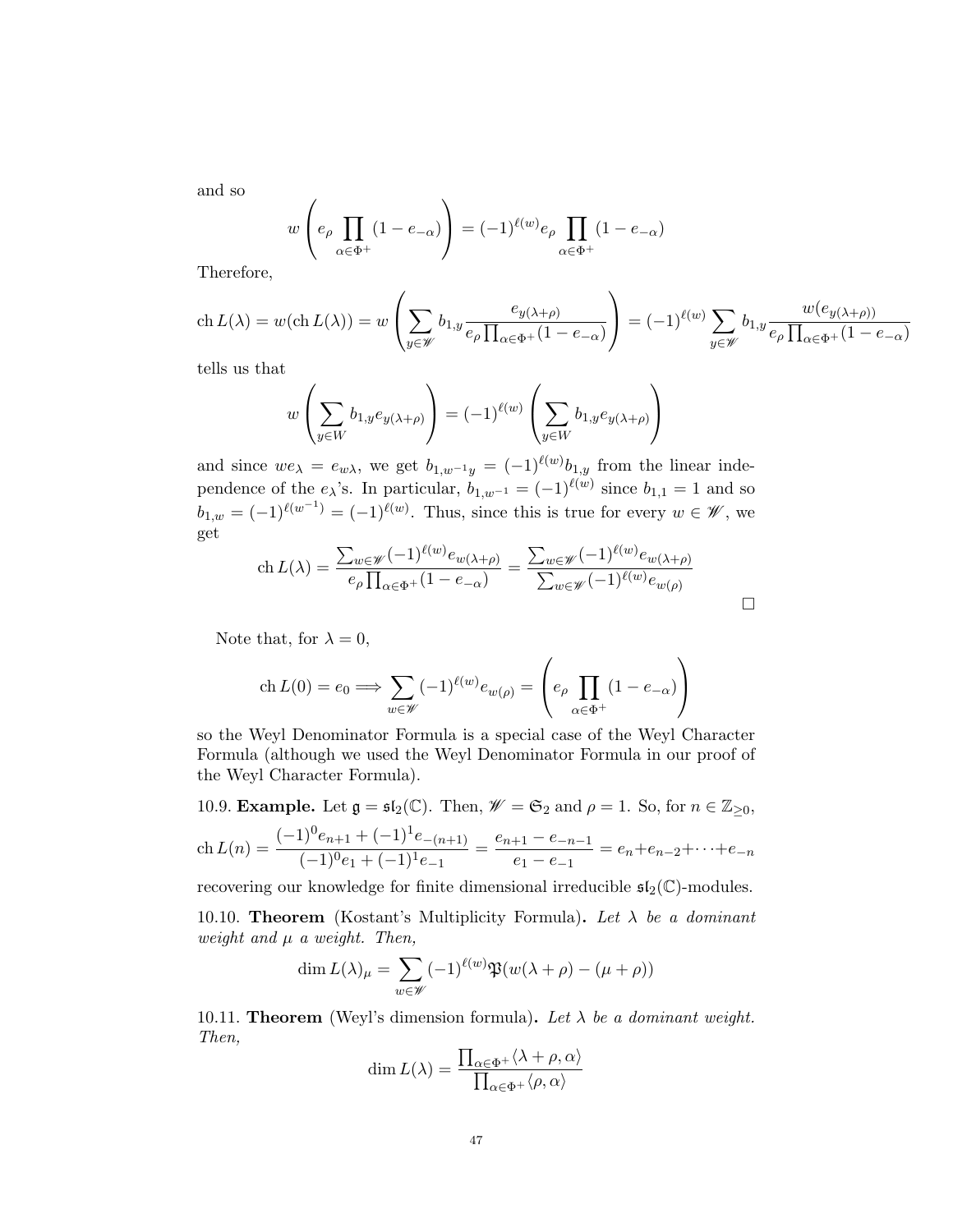10.12. **Example.** Let  $\mathfrak{g} = \mathfrak{sl}_2(\mathbb{C})$ . Then, since  $\Phi^+ = \{1\}$  and  $\rho = 1$ ,

$$
\dim L(n) = \frac{\langle n+1, 1 \rangle}{\langle 1, 1 \rangle} = n+1
$$

once again recovering knowledge from previous sections.

10.13. **Example.** More generally, for  $\mathfrak{g} = \mathfrak{sl}_n(\mathbb{C})$ , let  $\lambda = \sum_{k=1}^{n-1} \lambda_k \epsilon_k$ . Then,  $\rho = \omega_1 + \omega_2 + \cdots + \omega_{n-1} = \epsilon_1 + (\epsilon_1 + \epsilon_2) + \cdots + (\epsilon_1 + \cdots + \epsilon_{n-1}) =$  $\sum^{n-1}$  $k=1$  $(n-k)\epsilon_k$ 

and so

$$
\dim L(\lambda) = \prod_{\alpha \in \Phi^+} \frac{\langle \lambda + \rho, \alpha \rangle}{\langle \rho, \alpha \rangle}
$$
  
= 
$$
\prod_{1 \le i < j \le n} \frac{\langle \sum_{k=1}^{n-1} (\lambda_k + n - k) \epsilon_k, \epsilon_i - \epsilon_j \rangle}{\langle \sum_{n=1}^{k} (n - k) \epsilon_k, \epsilon_i - \epsilon_j \rangle}
$$
  
= 
$$
\prod_{1 \le i < j \le n} \frac{(\lambda_i + n - i) - (\lambda_j + n - j)}{(n - i) - (n - j)}
$$
  
= 
$$
\prod_{1 \le i < j \le n} \frac{\lambda_i - \lambda_j + j - i}{j - i}
$$

In fact, the formula above is given by specializing the "Schur function"  $s_{\lambda}(x_1 \ldots, x_n)$  to  $s_{\lambda}(1, \ldots, 1)$ . Furthermore, since

$$
s_{\lambda}(x_1,\ldots,x_n) = \sum_{T \in \text{SSYT}_n(\lambda)} x^{\text{weight}(T)}
$$

where  $SSYT_n(\lambda)$  is the set of all semistandard Young tableaux with letters in  $\{1, \ldots, n\}$ , we get

$$
\dim L(\lambda) = s_{\lambda}(1,\ldots,1) = |\text{SSYT}_n(\lambda)|
$$

10.14. Remark. In fact, in type A, one can see the Weyl Character Formula gives a "Schur function" using the Jacobi Bialternate Formula characterization of Schur functions. In type A,  $\mathscr{W} \cong \mathfrak{S}_n$  and  $\Lambda_W = \text{span}_{\mathbb{Z}}\{\epsilon_1, \ldots, \epsilon_n\}.$ 

Then, since  $e_{\lambda} = e_{\lambda_1 \epsilon_1 + \dots + \lambda_n \epsilon_n}$ , we get

$$
\sum_{w \in \mathfrak{S}_n} (-1)^{\ell(w)} e_{w(\lambda + \rho)} = \sum_{w \in \mathfrak{S}_n} \text{sgn}(w) \prod_{i=1}^n e_{(\lambda_i + n - i) \epsilon_{w(i)}} = \det \begin{pmatrix} e_{(\lambda_1 + n - 1)\epsilon_1} & e_{(\lambda_1 + n - 1)\epsilon_2} & \cdots & e_{(\lambda_1 + n - 1)\epsilon_n} \\ e_{(\lambda_2 + n - 2)\epsilon_1} & e_{(\lambda_2 + n - 2)\epsilon_2} & \cdots & e_{(\lambda_2 + n - 2)\epsilon_n} \\ \vdots & \vdots & & \vdots \\ e_{(\lambda_n)\epsilon_1} & e_{(\lambda_n)\epsilon_2} & \cdots & e_{(\lambda_n)\epsilon_n} \end{pmatrix}
$$

Then, the initiated observe that this is the Vandermonde determinant  $\Delta_{\lambda+\rho}$ where  $e_{(\lambda_i+n-i)\epsilon_j}$  corresponds to the variable  $x_j^{\lambda_i+n-1}$ . Thus, in our type A